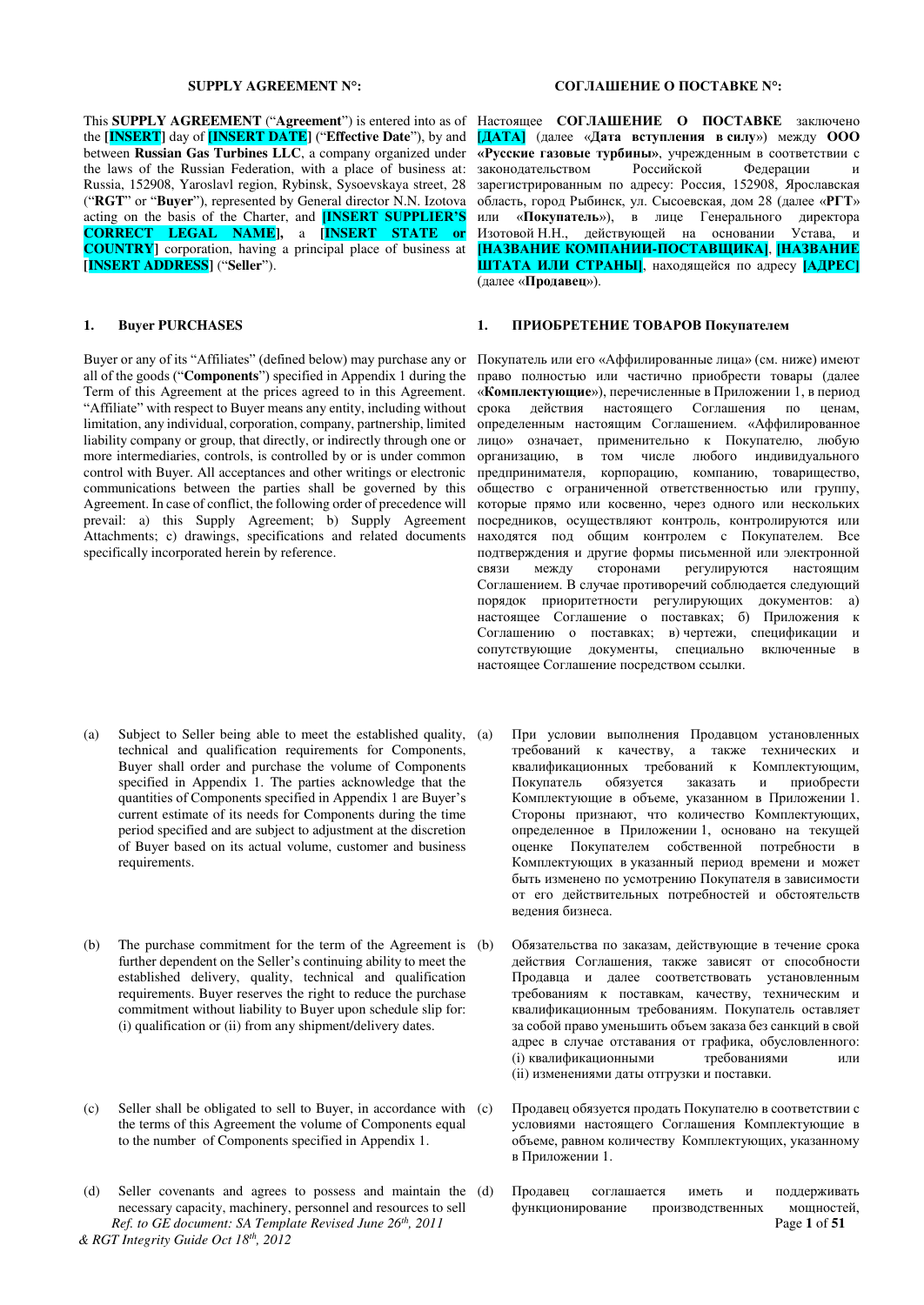to Buyer at least the volume of Components equal to the number **[INSERT SETS OR OTHER REFERENCE, IF APPLICABLE**] of Components specified in Appendix 1. During the term of this Agreement, Seller shall not enter into any contracts that interfere or disrupt the guaranteed capacity to Buyer.

- (e) Buyer shall not have any obligations, or responsibility to make any purchases or payments, as the case may be, pursuant to this Agreement in the event and to the extent Seller is unable, unwilling or incapable of accepting, performing or completing any PO from Buyer for Components, including, without limitation, due to excused or unexcused performance by Seller under any PO issued pursuant to this Agreement, default or other non-compliance by Seller of its obligations under this Agreement. The purchase commitment for the term of this Agreement shall be reduced in an amount commensurate with the circumstances described in the foregoing sentence.
- (f) Except for Buyer's obligations pursuant to this Section 1, this  $(f)$ Agreement does not create any commitment by or obligation upon Buyer to place any minimum percentage or volume of its requirements for Components with Seller. Buyer may terminate this Agreement prior to the stated term without liability in the event of any breach by Seller of the terms of this Agreement; and as otherwise provided pursuant to the terms of this Agreement, including its attachments. In such event, Buyer shall no longer have any liability for the purchase commitment and shall exercise its rights in accordance with the RGT Purchase Terms set forth in Appendix 2.

### **2. PRICES AND PAYMENT 2. ILEHE II OILTATA**

firm for one (1) year from the Effective Date **[NOTE: SOURCING REQUIRES YR OVER YR COST OUT**. No extra charges of any kind will be allowed unless specifically agreed in writing by Buyer. Buyer reserves the right to renegotiate pricing for quantities ordered in excess of commitments, if any, set forth herein. The Payment Terms are as set forth in Section 2 of the RGT Purchase Terms attached as Appendix 2.

- (a) Unless extended or unless terminated under this Clause 3, this Agreement will remain in effect for a period of **[INSERT PERIOD**] ("Term") from the Effective Date.
- (b) Buyer may terminate this Agreement at any time without cause (b) by giving fifteen (15) days' prior notice to Seller. Upon such termination (other than due to Seller's insolvency or default including failure to comply with the Agreement), Buyer and Seller shall exercise their rights in accordance with Section 11.1 of the RGT Purchase Terms set forth in Appendix 2. Seller

*Ref. to GE document: SA Template Revised June 26th, 2011* Page **2** of **51** *& RGT Integrity Guide Oct 18th, 2012* 

оборудования, персонала и ресурсов, необходимых для поставки Покупателю Комплектующих в объеме, как минимум равном количеству **ПРИ НЕОБХОДИМОСТИ УКАЗАТЬ КОМПЛЕКТЫ ИЛИ ДРУГИЕ ПОЗИЦИИ|** Комплектующих, указанному в Приложении 1. В период срока действия настоящего Соглашения Продавец обязуется не заключать какие-либо договора, если это может снизить гарантированную Покупателю производительность.

- Покупатель не обязан осушествлять какие-либо закупки или платежи в случае, если, в соответствии с настоящим Соглашением, Продавец не может или не желает принять, выполнить или завершить выполнение Заказа Покупателя на закупку Комплектующих, в том числе при наличии или отсутствии уважительных причин невыполнения Продавцом Заказа в соответствии с настоящим Соглашением, неисполнения им своих обязательств или несоблюдения им других требований настоящего Соглашения. Обязательство по заказу, действующее в течение срока настоящего Соглашения, сокращается в соответствии с обстоятельствами, описанными в вышеуказанных положениях.
	- За исключением указанных в разделе 1 обязательств, настоящее Соглашение не накладывает на Покупателя каких-либо обязательств в отношении минимального процента или объема заказа на закупку Комплектующих. Покупатель имеет право расторгнуть настоящее Соглашение без каких-либо обязательств в случае нарушения Продавцом условий настоящего Соглашения или в соответствии с другими условиями настоящего Соглашения, включая приложения. В таком случае Покупатель не несет дальнейшей ответственности за выполнение обязательств по осуществлению закупки и вправе использовать свои права, которыми он располагает в соответствии с Условиями закупок РГТ, приведенными в Приложении 2.

Prices shall be as stated in the Appendix 1 Price List, and shall remain Цены устанавливаются в соответствии с расценками, указанными в Приложении 1, и остаются неизменными в течение 1 (одного) года с Даты вступления настоящего Соглашения в силу **ПРИМЕЧАНИЕ: ОТДЕЛ МТО**<br>**ТРЕБУЕТ ЕЖЕГОДНОЙ ПЕРЕОЦЕНКИ**І. Никакие **ЕЖЕГОДНОЙ ПЕРЕОЦЕНКИ].** Никакие дополнительные расходы не допустимы, если иное не было в явной форме и в письменном виде согласовано Покупателем. Покупатель имеет право пересмотреть расценки за товары, заказанные сверх обязательств, как указано в настоящем документе. Условия оплаты указаны в разделе 2 Приложения 2 (Условия закупок РГТ).

#### **3. ТЕRM AND TERMINATION 3. СРОК ДЕЙСТВИЯ И ПРЕКРАЩЕНИЕ ДЕЙСТВИЯ**

- За исключением случаев продления или расторжения Соглашения, условия которых указаны в Статье 3, настоящее Соглашение действует в течение ПЕРИОД ВРЕМЕНИ] (далее «Срок действия») с Даты вступления в силу.
- Покупатель имеет право расторгнуть настоящее Соглашение в любой момент без указания причин, предварительно уведомив об этом Продавца за 15 (пятнадцать) дней. После такого расторжения (кроме расторжения в результате неплатежеспособности Продавца или неисполнения им своих обязательств, включая невыполнение требований настоящего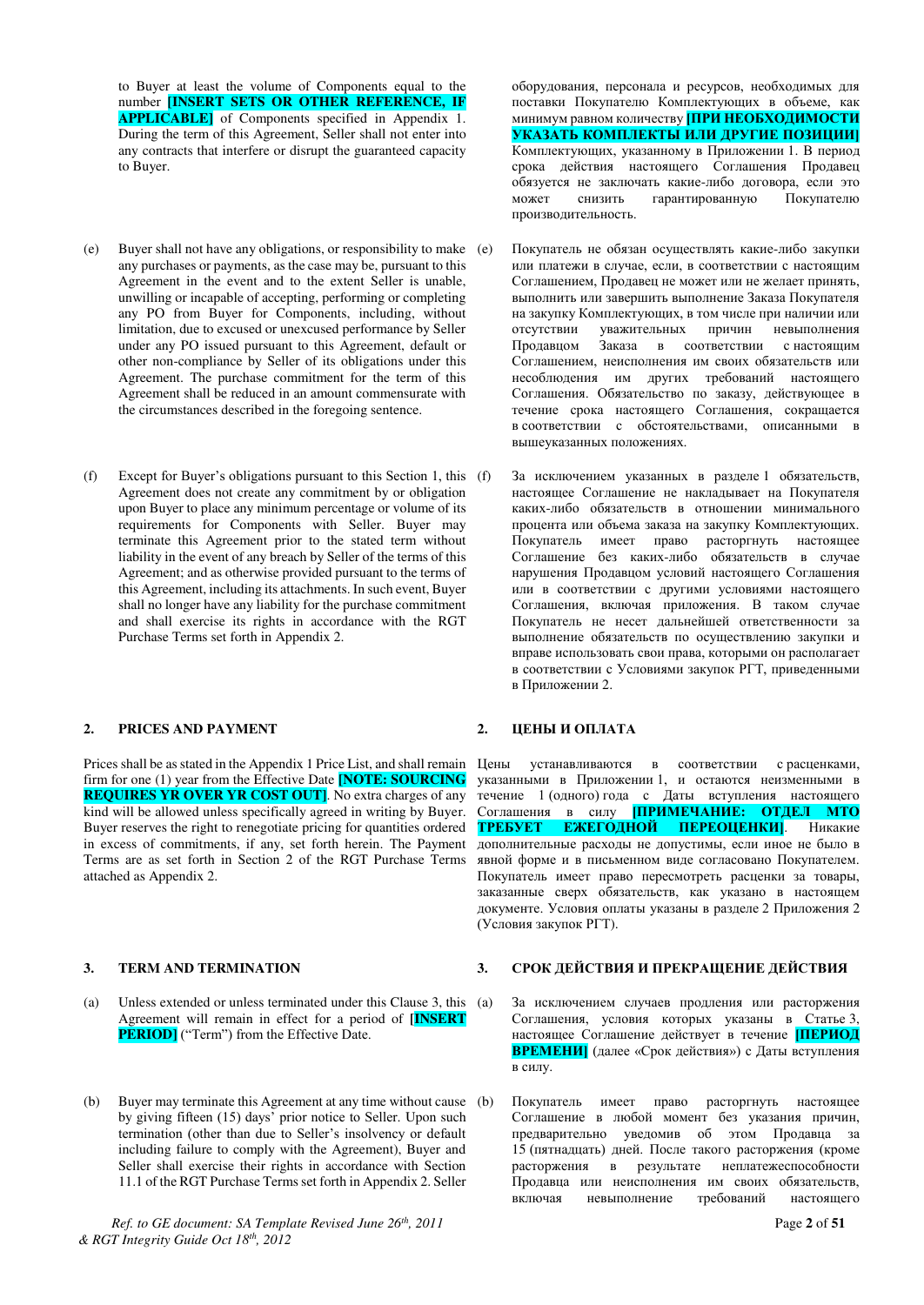waives all termination claims not specifically reserved in this Agreement.

- (c) Either party may terminate this Agreement if the other party commits a material breach of this Agreement that remains uncured thirty (30) days after written notice is delivered to such breaching party. In the event Buyer terminates this Agreement due to Seller's material breach, Buyer may terminate this Agreement, in whole or in part without liability consistent with the rights set forth in Section 11.2 of the RGT Purchase Terms, attached as Appendix 2.
- (d) Upon termination of this Agreement for any reason, Seller (d) agrees to return to Buyer all confidential information of Buyer or its Affiliates, and all Buyer-owned tooling, test equipment and other property. Buyer will bear all usual and reasonable costs of the return of such tooling, test equipment and property. Such returned tooling, test equipment and property must be fully functional and undamaged, except for reasonable wear; otherwise, Seller shall bear all costs associated with repair or replacement.

All notices under this Agreement shall be deemed to have been Bce уведомления по настоящему Соглашению считаются effectively given when sent by facsimile or mailed via certified mail return receipt requested, properly addressed to the other party at the address below or at such other address as the party has designated in writing.

Соглашения) Покупатель и Продавец используют свои права, предусмотренные Разделом 11.1 Приложения 2 (Условия закупок РГТ). Продавец отказывается от любых претензий, связанных с расторжением Соглашения, кроме указанных в настоящем Соглашении.

- Каждая из сторон имеет право расторгнуть настоящее Соглашение в случае существенного нарушения условий настоящего Соглашения другой стороной, не устраненного в течение 30 (тридцати) дней с момента • письменного увеломления нарушившей стороны. В случае существенного нарушения Продавцом условий настоящего Соглашения, Покупатель имеет право полностью или частично расторгнуть настоящее Соглашение без какой-либо ответственности, согласно своим правам, изложенным в разделе 11.2 Приложения 2 «Условия закупок РГТ».
- После расторжения настоящего Соглашения по любым основаниям Продавец обязуется вернуть Покупателю всю конфиденциальную информацию о Покупателе или его Аффилированных лицах, а также оснастку, испытательное оборудование и прочее имущество Покупателя. Покупатель оплачивает все обычные и разумные расходы, связанные с возвратом оснастки, испытательного оборудования и прочего имущества. Оснастка, испытательное оборудование и имущество возвращаются в полностью рабочем состоянии и неповрежденными, с учетом естественного износа, в противном случае Продавец оплачивает все расходы, связанные с их ремонтом или заменой.

#### **4**. МОТІСЕЅ 4. УВЕДОМЛЕНИЯ

должным образом направленными при условии их отправки по факсимильной связи или заказным письмом с уведомлением о вручении и при условии соответствия указанного на них адреса тому, что указан в настоящем Соглашении, или любому другому адресу, предоставленному соответствующей стороной в письменном виде.

| Виуег / Покупатель                |      |              |         | SUPPLIER/ПОСТАВЩИК |              |                                 |               |         |                     |  |
|-----------------------------------|------|--------------|---------|--------------------|--------------|---------------------------------|---------------|---------|---------------------|--|
| ATTN / KOMY:                      |      |              |         |                    |              | ATTN/KOMY:                      |               |         |                     |  |
| [Name]                            | -of- | <b>Buver</b> | Contact | Person / [Name]    |              |                                 | <b>Seller</b> | Contact | Person <sup>1</sup> |  |
| [ФИО контактного лица Покупателя] |      |              |         |                    |              | [ФИО контактного лица Продавца] |               |         |                     |  |
| [Address]/[Адрес]                 |      |              |         |                    |              | [Address]/[Адрес]               |               |         |                     |  |
| [Telephone]/[TeHeboH]             |      |              |         |                    |              | [Telephone]/[Телефон]           |               |         |                     |  |
| [Fax]/[@akc]                      |      |              |         |                    | [Fax]/[@akc] |                                 |               |         |                     |  |
|                                   |      |              |         |                    |              |                                 |               |         |                     |  |

#### **5. TOOLING [INCLUDE THIS SECTION IF APPLICABLE. IF YOU INCLUDE SECTION 5, DELETE HIGHLIGHTED LANGUAGE, BRACKET AT THE END OF SECTION 5 AND CHANGE TEXT FROM ITALICS TO NORMAL FONT.]**

*Seller hereby conveys to Buyer all rights, legal title in and to any tools, tooling and fixtures identified on Appendix 4 of this Agreement (collectively, the "Tooling"), free and clear of all liens, claims and encumbrances. In consideration for the Tooling, Buyer shall pay Seller the amount of [\$ INSERT], said sum representing the purchase price for the Tooling (the "Tooling Purchase Price") within ten (10) business days of execution of this Agreement. At any time after payment of the Tooling Purchase Price by Buyer to Seller, Seller shall, upon request from Buyer, execute and deliver to Buyer* 

*Ref. to GE document: SA Template Revised June 26th, 2011* Page **3** of **51** *& RGT Integrity Guide Oct 18th, 2012* 

| [ФИО контактного лица Продавца] |  |
|---------------------------------|--|
| [Address]/[Адрес]               |  |
| $[Telephone]/[Tene$ фон $]$     |  |
| [Fax]/[@akc]                    |  |
|                                 |  |
|                                 |  |
|                                 |  |

#### 5. ОСНАСТКА <mark>ГРАЗДЕЛ ВКЛЮЧАЕТСЯ ПРИ</mark> НЕОБХОДИМОСТИ. ПРИ ВКЛЮЧЕНИИ В СОГЛАШЕНИЕ РАЗДЕЛА 5 УДАЛИТЬ ВЫДЕЛЕННЫЙ ТЕКСТ И СКОБКИ ДО КОНЦА РАЗДЕЛА 5, А ТАКЖЕ ИЗМЕНИТЬ ШРИФТ НА **ОБЫЧНЫЙ.**

Продавец настоящим передает Покупателю все права, правовой титул на все инструменты, оснастку и принадлежности, перечисленные в Приложении 4 настоящего Соглашения (совместно именуемые «Оснастка»), **не обремененные какими-либо залогами, притязаниями и** закладными. В течение 10 (десяти) рабочих дней с момента вступления в силу настояшего Соглашения в счет Оснастки Покупатель выплачивает продавцу вознаграждение в размере **[СУММА В ДОЛЛ. США**], соответствующее закупочной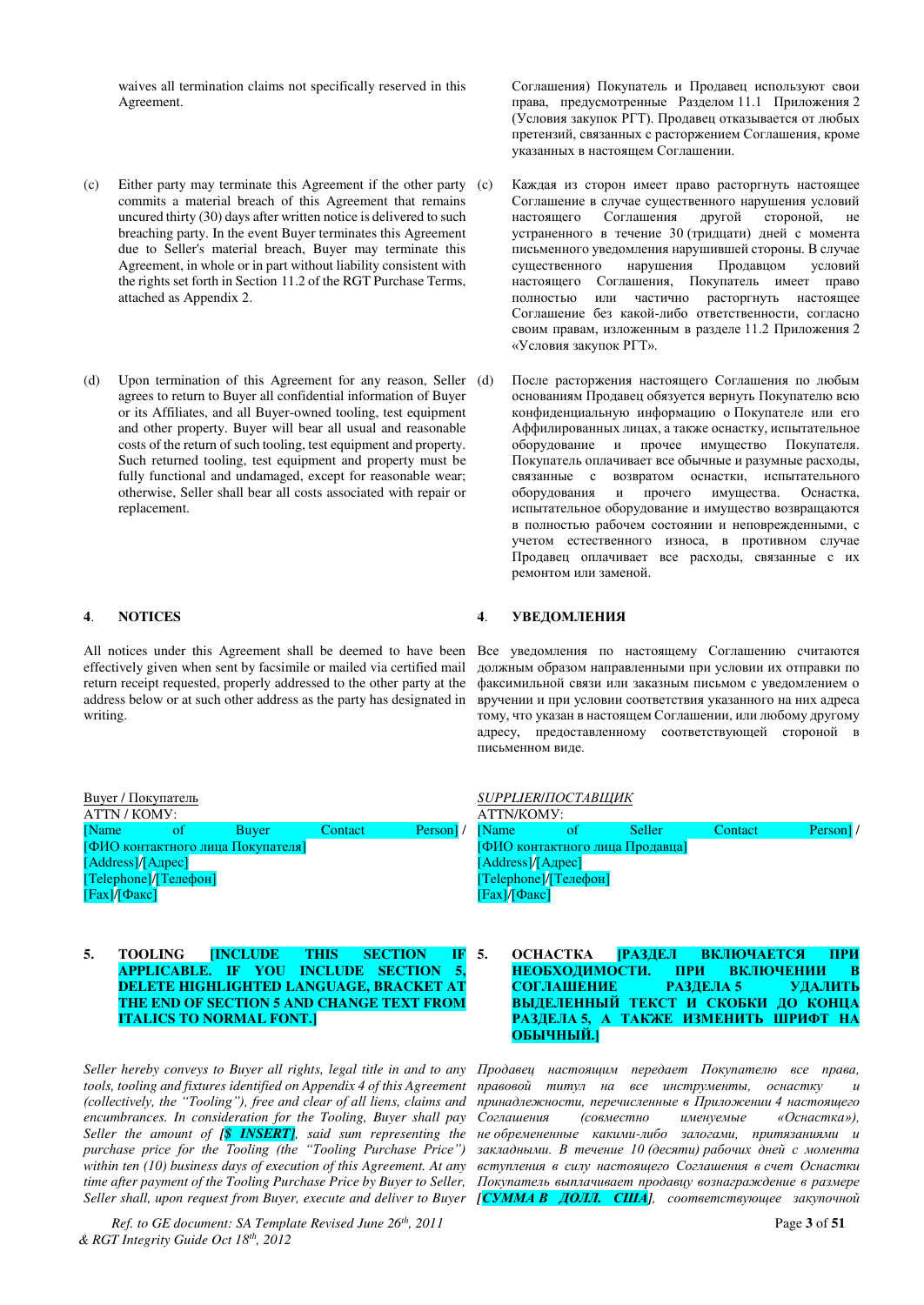*such bills of sale, instruments of conveyance, certificates or other documentation and take such other actions as Buyer may reasonably request in order to confirm and complete transfer ownership of the Tooling from Seller to Buyer.* 

- *(a) Upon execution of this Agreement, the Tooling, including any repaired or replaced Tooling or any part thereof or any materials affixed or attached thereto, shall be and remain the sole and exclusive property of Buyer.*
- *(b) Without the prior written consent of Buyer, Seller shall not: (i) substitute any Tooling for Buyer's POs, (ii) dispose of, change or move the Tooling from its stated location, or (iii) use the Tooling for any purpose other than to satisfy POs placed by Buyer.*
- *(c) Seller shall conspicuously identify and label each piece of Tooling and, whenever practical, each individual item thereof, as the property of Buyer and shall safely store the Tooling separate and apart from Seller's property.*
- *(d)* Seller shall keep the Tooling in a good and safe working *(d) condition at its own cost and expense, in its own custody at its place of business, and at all times shall exercise reasonable care and control in using the Equipment so that upon return to Buyer, the Tooling shall be in as good of a working order and in as good of a condition as it was upon delivery, except for reasonable wear and tear. Buyer may enter the premises of Seller at any reasonable time to conduct a physical inventory of the Tooling.*
- *(e) Seller will inspect the Tooling prior to use and will train and supervise its employees in the proper and safe operation of the Tooling. Further, Seller shall release, defend, hold harmless and indemnify Buyer, its directors, officers, employees, agents representatives, successors and assigns from any and all claims, demands, losses, judgments, damages, costs, expenses or liabilities arising from any negligent act or omission of Seller related to the Tooling while it is in Seller's care, custody and/or control.*
- *(f) The Tooling, while in Seller's care, custody and/or control, shall be: (i) held at Seller's risk and (ii) kept insured by Seller: (x) at Seller's expense with loss payable to Buyer in an amount equal to the replacement cost and (y) against loss or damage by fire, flood and other common perils by an insurance company acceptable to Buyer. Seller shall deliver proof of such insurance to Buyer within fifteen (15) days of the signing of this Agreement.*

стоимости Оснастки (далее «Закупочная стоимость Оснастки»). После оплаты Покупателем Закупочной стоимости оснастки, Продавец обязуется в любое время по запросу Покупателя предоставить последнему подтверждение перехода имущественных прав, средства транспортировки, сертификаты или другую документацию или выполнить другое  $\delta$ боснованное требование Покупателя для подтверждения и завершения перехода права собственности на Оснастку от Продавца к Покупателю.

- $B$  течение срока действия настояшего Соглашения Оснастку, в том числе отремонтированные или замененные Оснастку или любые их части, а также все материалы, прикрепленные к ним, остаются единственно и исключительно собственностью Покупателя.
- Без письменного согласия Покупателя Продавец не имеет права: (i) заменять Оснастку, входящие в Заказы Покупателя; (ii) утилизировать, модифицировать и перемещать из заявленного места Оснастку или (iii) использовать Оснастку не для выполнения Заказов Покупателя.
- $\Box$ Гродавец обязуется идентифицировать как  $co6$ *ственность* Покупателя и проставить соответствующую маркировку на каждый Инструмент и, в случае практической необходимости, каждый  $\omega$  *ыдельный предмет, а также хранить Оснастку в* безопасном месте отдельно от имущества Продавца.
- Продавец обязуется за свой счет хранить Оснастку в  $x$ орошем рабочем состоянии в своем хранилище, расположенном в месте нахождения предприятия Продавца, и в течение всего времени хранения *осуществлять обслуживание и контроль использования* Оборудования, с тем чтобы при возврашении Покупателю Оснастку были исправны и находились в таком же состоянии, как и в момент доставки, с учетом естественного износа. Покупатель имеет право прохода на территорию предприятий Продавца для проведения  $\phi$ актической инвентаризации Оснастки в любое разумное  $$
- Продавец осматривает Оснастку перед использованием и  $\sigma$ бязан обучать и контролировать своих сотрудников в части надлежащего и безопасного использования<br>Оснастки. Продавец защищает, предоставляет Оснастки. Продавец защищает, предоставляет возмещение, освобождает и ограждает Покупателя, его директоров, должностных лиц, сотрудников, агентов, представителей, правопреемников и цессионариев от любых претензий, требований, убытков, разбирательств, ущерба, издержек, расходов или ответственности, возникающих в результате неумышленных действий или бездействия Продавца в отношении Оснастки, которые находятся на обслуживании, хранении и/или в управлении *Продавца*.
- Риски по хранению Оснастки, которые находятся на  $\sigma$ бслуживании, хранении и/или под контролем Продавиа,  $(i)$  возлагаются на Продавиа, который обязан *(ii)* застраховать такие Оснастку: (х) за свой счет на сумму, равную сумме возмещения с компенсацией, выплачиваемой Покупателю за убытки, (у) от убытка или ущерба в результате пожара, наводнения и других опасностей в страховой компании, приемлемой для Покупателя. Продавец обязан предоставить Покупателю страховое свидетельство в течение 15 (пятнадцати) дней с момента подписания настоящего Соглашения.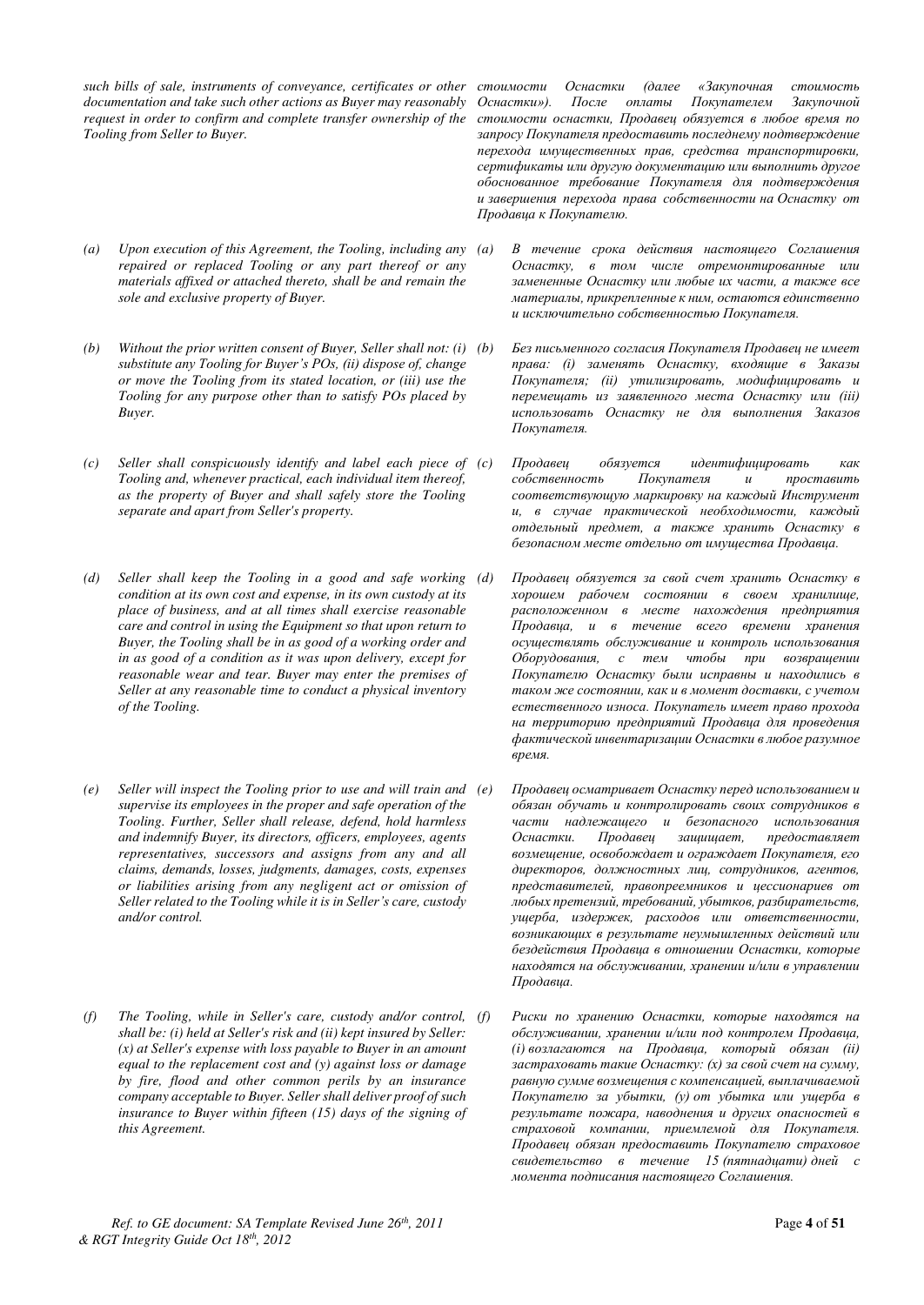*(g) The Tooling shall be subject to removal at Buyer's written request, in which event Seller shall prepare the Tooling for shipment and shall redeliver such Tooling to Buyer in the same condition as originally received, otherwise, Seller shall bear all costs associated with repair or replacement of the Tooling. Buyer will bear all usual and reasonable costs of the return of the Tooling.*

#### **6. СОМРLIANCE AND GOVERNING OF LAW 6. СОБЛЮДЕНИЕ ЗАКОНОДАТЕЛЬСТВА**

Seller represents and warrants that it will comply with all laws applicable to this Agreement, and acknowledges that it has received, reviewed and agrees to follow the *Guidelines for consultants and suppliers to ensure compliance with the principles of business ethics accepted in RGT LLC* **set forth in Appendix 5**. The governing law of this Agreement will be as set forth in the applicable RGT Terms of Purchase attached as Appendix 2. All rights of the parties are as set forth in this Agreement.

The seller guarantees that supplied products will be compliance with all applicable requirements of the laws, technical regulations, standards, norms and rules and will be delivered with all certificates and permits applied under the law of the Country where the goods will be supplied to.

Buyer may assign this Agreement to any of its Affiliates. Because performance of this Agreement is specific to Seller, Seller may assign this Agreement only upon Buyer's prior written consent. No claim or right arising out of a breach of this Agreement shall be discharged in whole or part by waiver or renunciation unless such waiver or renunciation is made in writing and signed by the aggrieved party. No failure by either party to enforce any rights hereunder shall be construed a waiver. All parts of this Agreement relating to liability and its limitations, warranties, indemnities and confidentiality shall survive expiration and termination of this Agreement. **[NOTE: IF YOU ARE ADDING ANY SPECIAL CLAUSES IN THE BODY OF THE SUPPLY AGREEMENT THAT NEED TO SURVIVE TERMINATION, SUCH AS A CLAUSE DEALING WITH RGT'S ADVANCE OF MONEY TO SUPPLIER, REFERENCE THEM HERE.]**

This instrument, with such documents expressly incorporated by reference, is intended as a complete, exclusive and final expression of the parties' agreement with respect to such terms as are included herein. There are no representations, understandings or agreements, written or oral, which are not included herein. This Agreement may be executed in one or more counterparts in facsimile or other written form, each of which shall be considered an original instrument, but all of which shall be considered one and the same agreement, and shall become binding when one or more counterparts have been signed by each of the parties hereto and delivered to the other party.

*Ref. to GE document: SA Template Revised June 26th, 2011* Page **5** of **51** *& RGT Integrity Guide Oct 18th, 2012* 

Оснастку подлежат возврату по письменному требованию Покупателя. В этом случае Продавец  $no\delta$ *готавливает Оснастку к отгрузке и отправке* Покупателю на условиях, аналогичных тем, на которых оно было изначально получено *Продавцом*, в ином случае Продавец оплачивает все расходы, связанные с ремонтом  $\overline{u}$ ли заменой Оснастки. Покупатель оплачива-ет все  $\mu$ еобходимые расходы, связанные с возвратом Оснастки.

Продавец заявляет и гарантирует, что будет соблюдать все законы, применимые к настоящему Соглашению, и подтверждает, что он получил, рассмотрел и согласен соблюдать **Инструкции для консультантов и поставщиков** по обеспечению соблюдения принципов деловой этики, *ɩɪɢɧɹɬɵɯ ȼ ООО «ɊȽɌ»***, ɩɪɢɜɟɞɟɧɧɵɟ ɜ ɉɪɢɥɨɠɟɧɢɢ 5**. Применимое право, регулирующее настоящее Соглашение, определяется соответствующими Условиями закупок РГТ в Приложении 2. Все права сторон перечислены в настоящем Соглашении.

Продавец гарантирует, что поставляемый товар будет соответствовать всем применимым требованиям Законов, технических регламентов, стандартов, норм и правил и сопровождаться всеми сертификатами и разрешениями, применимыми в силу закона страны поставки.

### **7. ASSIGNMENT, WAIVER AND SURVIVAL 7. IIEPEYCTYIIKA IIPAB, OTKA3 OT IIPAB И** СОХРАНЕНИЕ ПРАВ

Покупатель имеет право переуступить настоящее Соглашение любому из своих Аффилированных лиц. Поскольку выполнение данного Соглашения относится к обязанностям Продавца, выполняемым им лично. Продавец имеет право переуступить настоящее Соглашение только при условии предварительного письменного согласия Покупателя. Никакая претензия или право, возникающие из нарушения настоящего Соглашения, не будет отозвана, а отказ от права не будет произведен, кроме случаев, когда такой отказ от претензии или права оформлен в письменном виде и подписан пострадавшей стороной. Неприменение какой-либо стороной каких-либо прав, перечисленных в настоящем документе, не означает ее отказа от этих прав. Все части настоящего Соглашения, касающиеся ответственности и ее ограничений, гарантий, возмещения убытков и конфиденциальности, остаются в полной юридической силе и действии после расторжения или истечения срока настоящего Соглашения. ПРИМЕЧАНИЕ: ПРИ ВКЛЮЧЕНИИ В СОГЛАШЕНИЕ О ПОСТАВКАХ КАКИХ-ЛИБО ОСОБЫХ СТАТЕЙ, ОСТАЮЩИХСЯ В СИЛЕ ПОСЛЕ РАСТОРЖЕНИЯ СОГЛАШЕНИЯ, ТАКИХ КАК СТАТЬЯ О ВЫПЛАТЕ КОМПАНИЕЙ РГТ АВАНСА ПОСТАВЩИКУ, УКАЗАТЬ ИХ ЗДЕСЬ.]

#### **8. ENTIRE AGREEMENT 8. ПОЛНОТА СОГЛАШЕНИЯ**

Настоящее Соглашение, вместе со всеми документами, в явной форме включенными в него посредством ссылки, является полным, исключительным и окончательным выражением согласия сторон относительно условий настоящего документа и заменяет собой все прежние и существующие согласия сторон, будь то письменные или устные. В настоящий документ включены все заявления, договоренности и соглашения, будь то письменные или устные. Настоящее Соглашение может быть подписано в одном или нескольких экземплярах в факсимильной или другой письменной форме, каждый из которых в любом случае считается оригиналом, а вместе они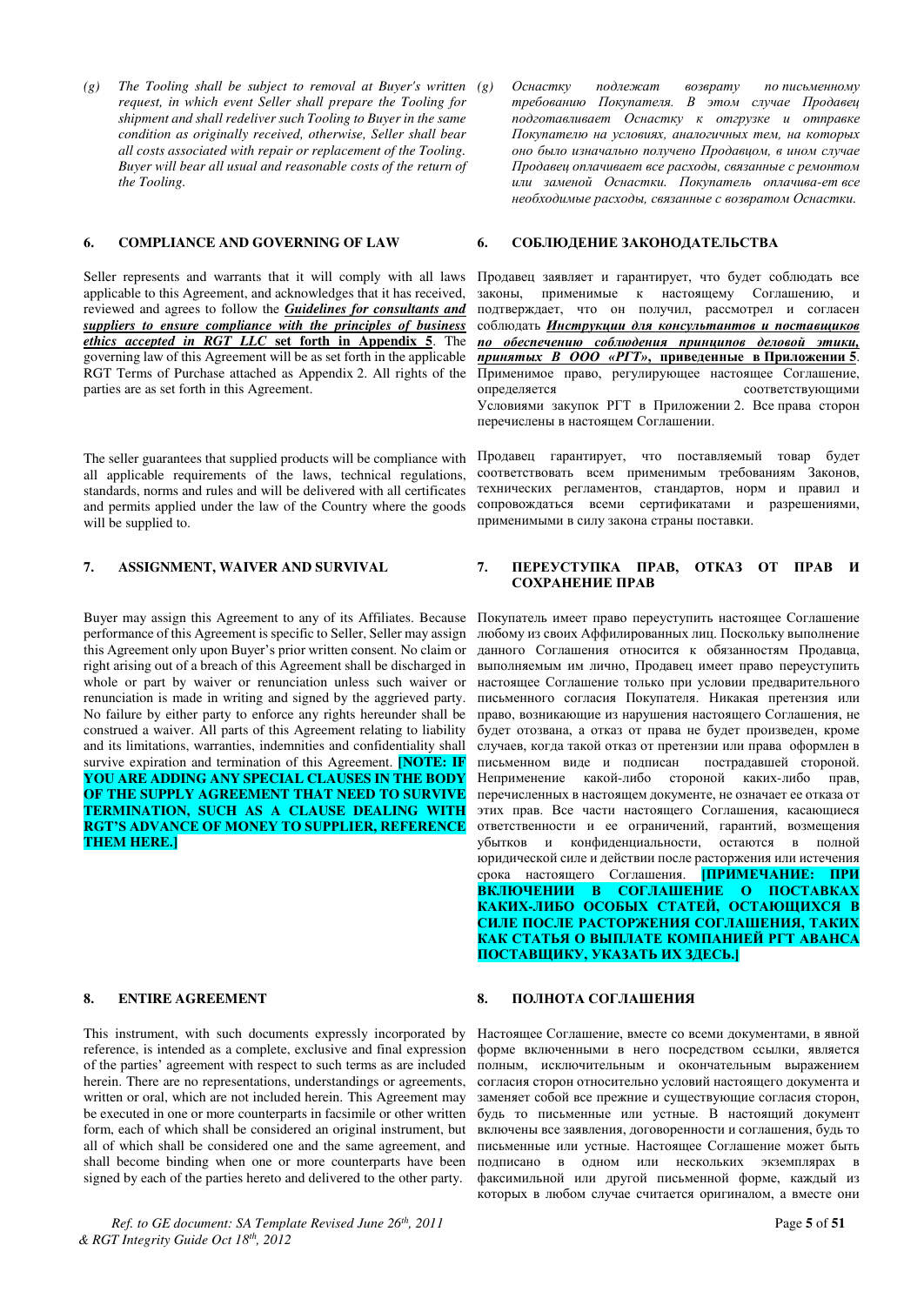представляют один и тот же документ и получают обязательную силу в момент подписания каждой стороной и отправке другой стороне одного или нескольких экземпляров.

**IN WITNESS WHEREOF,** the parties have caused this Agreement to be executed by their respective authorized representatives as of the Effective Date first set forth above.

**Russian Gas Turbines LLC**

ООО «Русские Газовые Турбины»

**В УДОСТОВЕРЕНИЕ ЧЕГО** Стороны подписали настоящее Соглашение через своих уполномоченных представителей в Дату вступления в силу, указанную выше.

### **SELLER / ПРОДАВЕЦ**

|                  | Name/Φ <i>HO</i> : |
|------------------|--------------------|
| Title/Должность: | Title/Должность:   |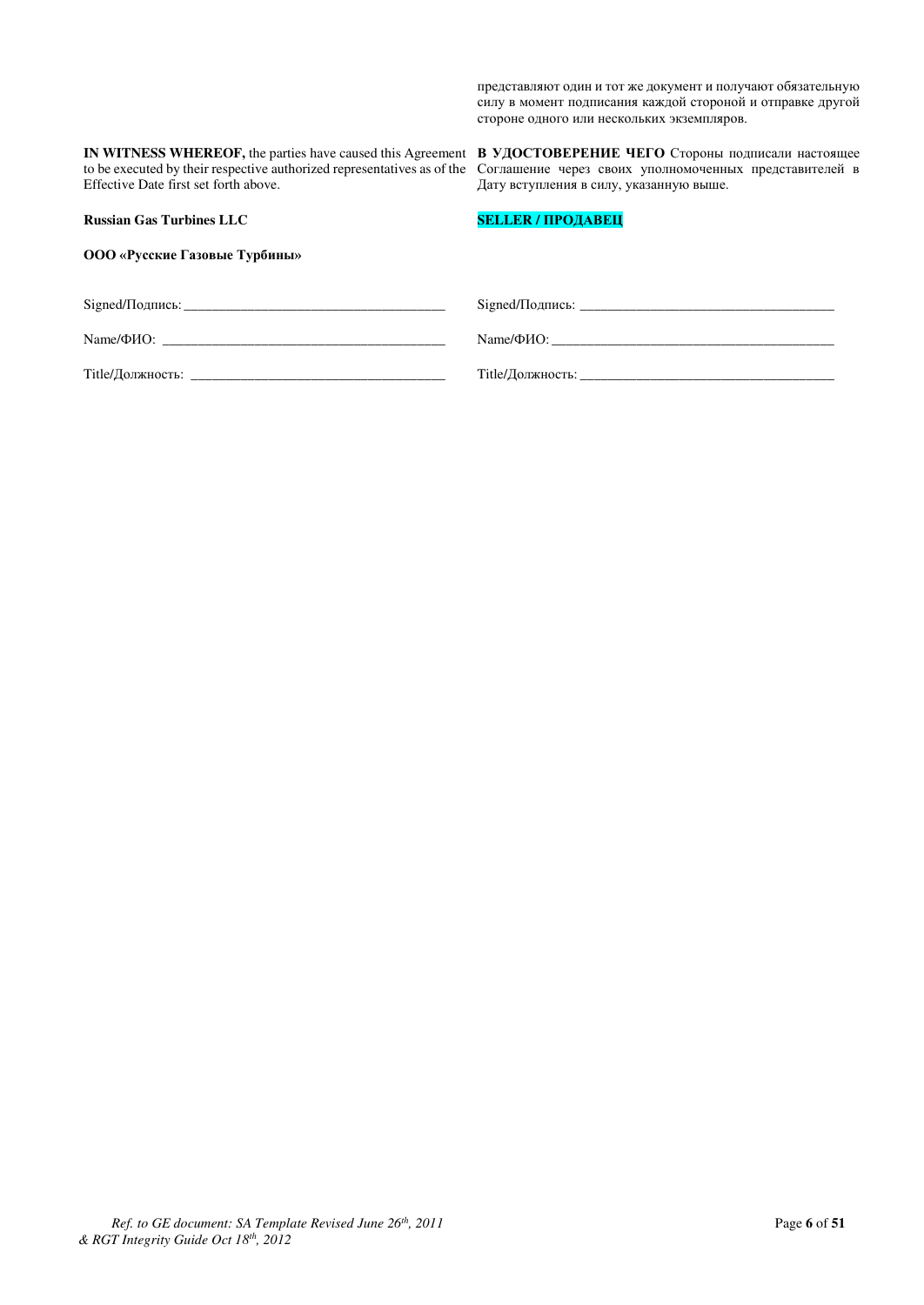### **ATTACHMENTS ɉɊɂɅɈɀȿɇɂə**

Appendix 1: Description, Quantity and Price List Of Components Приложение 1: Описание, количество и цена Комплектующих

Appendix 4: Tooling **[INCLUDE IF APPLICABLE]** Приложение 4: Оснастка **[ВКЛЮЧИТЬ ПРИ** 

Appendix 5: Guidelines for consultants and suppliers to ensure compliance with the principles of business ethics accepted in RGT LLC

Appendix 2: RGT Purchase Terms ɉɪɢɥɨɠɟɧɢɟ 2: ɍɫɥɨɜɢɹ ɡɚɤɭɩɨɤ ɊȽɌ

Appendix 3: Quality Plan ɉɪɢɥɨɠɟɧɢɟ 3: ɉɥɚɧ ɤɨɧɬɪɨɥɹ ɤɚɱɟɫɬɜɚ

## НЕОБХОДИМОСТИ]

Приложение 5: Инструкции для консультантов и поставщиков по обеспечению соблюдения принципов деловой этики, принятых в ООО «РГТ»

**[NOTE: ADD ANY OTHER APPENDICES AS NECESSARY SUCH AS THE ADVANCED PAYMENT AGREEMENT IF ONE IS REQUIRED PER SOURCING POLICY.]** 

**ДПРИМЕЧАНИЕ: ПРИ НЕОБХОДИМОСТИ ВКЛЮЧИТЬ** ПРОЧИЕ ПРИЛОЖЕНИЯ, ТАКИЕ КАК СОГЛАШЕНИЕ ОБ АВАНСОВОМ ПЛАТЕЖЕ, ЕСЛИ ТАКОВОЙ ТРЕБУЕТСЯ ПОЛИТИКОЙ ПО МТО.]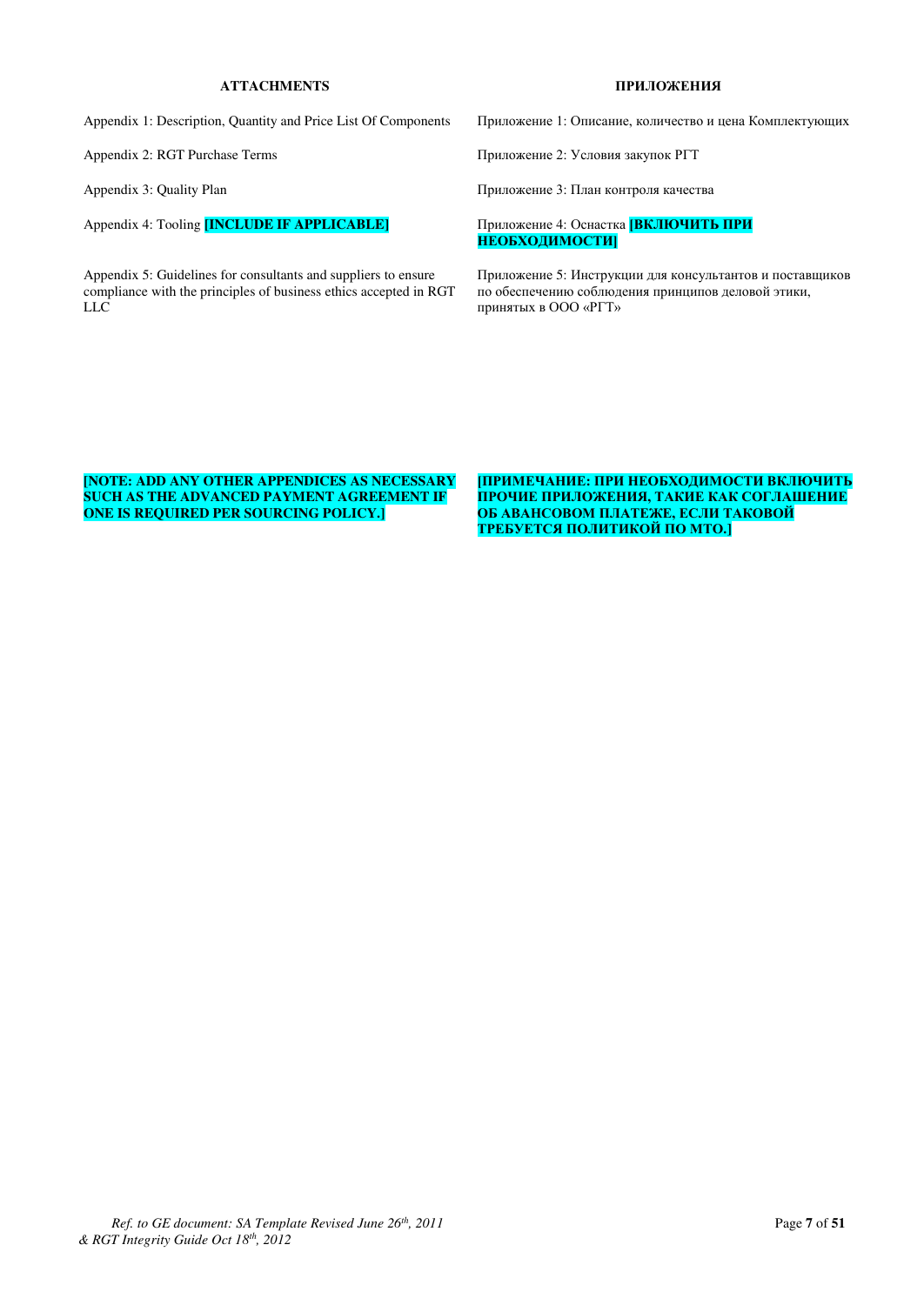### **APPENDIX 1 ɉɊɂɅɈɀȿɇɂȿ 1**

**Description, Quantity and Price List Of Components • • • • • • Описание, количество и цена Комплектующих**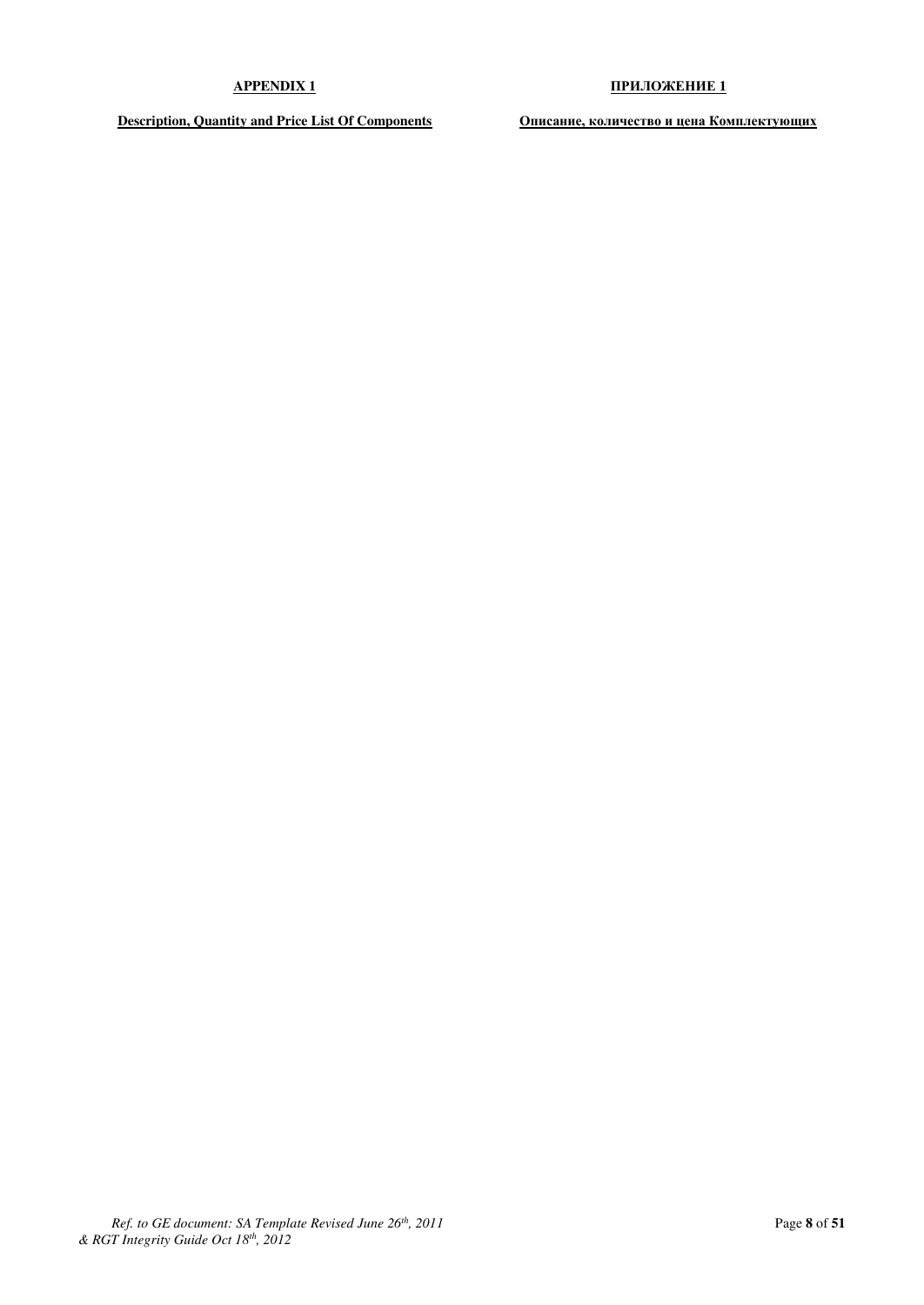These Standard Terms of Purchase shall form and integral part of the Agreement. Seller agrees to be bound by and to comply with all terms set forth herein and the Agreement.

#### **2. PRICES, PAYMENTS AND QUANTITIES 2. ILEHL, ΠЛАТЕЖИ И КОЛИЧЕСТВА**

2.1 Prices. All prices are firm and shall not be subject to change. 2.1 Seller's price includes all payroll and/or occupational taxes, any value added tax that is not recoverable by Buyer and any other taxes, fees and/or duties applicable to the goods and/or services purchased under this Agreement; provided, however, that any value added tax that is recoverable by Buyer, state and local sales, use, excise and/or privilege taxes, if applicable, will not be included in Seller's price but will be separately identified on Seller's invoice. If Seller is obligated by law to charge any value added and/or similar tax to Buyer, Seller shall ensure that if such value added and/or similar tax is applicable, that it is invoiced to Buyer in accordance with applicable rules so as to allow Buyer to reclaim such value added and/or similar tax from the appropriate government authority. Neither party is responsible for taxes on the other party's income or the income of the other party's personnel or subcontractors. If Buyer is required by government regulation to withhold taxes for which Seller is responsible, Buyer will deduct such withholding tax from payment to Seller and provide to Seller a valid tax receipt in Seller's name. If Seller is exempt from such withholding taxes or eligible for a reduced rate of withholding tax as a result of a tax treaty or other regime, Seller shall provide to Buyer a valid tax residency certificate or other documentation, as required by the applicable government regulations, at a minimum of thirty (30) days prior to payment being due. Seller warrants the pricing for any goods or services shall not exceed the pricing for the same or comparable goods or services offered by Seller to third parties. Seller shall promptly inform Buyer of any lower pricing levels for same or comparable goods or services and the parties shall promptly make the appropriate price adjustment.

2.2 Payments. 2.2 Оплата

(a) Payment Terms. Buyer will initiate payment on or before one (a) hundred and twenty (120) days from the Payment Start Date. The one hundred and twentieth (120<sup>th</sup>) day after the Payment Start Date shall hereinafter be referred to as the "Net Due Date". The Payment Start Date is the latest of the required date

*Ref. to GE document: SA Template Revised June 26th, 2011* Page **9** of **51** *& RGT Integrity Guide Oct 18th, 2012* 

#### **APPENDIX 2 ɉɊɂɅɈɀȿɇɂȿ 2**

#### RGT Purchase Terms **bigger and the COVID- COVID- PERIODIST SECURITY**

### **STANDARD TERMS OF PURCHASE REV. H ɋɌȺɇȾȺɊɌɇɕȿ ɍɋɅɈȼɂə ɁȺɄɍɉɈɄ** РЕДАКЦИЯ «Н»

### **1. АССЕРТАНСЕ ОF TERMS 1. ПРИНЯТИЕ УСЛОВИЙ**

Данные Стандартные Условия Закупок являются неотъемлемой частью Соглашения. Продавен согласен соблюдать и быть связанным всеми условиями, определенными в настоящем документе и в Соглашении.

Цены. Все цены являются твердыми и не подлежат изменению. Покупная цена включает все расходы на заработную плату и/или налоги на занятия профессиональной деятельностью, любые налоги на добавленную стоимость, не подлежащие возврату Покупателю, и любые другие налоги,  $c$ боры и/или пошлины, применимые к товарам и/или услугам. приобретаемым по данному Соглашению; при условии, однако, ɱɬɨ ɥɸɛɨɣ ɧɚɥɨɝ ɧɚ ɞɨɛɚɜɥɟɧɧɭɸ ɫɬɨɢɦɨɫɬɶ, ɤɨɬɨɪɵɣ возвращается Покупателю; установленные государственными или местными органами налоги на продажи, налоги на использование или акцизные сборы и/или налоги по сниженным ставкам, при наличии таковых, должны быть отдельно указаны в счете Продавца, но не включаться в цену Продавца. Если закон налагает на Продавца обязательства по взысканию с Покупателя налога на добавленную стоимость и/или любого аналогичного налога, то Продавец выставляет Покупателю счет с учетом таких налогов в соответствии с применимыми правилами таким образом, чтобы обеспечить Покупателю возможность потребовать у соответствующих государственных органов возврата такого налога на добавленную собственность и/или аналогичного налога. Ни одна из сторон не несет ответственности за уплату налогов на прибыль другой стороны или подоходного налога персонала другой стороны или субподрядчиков. Если согласно требованиям постановлений госуларственных органов на Покупателя налагается обязательство по удержанию налогов, ответственность за которые несет Продавец, то Покупатель вычитает такой налог из суммы платежа Продавцу и предоставляет Продавцу действующую налоговую квитанцию на имя Продавца. Если Продавец освобожден от таких подоходных налогов или в результате договора о предотвращении двойного договора о предотвращении двойного налогообложения или иного режима может облагаться ими по более низкой ставке, то Продавец обязан предоставить Покупателю действительное удостоверение налогового резидента или иной документ, требуемый действующими законодательными нормами, и это следует сделать не менее чем за 30 (тридцать) дней до срока осуществления платежа. Продавец гарантирует, что цена любых товаров или услуг не будет превышать цен на аналогичные или сравнимые товары или услуги, предлагаемые Продавцом третьим лицам. Продавец незамедлительно уведомляет Покупателя о любом понижении цен на аналогичные или сравнимые товары или услуги, и стороны незамедлительно производят соответствующую корректировку цены.

- 
- Условия оплаты. Покупатель осуществляет платеж в течение 120 (ста двадцати) дней после Даты начала оплаты. 120-й (сто двадцатый) день после Даты начала оплаты здесь и далее обозначен как «Чистый срок платежа». День начала оплаты - это указанная в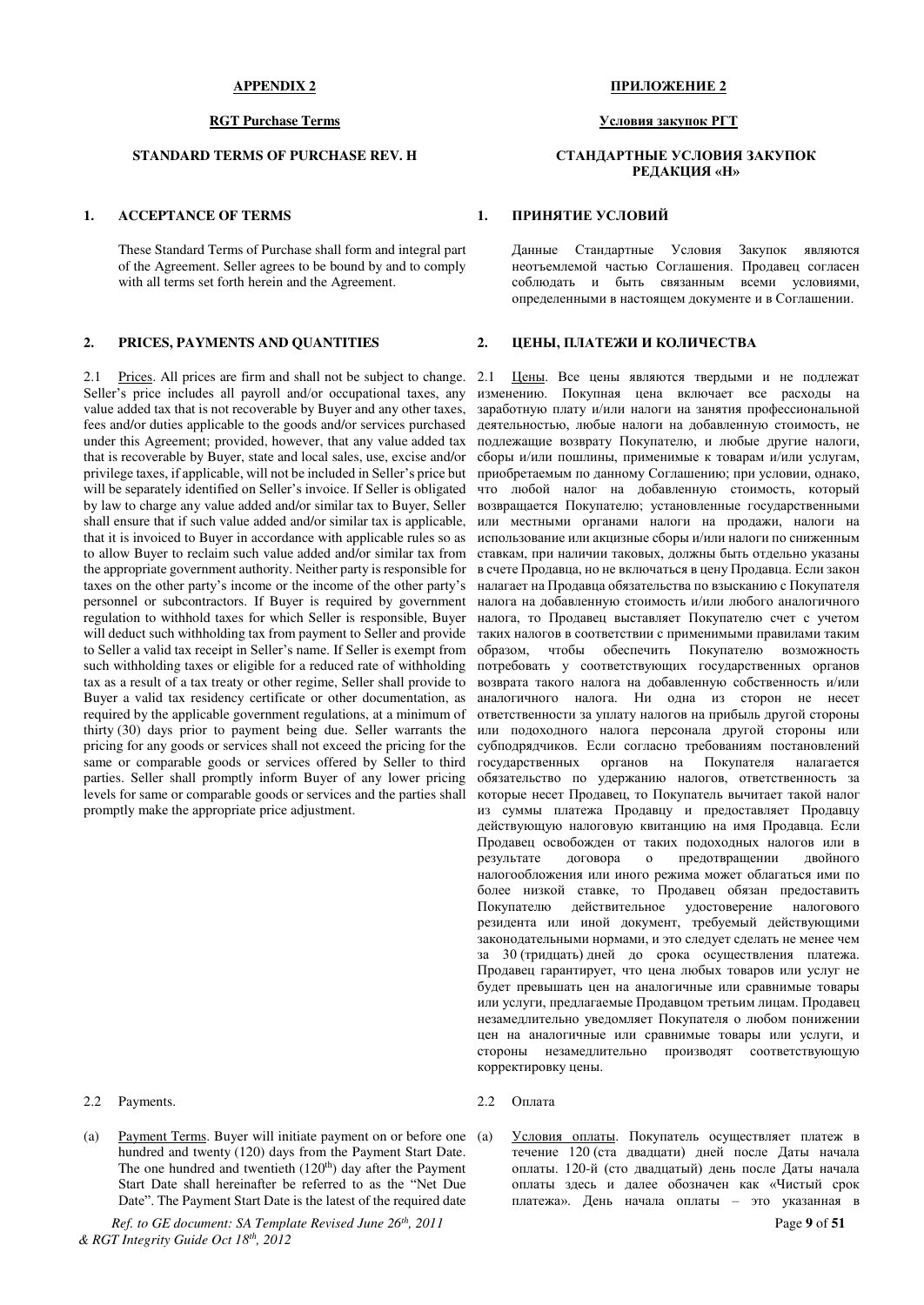identified on the Agreement, the received date of the goods and/or services in Buyer's receiving system or the date of receipt of valid invoice by Buyer. The received date of the goods and/or services in Buyer's receiving system will occur: (i) in the case where the goods are shipped directly to Buyer and/or services are performed directly for Buyer, within fortyeight (48) hours of Buyer's physical receipt of the goods or services; (ii) in the case of goods shipped directly to: (A) Buver's customer or a location designated by Buver's customer ("Material Shipped Direct" or "MSD"); or (B) a non-Buyer/non-customer location to be incorporated into MSD, within forty-eight (48) hours of Seller presenting Buyer with a valid bill of lading confirming that the goods have been shipped from Seller's facility; (iii) in the case where goods are shipped directly to a third party in accordance with this Agreement, within forty-eight (48) hours of Buyer's receipt of written certification from the third party of its receipt of the goods; or (iv) in the case of services performed directly for a third party in accordance with this Agreement, within fortyeight (48) hours of Buyer's receipt of written certification from Seller of completion of the services.

- (b) Early Payment. Unless otherwise set forth on the face of this (b) Agreement, Buyer shall be entitled, either directly or through an Affiliate (defined below) of Buyer to take an early payment reduction of 0.0333% of the gross invoice price for each day before the Normal Payment Date that payment is initiated. For example, an early payment reduction of 3.5% would correspond to a payment initiated one hundred and five (105) days earlier than the Normal Payment Date and an early payment reduction of 0.333% would correspond to a payment initiated ten (10) days earlier than the Normal Payment Date. Notwithstanding the foregoing, if applicable law requires Buyer to pay Seller on or before a date that is earlier than the Normal Payment Date (the "Mandatory Payment Date"), then Buyer will pay Seller on or before the Mandatory Payment Date but will be entitled, unless applicable law provides otherwise, to take an early payment reduction of 0.0333% of the gross invoice price for each day before the Normal Payment Date that it initiates payment.
- (c) Miscellaneous. Seller's invoice shall in all cases bear (c) Agreement number and shall be issued no later than one hundred and twenty (120) days after receipt of the goods by Buyer and/or Seller's completion of the services. Buyer shall be entitled to reject Seller's invoice if it fails to include Agreement number, is issued after the time set forth above or is otherwise inaccurate, and any resulting: (i) delay in Buyer's payment; or (ii) nonpayment by Buyer shall be Seller's responsibility. Seller warrants that it is authorized to receive payment in the currency stated in this Agreement. No extra charges of any kind will be allowed unless specifically agreed in writing by Buyer. Buyer shall be entitled at any time to setoff any and all amounts owed by Seller or a Seller Affiliate

*Ref. to GE document: SA Template Revised June 26th, 2011* Page **10** of **51** *& RGT Integrity Guide Oct 18th, 2012* 

Соглашении дата получения товаров и/или услуг в системе<br>получения Покупателя или дата получения получения Покупателя или дата получения действительного счета Покупателем, в зависимости от того, какое из этих событий наступит позже. Дата получения товаров и/или услуг устанавливается в системе получения Покупателя следующим образом: (і) если товары поставляются непосредственно Покупателю и/или үслүги предоставляются непосредственно Покупателю, дата устанавливается не позднее 48 (сорока восьми) часов с момента фактического получения Покупателем товаров или услуг; (ii) если товары поставляются непосредственно: (А) заказчику Покупателя или в место, указанное заказчиком Покупателя («Непосредственная доставка материалов», или «НДМ») или (В) в место, не принадлежащее ни Покупателю, ни его заказчику, но входящее в «НДМ», дата устанавливается не позднее 48 (сорока восьми) часов с момента предоставления Продавцом действительной товарной накладной Покупателю, удостоверяющей отгрузку товаров с предприятия Продавца; (iii) если товары поставляются непосредственно третьей стороне в соответствии с положениями данного Соглашения, дата устанавливается не позднее 48 (сорока восьми) часов с момента получения Покупателем от третьей стороны письменного подтверждения получения товаров; или (iv) если услуги оказываются непосредственно третьей стороне в соответствии с положениями данного Соглашения, дата устанавливается не позднее 48 (сорока восьми) часов с момента получения Покупателем от Продавца письменного подтверждения завершения оказания Продавцом услуг.

- Досрочная оплата. Если иное не указано на лицевой<br>стороне данного Заказа. Покупатель вправе. стороне данного Заказа, Покупатель<br>непосредственно через Аффилированно Аффилированное лицо (определение см. ниже) Покупателя, получить снижение цены (скидку) за досрочный платеж в размере 0,0333% от общей суммы счета за каждый день, который приходится с момента инициации платежа до Нормальной даты платежа. Например, скидка за досрочный платеж в размере 3,5% соответствует платежу, осуществленному на 105 (сто пять) дней раньше Нормальной даты платежа, а скидка за досрочный платеж в размере 0,333% соответствует платежу, инициированному за 10 (десять) дней до Нормальной даты платежа. Несмотря на вышесказанное, если действующее законодательство требует от Покупателя уплатить Продавцу в срок или до наступления Нормальной даты платежа («Обязательная дата платежа»), в этом случае Покупатель платит Продавцу в срок, оговоренный Обязательной датой платежа, или ранее, но при этом, если действующим законодательством не предусмотрено иное, ему полагается скидка за досрочную оплату в размере 0,0333% от общей суммы счета за каждый день, приходящийся с момента инициации платежа, до наступления Нормальной даты платежа.
- Прочее. На счете Продавца должен всегда быть проставлен номер Соглашения, и такой счет должен быть оформлен не позднее 120 (ста двадцати) дней после даты получения товаров Покупателем и/или завершения оказания Продавцом услуг. Покупатель вправе отказать Продавцу в принятии счета, если на нем не указан номер Соглашения, если счет оформлен по истечении указанного срока или имеет иные неточности, которые приводят к: (i) задержке оплаты со стороны Покупателя или (ii) случаям неуплаты со стороны Покупателя, за которые в данном случае ответственность несет Продавец. Продавец гарантирует, что имеет разрешение на получение платежей в валюте, указанной в данном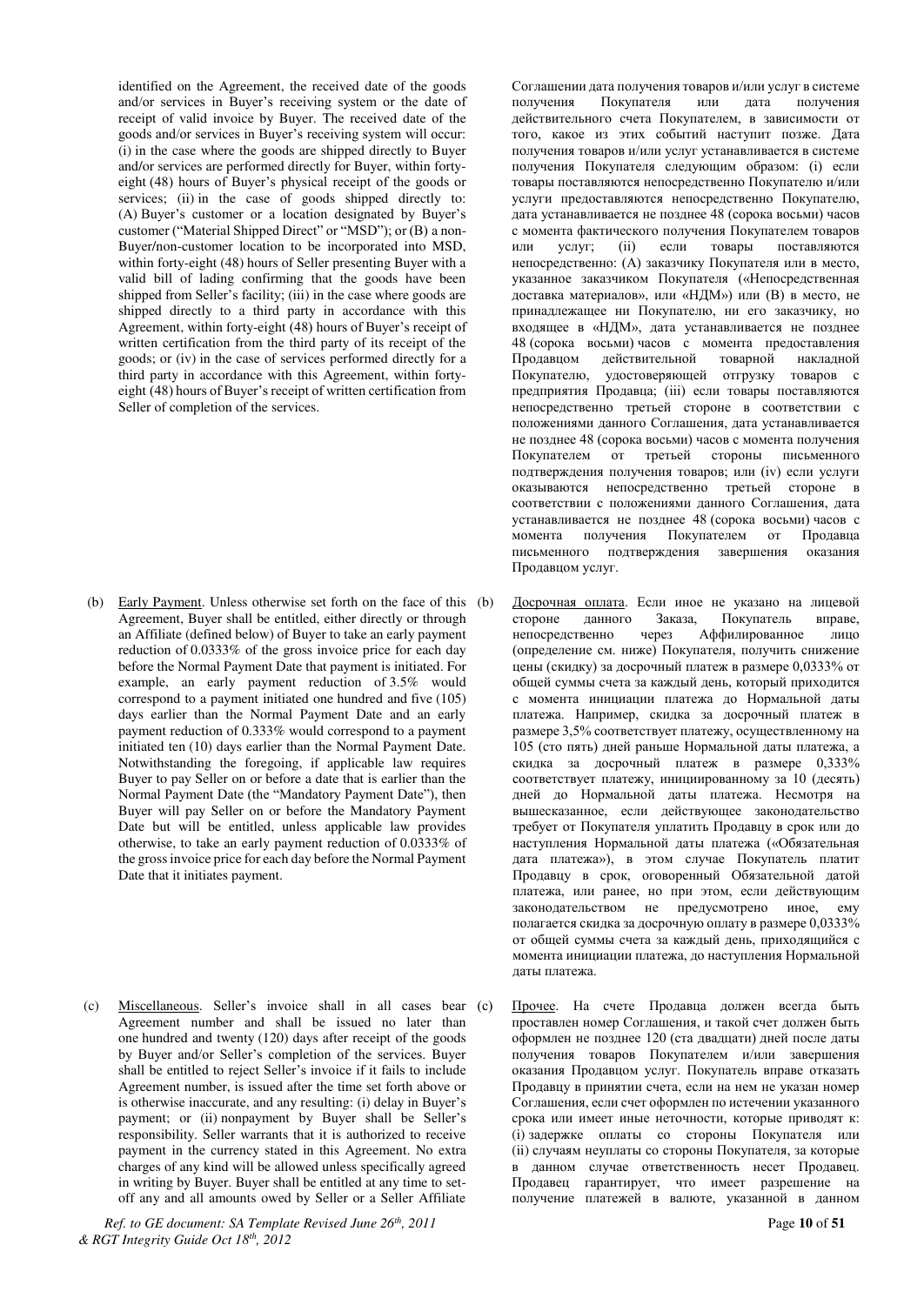(defined below) to Buyer or a Buyer Affiliate (defined below) on this or any other agreement. "Affiliate" shall for the purposes of this Agreement mean, with respect to either party, any entity, including without limitation, any individual, corporation, company, partnership, limited liability company or group, that directly, or indirectly through one or more intermediaries, controls, is controlled by or is under common control with such party.

- (a) General. Buyer is not obligated to purchase any quantity of (a) goods and/or services except for such quantity(ies) as specified in Appendix 1. Unless otherwise agreed to in writing by Buyer, Seller shall not make material commitments or production arrangements in excess of the quantities specified in the Agreement or release and/or in advance of the time necessary to meet Buyer's delivery schedule. Should Seller enter into such commitments or engage in such production, any resulting exposure shall be for Seller's account. Goods delivered to Buyer in excess of the quantities specified in the Agreement or release and/or in advance of schedule may be returned to Seller at Seller's risk and expense, including but not limited to any cost incurred by Buyer related to storage and handling of such goods.
- (b) Replacement Parts. Replacement parts for goods purchased by (b) Buyer hereunder are for the purpose of this Section defined as "Parts" and are included in the definition of "goods" under this Agreement. For all goods ordered by Buyer Seller shall provide Parts for a period of five (5) years after production of the goods ceases.The prices for any Parts purchased in the first two years of the five-year period shall not exceed those prices in effect at the time production of the goods ceases, and no set-up charges shall be permitted by Seller or paid by Buyer during this two-year period. Thereafter, the prices for Parts shall be negotiated based on Seller's actual cost of production of such Parts plus any special packaging costs. No minimum order requirements shall apply unless the parties mutually agree in advance. After the end of the above-referenced fiveyear period, Seller shall continue to maintain in good working condition all Seller-owned tooling required to produce the Parts, and shall not dispose of such tooling without first contacting Buyer and offering Buyer the right to purchase such tooling from Seller. Seller's obligations with regard to Buyerowned tooling are set forth in Section 4, "Buyer's Property".

Соглашении. Никакие дополнительные расходы недопустимы, если иное не было специально согласовано в письменной форме Покупателем. Покупатель имеет право в любое время произвести зачет любых сумм, которые Продавец или аффилированное лицо Продавца (см. определение ниже) должны Покупателю или аффилированному лицу Покупателя (определение дано ниже), по этому или любому другому соглашению. В настоящем Соглашении «Аффилированное лицо» означает, применительно к любой стороне, любую организацию, в том числе любого физического лица, юридическое лицо, компанию, товарищество, общество с ограниченной ответственностью или группу, которые непосредственно или опосредованно, через одного или нескольких посредников, осуществляют контроль, контролируются или находятся под общим контролем такой стороны.

- 2.3 Quantities. 2.3 Абличества
	- Общие положения. Покупатель не обязан приобретать какие-либо количества товаров и/или услуг, за исключением того количества (количеств), которые указаны в Приложении 1. Если иное не согласовано в письменном виде Покупателем, Продавец не должен брать на себя материальные обязательства или обязательства по производству сверх количеств, указанных в Соглашении Покупателя или в сообщении, и/или поступать таким образом заранее до срока, необходимого для соблюдения графика поставок Покупателю. Если Продавец принимает такие обязательства или приступает к такому производству, любые проистекающие из этого события риски относятся на счет Продавца. Товары, доставленные Покупателю сверх количеств, указанных в Соглашении Покупателя или в его сообщении, и/или доставленные ранее графика, могут быть возвращены Продавцу за счет Продавца и на его риск, включая, в том числе, любые затраты, понесенные Покупателем в отношении хранения и погрузочно-разгрузочных работ, относящихся к таким товарам.
	- Взаимозаменяемые детали Взаимозаменяемые детали для товаров, приобретенных Покупателем по данному документу, в целях данного раздела называются «Детали» и включаются в определение «товара» по данному Соглашению. Для всех товаров, заказанных Покупателем Продавец обязан предоставлять Детали в течение 5 (пяти) лет с момента прекращения производства товаров. Цены на такие Детали, приобретенные в течение первых 2 (двух) лет пятилетнего периода не должны превышать те, которые были действительны на момент прекращения производства товаров, и в течение этого двухлетнего периода Продавец не должен устанавливать, а Покупатель оплачивать какие-либо начисления в связи с данной услугой. По истечении этого периода цены на детали устанавливаются путем переговоров на основании фактических затрат Продавца на их производство плюс какие-либо особые затраты на упаковку. Не действуют какие-либо требования о минимальном объеме заказа, если только стороны не оговорят это обстоятельство заранее. По окончании указанного выше пятилетнего периода Продавец обязан продолжать поддерживать в хорошем рабочем состоянии все находящиеся в собственности Продавца технические средства, необходимые для производства Деталей, и не должен утилизировать такие средства, не связавшись предварительно с Покупателем и не предложив ему купить у Продавца указанные технические средства. Обязательства Продавца касательно технических средств,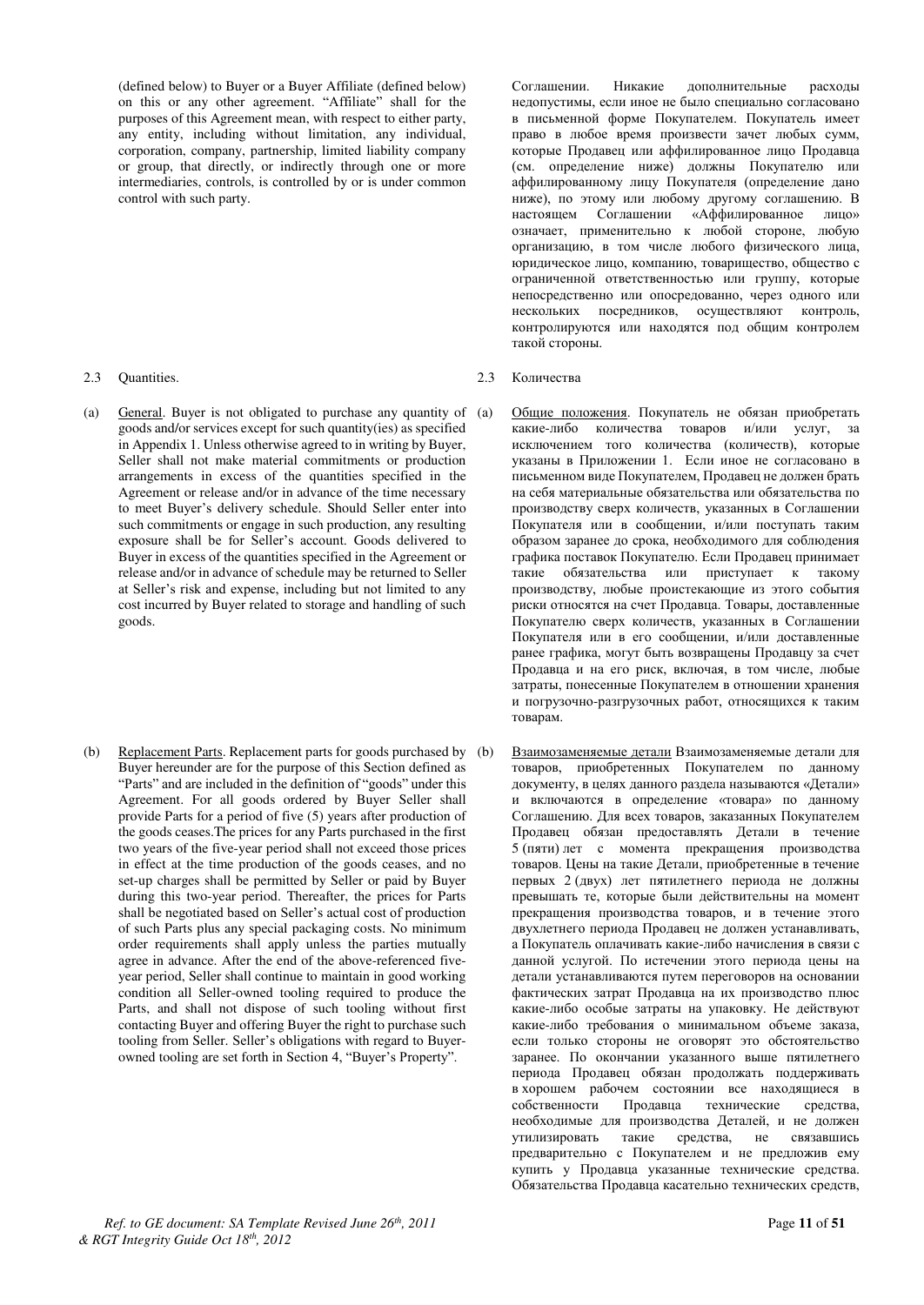3.1 Delivery. Time is of the essence of this Agreement. If Seller delivers the goods or completes the services later than scheduled, Buyer may assess such amounts as may be set in Appendix 1 as liquidated damages for the delay period. The parties agree that such amounts, if stated in Appendix 1, are an exclusive remedy for the damages resulting from the delay period only; are a reasonable preestimate of such damages Buyer will suffer as a result of delay based on circumstances existing at the time the Agreement was issued; and are to be assessed as liquidated damages and not as a penalty. In the absence of agreed to liquidated damages, Buyer shall be entitled to recover damages that it incurs as a result of Seller's failure to perform as scheduled. Buyer's resort to liquidated damages for the delay period does not preclude Buyer's right to other remedies, damages and choices under this Agreement other than the damages resulting from the delay period, including, but not limited to Buyer's right to terminate this Agreement for non-delivery. All delivery designations are INCOTERMS 2010. Unless otherwise stated in Appendix 1, all goods provided under this Agreement shall be delivered FCA Seller's facility, except goods that are to be shipped directly to Buyer's customer or a location designated by Buyer's customer that are: (1) not to be exported; or (2) exported from the United States of America ("U.S."), shall be delivered EXW Seller's facility. The term EXW used herein is modified from the INCOTERMS 2010 definition to mean "EXW with Seller responsible for loading the goods at Seller's risk and expense". Buyer may specify contract of carriage in all cases. Failure of Seller to comply with any such Buyer specification shall cause all resulting transportation charges to be for the account of Seller and give rise to any other remedies available at law or equity.

3.2 Title Passage. Unless otherwise stated in Appendix 1: (a) title to goods shipped from one country in the European Union ("EU") for delivery to another country within the EU, shall pass: (i) when the goods leave the territorial land, air or sea space of the EU source country for goods shipped directly to a non-Buyer's EU facility; and (ii) at Buyer's dock for goods shipped to Buyer's EU facility; (b) title to goods shipped from the source country for delivery within the source country (excluding shipments within the U.S., which are governed by subsection (e) below) shall pass at: (i) Seller's dock for goods shipped directly to a non-Buyer's facility; and (ii) Buyer's dock for goods shipped to Buyer's facility; (c) title to goods shipped from outside the U.S. for delivery to a different country outside the U.S. (excluding shipments within the EU, which are governed by subsection (a) above) shall pass at: (i) the port of export after customs clearance for goods shipped directly to a non-Buyer's facility; and (ii) port of import if shipped to Buyer's facility; (d) title to goods shipped from outside the U.S. for delivery within the U.S. shall pass at: (i) the port of export after customs clearance for goods shipped directly to a non-Buyer's facility; and (ii) Buyer's dock if shipped to

*Ref. to GE document: SA Template Revised June 26th, 2011* Page **12** of **51** *& RGT Integrity Guide Oct 18th, 2012* 

владельцем которых является Покупатель, изложены в разделе 4 «Имущество Покупателя».

#### 3. DELIVERY AND TITLE PASSAGE 3. *AOCTABKA M* **IIPPEXOA IIPABA** СОБСТВЕННОСТИ

Поставка. При исполнении настоящего Соглашения исключительное значение придается соблюдению сроков. Если Продавец доставляет товары или осуществляет услуги позже запланированного срока, Покупатель может применить к периоду задержки те суммы, которые могут быть указаны в Приложении 1 в качестве заранее оцененных убытков. Стороны соглашаются с тем, что указанные суммы, если они указаны в Приложении 1, являются единственным средством правовой защиты от ущерба, возникающего только вследствие задержки; они также являются обоснованной предварительной оценкой таких убытков, которые может понести Покупатель в результате задержки исходя из обстоятельств, существующих на момент оформления Соглашения; и что они должны начисляться как заранее оцененные убытки, но не как штраф. Если стороны не договорились о заранее оцененных убытках, Покупатель имеет право требовать компенсации ущерба, понесенного им в результате несвоевременного исполнения Продавцом своих обязательств. Если Покупатель прибегает к заранее оцененным убыткам в связи с задержкой, это не исключает прав Покупателя на иные средства правовой защиты, убытки и альтернативы по данному Соглашению, которые не связаны с убытками, возникающими вследствие задержки, в том числе Покупатель имеет право расторгнуть данное Соглашение в случае, если поставка не будет осуществлена. Все условия поставки определяются согласно положениям INCOTERMS 2010. Если иное не указано в Приложении 1, все товары по данному Соглашению должны поставляться на условиях FCA с объекта Продавца, за исключением товаров, которые должны быть поставлены непосредственно заказчику Покупателя или в место, указанное заказчиком Покупателя, и которые: (а) не подлежат экспорту или (b) экспортируются с территории Соединенных Штатов Америки («США»), такие товары должны доставляться на условиях EXW с объекта Продавца. Термин EXW, используемый в данном документе, изменен по сравнению с определением, содержащимся в INCOTERMS 2010, и значит «EXW с ответственностью Продавца за погрузку товаров на его риск и за его счет». Покупатель во всех случаях может указать тип контракта на перевозку грузов. В случае несоблюдения Продавцом требований любых таких технических условий Покупателя любые расходы на перевозку, возникающие в результате такого несоблюдения, относятся на счет Продавца, а также вступают в силу любые другие средства правовой защиты, предоставленные законом или по праву справедливости.

3.2 Переход прав собственности. Если в Приложении 1 не указано иное: (а) переход права собственности на поставленные товары при перевозке из одной страны Европейского союза («ЕС») в другую страну ЕС осуществляется: (i) когда товары покидают земельное, воздушное или морское территориальное пространство страны происхождения в ЕС для товаров, поставляемых непосредственно на объект в странах ЕС, не принадлежащий Покупателю; и (ii) в доке Покупателя при поставке товаров на объект Покупателя; (b) переход права собственности на товары, поставленные из страны происхождения, при доставке в пределах страны происхождения (за исключением поставки из США, на которую распространяется подраздел (e) ниже) происходит: (i) в доке продавца для товаров, поставляемых непосредственно на объект, не принадлежащий Покупателю; и (ii) в доке Покупателя для товаров, поставляемых на объект Покупателя: (с) переход права собственности на товары, поставляемые в другую страну за пределами США (за исключением поставок в рамках ЕС, на которые распространяется подраздел (а) выше) осуществляется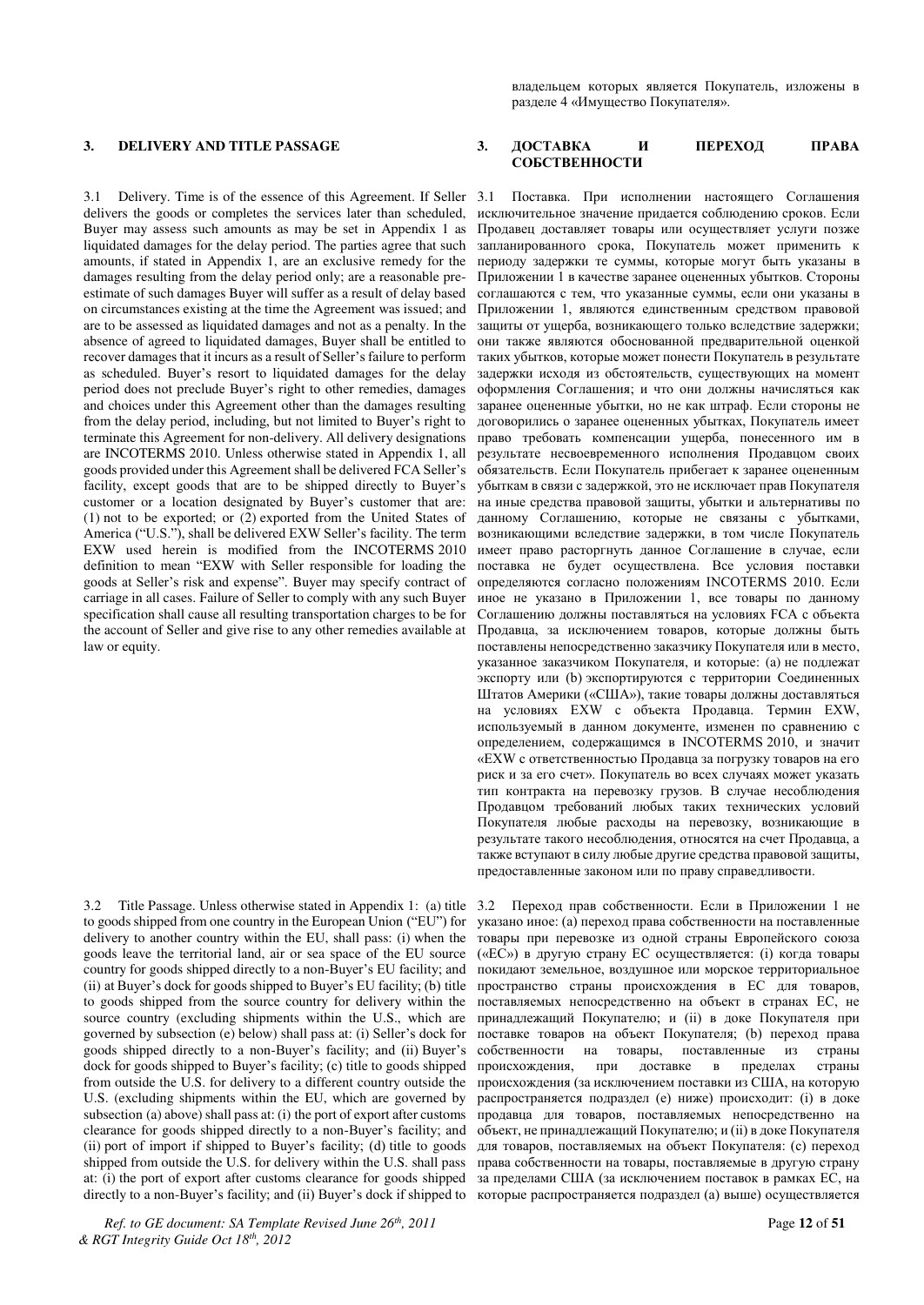Buyer's facility; and (e) title to goods shipped from the U.S. for delivery to all locations shall pass at: (i) Seller's dock for goods shipped directly to a non-Buyer's facility; (ii) port of import for goods shipped to Buyer's non-U.S. facility; and (iii) Buyer's dock for goods shipped to Buyer's U.S. facility.

3.3 Documentation. The Seller shall provide the Buyer with complete set of technical documentation in Russian for products including technical passports, operating manuals, guarantee cards, etc. not later than on the delivery date. If the operation manual or other documents transferred together with the Products are made in a foreign language, the Seller shall provide duly notarized Russian translation of such documents.

Unless otherwise agreed in writing, all tangible and intangible property, including, but not limited to, information or data of any description, tools, materials, drawings, computer software, know-how, documents, trademarks, copyrights, equipment or material furnished to Seller by Buyer or specifically paid for by Buyer, and any replacement thereof, or any materials affixed or attached thereto, shall be and remain Buyer's personal property. Such property furnished by Buyer shall be accepted by Seller "AS IS" with all faults and without any warranty whatsoever, express or implied. Seller shall use such property at its own risk, and Buyer makes no warranty or representation concerning the condition of such property. Such property and, whenever practical, each individual item thereof, shall be plainly marked or otherwise adequately identified by Seller as Buyer's property, safely stored separate and apart from Seller's property and properly maintained by Seller. Seller further agrees to comply with any handling and storage requirements provided by Buyer for such property. Seller shall not substitute any other property for Buyer's property. Seller will inspect Buyer's property prior to use and will train and supervise its employees and other authorized users of such property in its proper and safe operation. Seller shall use Buyer's property only to meet Buyer's orders, and shall not use it, disclose it to others or reproduce it for any other purpose. Such property, while in Seller's care, custody or control, shall be held at Seller's risk, shall be kept free of encumbrances and insured by Seller at Seller's expense in an amount equal to the replacement cost thereof with loss payable to Buyer and shall be subject to removal at Buyer's written request, in which event Seller shall prepare such property for shipment and redeliver to Buyer in the same condition as originally received by Seller, reasonable wear and tear excepted, all at Seller's expense. As noted in Section 15.4(b), "Assists", any consigned material, tooling or technology used in production of the goods shall be identified on the commercial or pro forma invoice used for international shipments. Buyer hereby grants a non-exclusive, nonassignable license, which is revocable with or without cause at anytime, to Seller to use any information, drawings, specifications, computer software, know-how and other data furnished or paid for by Buyer hereunder for the sole purpose of performing this Agreement for Buyer. Buyer shall own exclusively all rights in ideas, inventions, works of authorship, strategies, plans and data created in

*Ref. to GE document: SA Template Revised June 26th, 2011* Page **13** of **51** *& RGT Integrity Guide Oct 18th, 2012* 

в: (i) порту экспорта после таможенной очистки товаров, поставляемых непосредственно на объект, не принадлежащий Покупателю; и (ii) в порту импорта, если товары поставляются на объект Покупателя; (d) переход права собственности на товары, поставляемые из-за пределов США, при доставке на территории США осуществляется: (i) в порту экспорта после таможенной очистки товаров, поставляемых непосредственно на объект, не принадлежащий Покупателю; и (ii) в порту импорта, если товары поставляются на объект Покупателя; и (е) переход права собственности на товары, поставляемые с территории США, при доставке в любое место осуществляется: (i) в доках Продавца при непосредственной поставке на объект, не принадлежащий Покупателю; (ii) в порту импорта товаров при поставке на объект Покупателя, не находящийся на территории США; и (iii) в доке Покупателя при поставке на объект Покупателя, находящийся в США.

3.3 Документация. Продавец обязан передать Покупателю вместе с Товаром полный комплект технической документации на русском языке на Товар, включая технические паспорта, инструкции по эксплуатации, гарантийные талоны и т.п., не позднее даты поставки. В случае, если инструкция по эксплуатации товара либо иные передаваемые с ним документы составлены на иностранном языке Продавец обязан предоставить надлежащим образом заверенный перевод этих документов на русский язык.

#### **4. BUВER'S PROPERTВ 4. ɂɆɍɓȿɋɌȼɈ ɉɈɄɍɉȺɌȿɅə**

Если иное не согласовано сторонами в письменной форме, любое материальное и нематериальное имущество, в том числе информация или сведения о любых описаниях, инструментах, материалах, чертежах, программное обеспечение для ЭВМ, ноухау, документы, товарные знаки, авторские права, оборудование или материалы, предоставленные Продавцу Покупателем или конкретно им оплаченные, а также любые замены вышеуказанного имущества или любые прилагаемые или связанные с ними материалы, является и всегда будет являться личной собственностью Покупателя. Такое имущество, предоставленное Покупателем, должно быть принята Продавцом В ТОМ ВИДЕ, В КОТОРОМ ОНО ПРЕДОСТАВЛЕНО, со всеми нелостатками и без какой-либо гарантии в его отношении, явной или подразумеваемой. Продавец обязан использовать такое имущество на свой риск, и Покупатель не дает каких бы то ни было гарантий или заявлений в связи с состоянием такого имущества. Такое имущество и, в случае практической необходимости, каждый отдельный его предмет маркируется или иным надлежащим образом обозначается Продавцом как собственность Покупателя и хранится в безопасном месте отдельно от имущества Продавца; Продавец также обязан осуществлять надлежащее техническое обслуживание указанного имущества. Далее Продавец соглашается выполнять все требования по обращению и хранению, предъявляемые Покупателем в отношении такого имущества. Продавцу не разрешается предоставлять какое-либо другое имущество взамен имущества Покупателя. Продавец осматривает имущество Покупателя перед использованием и обязан обучать своих сотрудников и наблюдать за ними и другими уполномоченными пользователями такого имущества в части его надлежащего и безопасного использования. Продавец пользуется имуществом Покупателя исключительно в целях выполнениях заказов Покупателя и не допускает его использования, а также разглашения или воспроизведения в каких-либо иных целях. Риски по хранению имущества, которое находится на обслуживании, хранении или в управлении Продавца, возлагаются на Продавца, который обязан не обременять его ничем и за свой счет застраховать такое имущество на сумму, равную сумме его возмещения с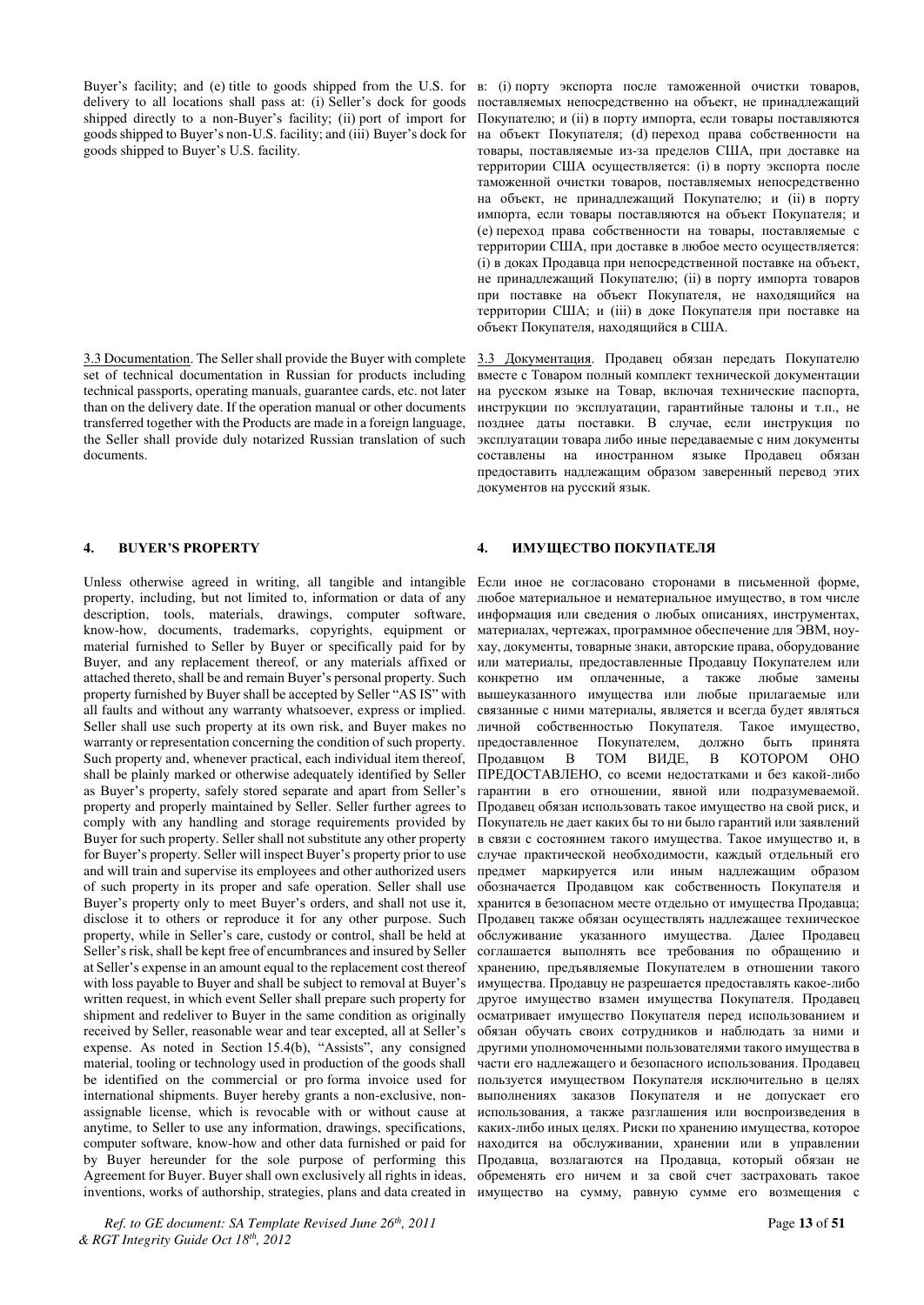or resulting from Seller's performance under this Agreement, including all patent rights, copyrights, moral rights, rights in proprietary information, database rights, trademark rights and other intellectual property rights. All such intellectual property that is protectable by copyright will be considered work(s) made for hire for Buyer (as the phrase "work(s) made for hire" is defined in the U.S. Copyright Act (17 U.S.C. § 101)) or Seller will give Buyer "first owner" status related to the work(s) under local copyright law where the work(s) was created. If by operation of law any such intellectual property is not owned in its entirety by Buyer automatically upon creation, then Seller agrees to transfer and assign to Buyer, and hereby transfers and assigns to Buyer, the entire right, title and interest throughout the world to such intellectual property. Seller further agrees to enter into and execute any documents that may be required to transfer or assign ownership in and to any such intellectual property to Buyer. Should Seller, without Buyer's prior written consent and authorization, design or manufacture for sale to any person or entity other than Buyer any goods substantially similar to, or which reasonably can substitute or repair, a Buyer good, Buyer, in any adjudication or otherwise, may require Seller to establish by clear and convincing evidence that neither Seller nor any of its employees, contractors or agents used in whole or in part, directly or indirectly, any of Buyer's property, as set forth herein, in such design or manufacture of such goods. Further, Buyer shall have the right to audit all pertinent records of Seller, and to make reasonable inspections of Seller facilities, to verify compliance with this Section.

all requirements of this Agreement.

компенсацией, выплачиваемой Покупателю за убытки. Такое имущество подлежит возврату по письменному требованию Покупателя. В этом случае Продавец подготавливает такое имущество к отгрузке и отправке Покупателю на условиях, аналогичных тем, на которых оно было изначально получено Продавцом, за исключением естественного износа, при этом все действия выполняются за счет Продавца. Как указано в разделе 15.4 (b) «Вспомогательные товары», любые •<br>• отправляемые материалы, инструменты или технологии, используемые в производстве товаров, определяются в коммерческом счете или в счете-проформе, применяемых при международной поставке товаров. Покупатель настоящим предоставляет Продавцу неисключительную и не подлежащую передаче, но подлежащую отзыву в любой момент по причине или без таковой лицензию на использование любой информации, чертежей, технических условий, программного обеспечения для ЭВМ, ноу-хау и иных данных, предоставленных или оплаченных Покупателем по данному документу исключительно в целях выполнения настоящего Соглашения Покупателя. Покупателю принадлежат все исключительные права на идеи, изобретения, авторские работы, стратегии, планы и данные, созданные в ходе или в результате выполнения Продавцом своих обязательств по настоящему Соглашению, включая все права на патенты, авторские права, моральные права автора, права на конфиденциальную информацию, базы данных, товарные знаки и иные права интеллектуальной собственности. Все подобное интеллектуальное имущество, охраняемое авторскими правами,<br>определяется как работа/работы для Покупателя, для Покупателя, выполненная/ые по найму (в соответствии с термином «работы/работы, выполненная/ые по найму», определенным в Законе США об авторском праве (статья 17  $\frac{8}{101}$ ), или же Продавец уступает Покупателю статус «владельца авторского права» в соответствии с законом об авторском праве, действующем в месте проведения работы/работ. Если согласно закону Покупатель не может автоматически получить право на любую такую интеллектуальную собственность в полном объеме после ее создания, Продавец соглашается передать или переуступить Покупателю и настоящим передает и переуступает Покупателю все права, правовой титул и интерес по всему миру на такую интеллектуальную собственность. Далее Продавец соглашается подписать и исполнить любой документ, который может потребоваться для передачи или переуступки Покупателю права на любую такую Покупателю права на любую такую интеллектуальную собственность. Однако если Продавец без предварительного письменного согласия и разрешения Покупателя разработает или произведет для продажи любому физическому или юридическому лицу, кроме Покупателя, любые товары, которые имеют значительную степень сходства либо по обоснованному мнению могут заменить какой-либо товар Покупателя, то Покупатель в любом судебном разбирательстве или иным образом может потребовать, чтобы Продавец подтвердил при помощи ясных и убедительных доказательств, что ни сам Продавец, ни кто-либо из его сотрудников, подрядчиков или агентов не использовали полностью или частично, непосредственно или опосредованно, никакое имущество Покупателя, как указано в настоящем документе, при проектировании или производстве таких товаров. Кроме того, Покупатель имеет право проверить все соответствующие учетные записи Продавца и провести обоснованные проверки на предприятии Продавца для подтверждения соответствия требованиям настоящего раздела.

### **5. DRAWINGS 5. PRAWINGS**

Any review or approval of drawings by Buyer will be for Seller's Любые проверки и утверждения чертежей со стороны convenience and will not relieve Seller of its responsibility to meet Покупателя осуществляются для удобства Продавца и не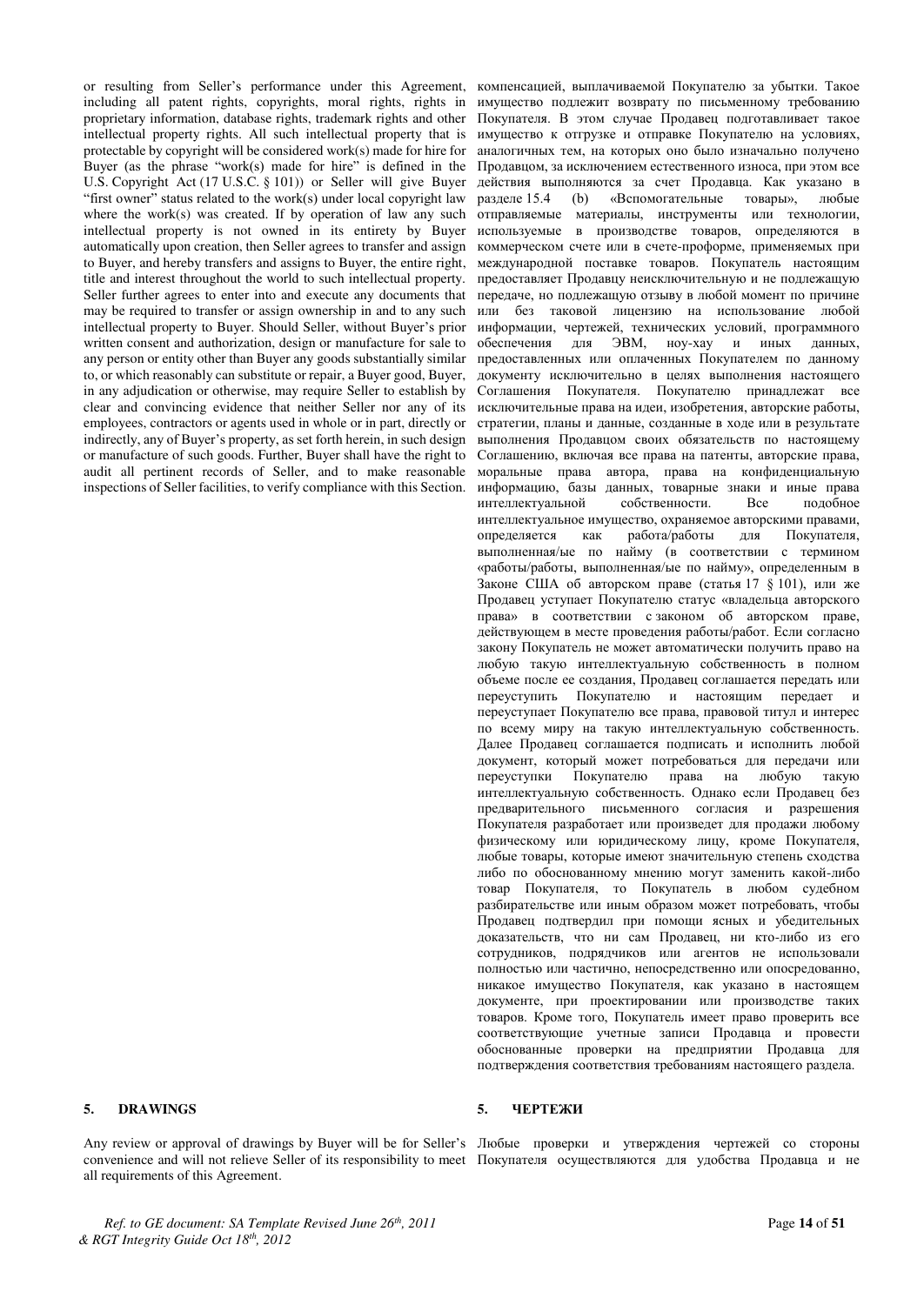6.1 Buyer may at any time make changes within the general scope of this Agreement in any one or more of the following: (a) drawings, designs or specifications where the goods to be furnished are to be specially manufactured for Buyer; (b) method of shipment or packing; (c) place and time of delivery; (d) amount of Buyer's furnished property; (e) quality; (f) quantity; or (g) scope or schedule of goods and/or services. Buyer shall document such change request in writing, and Seller shall not proceed to implement any change unless and until such change is provided in writing by Buyer. If any changes cause an increase or decrease in the cost of, or the time required for the performance of, any work under this Agreement, an equitable adjustment shall be made in the Agreement price or delivery schedule, or both, in writing. Any Seller claim for adjustment under this clause will be deemed waived unless asserted within thirty  $(30)$  days from Seller's receipt of the change or suspension notification, and may only include reasonable, direct costs that will necessarily be incurred as a direct result of the change.

6.2 Seller shall notify Buyer in writing in advance of any and all: (a) changes to the goods and/or services, their specifications and/or composition; (b) process changes; (c) plant and/or equipment/tooling changes or moves; (d) transfer of any work hereunder to another site; and/or (e) sub-supplier changes, and no such change shall occur until Buyer has had the opportunity to conduct such audits, surveys and/or testing necessary to determine the impact of such change on the goods and/or services and has approved such change in writing. Seller shall be responsible for obtaining, completing and submitting proper documentation regarding any and all changes, including complying with any written change procedures issued by Buyer.

7.1 Inspection/Testing. In order to assess Seller's work quality, conformance with Buyer's specifications and compliance with this Agreement, including but not limited to Seller's representations, warranties, certifications and covenants under this Agreement, upon reasonable notice by Buyer, all: (a) goods, materials and services related in any way to the goods and services purchased hereunder (including without limitation raw materials, components, intermediate assemblies, work in process, tools and end products and the technical and/or technological documentation of the Seller) shall be subject to inspection and test by Buyer and its customer or representative at all times and places, including sites where the goods and services are created or performed, whether they are at premises of Seller, Seller's suppliers or elsewhere; and (b) of Seller's books and records relating to this Agreement shall be subject to inspection by Buyer. If any inspection, test, audit or similar oversight activity is made on Seller's or its suppliers' premises, Seller shall, without additional charge: (i) provide all reasonable access and assistance to the authorized representatives of the Buyer and ensures safe working

*Ref. to GE document: SA Template Revised June 26th, 2011* Page **15** of **51** *& RGT Integrity Guide Oct 18th, 2012* 

освобождают Продавца от его ответственности в отношении соблюдения всех требований настоящего Соглашения.

### 6. СНАNGES <del>№ 6. ВНЕСЕНИЕ ИЗМЕНЕНИЙ</del>

Покупатель может в любое время изменить общий объем Соглашения в отношении одного или нескольких условий: (а) чертежей, проектов или технических условий, используемых при производстве товаров, изготовляемых специально для Покупателя; (b) способа отгрузки или упаковки; (c) места и времени поставки; (d) объема предоставленного Покупателем имущества; (е) качества; (f) количества или (g) объема или графика предоставления товаров и/или услуг. Покупатель в письменной форме документально оформляет такой запрос о внесении изменений, а Продавец может вносить какие-либо изменения только после получения от Покупателя письменного извешения о таких изменениях. Если какие-либо изменения вызывают увеличение или уменьшение стоимости работ, указанных в данном Соглашении, либо изменяют количество времени, требуемого для их выполнения, необходимо в письменной форме осуществить корректировку цены Соглашения и/или графика выполнения работ. Любые требования Продавца в отношении корректировки в рамках данной Статьи принимаются только в том случае, если они предъявлены в течение 30 (тридцати) дней после получения Продавцом изменений или уведомления о приостановлении и включают только разумные прямые издержки, непосредственно вызванные такими изменениями.

Продавец обязан уведомить Покупателя в письменном виде заранее обо всех и всяческих: (а) изменениях в товарах и/или услугах, их технических характеристиках и/или составе; (b) технологических изменениях; (с) изменениях или перемещениях производственного объекта и/или оборудования/технических средств; (d) передачах работ по данному документу на другую производственную площадку; и/или (е) изменениях в составе субпоставщиков, причем никакое такое изменение не разрешается осуществлять до тех пор, пока Покупатель не получит возможность провести такие аудиты, обследования и/или испытания, которые будут необходимы для определения воздействия таких изменений на товары и/или услуги, и не одобрит такие изменения в письменном виде. Продавец отвечает за получение, заполнение и предоставление надлежащей документации, касающейся всех и любых изменений, включая соблюдение любых письменных процедур изменения, оформляемых Покупателем.

#### **7. PLANT ACCESS/INSPECTION AND QUALITY 7. ΠΡΟΒΕΡΚΑ/ΟЦЕНКА НА ПРЕДПРИЯТИИ И KAYECTRO**

7.1 Проверка/испытания. Чтобы оценить качество работы Продавца, соответствие техническим условиям Покупателя и соблюдение данного Соглашения, в том числе того, что касается заявлений, гарантий, сертификаций и односторонних соглашений Продавца по данному Соглашению, после обоснованного уведомления со стороны Покупателя все: (а) товары, материалы и услуги, каким-либо образом связанные с товарами и услугами, закупаемыми по данному документу (в том числе сырье, компоненты, промежуточная сборка, незавершенные работы, инструменты и конечный продукт и техническая и/или технологическая документация Продавца) в любое время могут быть проверены и испытаны Покупателем, его заказчиками или представителями в любом месте, включая объекты, на которых были созданы товары или предоставлялись услуги, независимо от того, являются ли они предприятиями Продавца, его поставщиков или принадлежат иным лицам; и (b) все учетные книги и регистрационные данные Продавца, связанные с данным Соглашением, также подлежат проверке и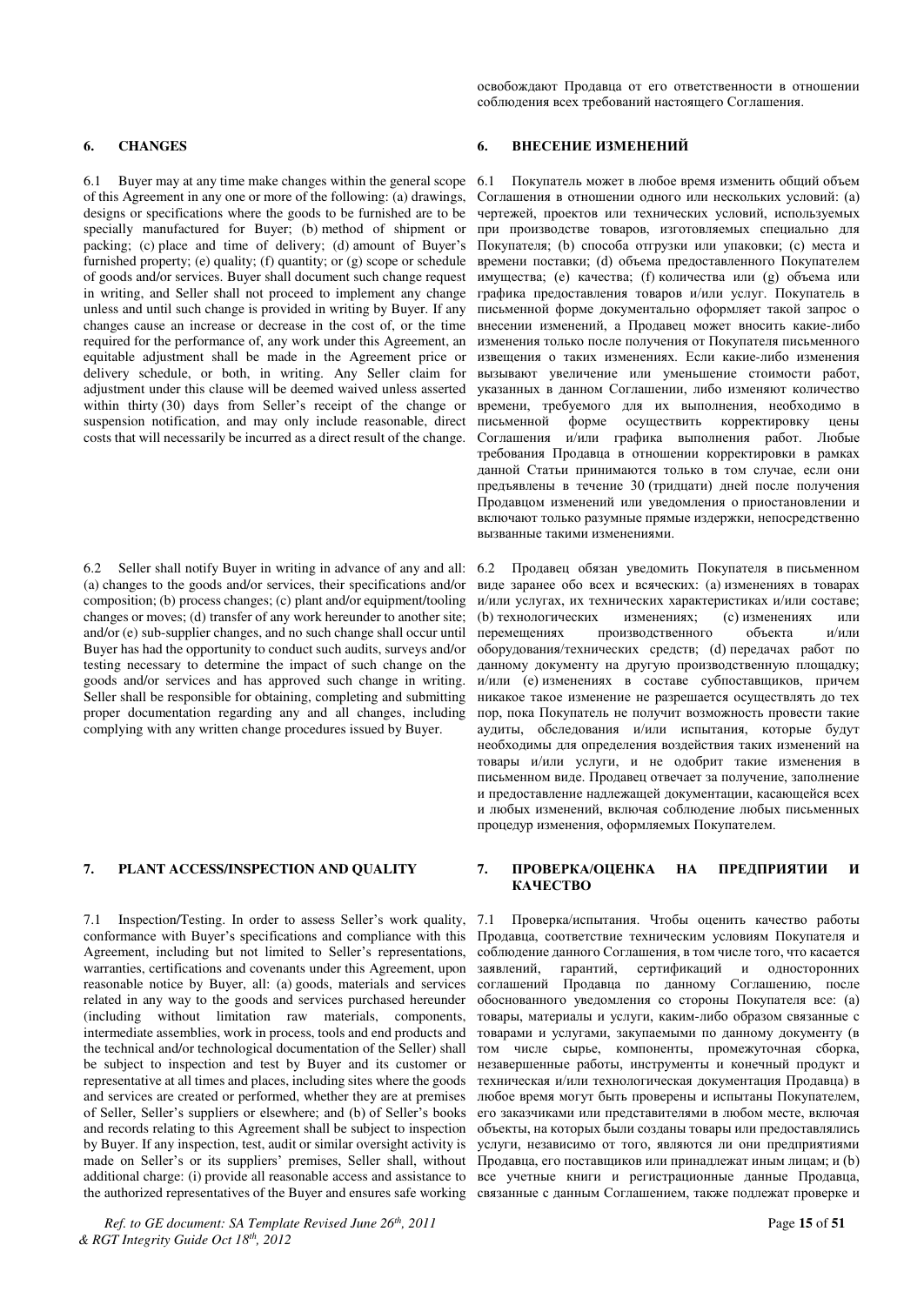conditions for them; and (ii) take all necessary precautions and implement appropriate safety procedures for the safety of Buyer's personnel while they are present on such premises. If Buyer's personnel require medical attention on such premises, Seller will arrange for appropriate attention. If in Buyer's opinion the safety of its personnel on such premises may be imperiled by local conditions, Buyer may remove some or all of its personnel from such premises, and Buyer shall have no responsibility for any resulting impact on Seller or its suppliers. If specific Buyer and/or Buyer's customer tests, inspection and/or witness points are included in this Agreement, the goods shall not be shipped without a release by authorized representatives of the Buyer or a written waiver of test/inspection/witness with respect to each such point; however, Buyer shall not be permitted to unreasonably delay shipment; and Seller shall notify Buyer in writing at least twenty (20) days prior to each of Seller's scheduled final and, if applicable, intermediate test/inspection/witness points. Buyer's failure to inspect, accept, reject or detect defects by inspection shall neither relieve Seller from responsibility for such goods or services that are not in accordance with the Agreement requirements nor impose liabilities on Buyer.

7.2 Quality. When requested by Buyer and authorized representatives of the Buyer, Seller shall promptly submit production and process measurement and control data (the "Quality Data") in the form and manner requested by Buyer. Seller shall provide and maintain an inspection, testing and process control system ("Seller's Quality System") covering the goods and services provided hereunder that is acceptable to Buyer and its customer and complies with Buyer's quality policy and/or other quality requirements that are set forth herein or are otherwise agreed to in writing by the parties ("Quality Requirements"). Acceptance of Seller's Quality System by Buyer shall not alter the obligations and liability of Seller under this Agreement. If Seller's Quality System fails to comply with the terms of this Agreement, Buyer may require additional quality assurance measures at Seller's expense. Such measures may include, but are not limited to, Buyer requiring Seller to install a Buyer-approved third party quality auditor(s)/inspector(s) at Seller's facility(ies) to address the deficiencies in Seller's Quality System or other measures that may be specified in Buyer's Quality Requirements or otherwise agreed upon by the parties in writing. Seller shall keep complete records relating to Seller's Quality System and shall make such records available to Buyer and its customer for: (a) three (3) years after completion of this Agreement; (b) such period as set forth in the specifications applicable to this Agreement; or (c) such period as required by applicable law, whichever period is the longest.

*Ref. to GE document: SA Template Revised June 26th, 2011* Page **16** of **51** *& RGT Integrity Guide Oct 18th, 2012* 

аудиту со стороны Покупателя. Если какая-либо проверка, испытание, аудит или подобные мероприятия по надзору проходят на предприятии Продавца или его поставщиков, Продавец без каких-либо дополнительных затрат: (i) предоставляет в разумно необходимом объеме доступ уполномоченным сотрудникам Покупателя и оказывает содействие в обеспечении их безопасными условиями труда, и (ii) принимает все необходимые меры предосторожности и ɜɧɟɞɪɹɟɬ ɫɨɨɬɜɟɬɫɬɜɭɸɳɢɟ ɩɪɨɰɟɞɭɪɵ ɩɨ ɨɯɪɚɧɟ ɬɪɭɞɚ ɜ отношении безопасности сотрудников Покупателя во время их нахождения на таких предприятиях. Если сотрудникам Покупателя потребуется оказание медицинской помощи на таком предприятии. Продавец организует соответствующую медицинскую помощь. Если, по мнению Покупателя, местные условия на таком предприятии могут угрожать безопасности его персонала, Покупатель вправе освободить отдельных или всех сотрудников от работы на таком предприятии; при этом Покупатель не несет ответственности за какие-либо связанные с этим последствия для Продавца или его поставщиков. Если конкретные испытания, проверка и/или освидетельствование, проводимые конкретным Покупателем и/или заказчиком Покупателя, включены в данное Соглашение, товары не могут быть поставлены без разрешения уполномоченных сотрудников Покупателя на выпуск или письменного отказа от испытания/проверки/освидетельствования в отношении испытания/проверки/освидетельствования в каждого такого пункта; однако Покупатель не вправе необоснованно задерживать отгрузку, а Продавец обязан направить Покупателю письменное уведомление не менее чем за 20 (двадцать) дней до каждого завершения работ по графику Продавца и, при необходимости, промежуточного испытания / проверки / освидетельствования. Невыполнение Покупателем проверки, приемки, отбраковки или обнаружения дефектов в ходе проверки не освобождает Продавца от ответственности за товары или услуги, не соответствующие требованиям настоящего Соглашения, а также не налагает финансовой ответственности на Покупателя.

7.2 Качество. Когда того требует Покупатель, Продавец обязан своевременно и по требования уполномоченных сотрудников Покупателя предоставить производственные и технологические данные («Данные по качеству») в той форме и таким образом, как того требует Покупатель. Продавец обязан предоставить и поддерживать в рабочем состоянии систему, испытаний и технологического контроля («Систему качества Продавца»), распространяющуюся на товары и услуги, предоставляемые по данному документу, которая будет приемлема для Покупателя и его заказчиков и которая будет отвечать политике Покупателя в области качества и/или другим требованиям в области качества, которые указаны в настоящем документе или которые иным образом согласованы между сторонами («Требования по качеству»). Приемлемость такой Системы качества Продавца для Покупателя не изменяет обязательств и ответственности Продавца по данному Соглашению. Если Система качества Продавца не сможет соответствовать требованиям данного Соглашения, Покупатель может потребовать дополнительных мер по обеспечению качества за счет Продавца. В число таких мер могут входить, в числе прочего, требование Покупателя о том, чтобы Продавец допустил на свой объект или объекты аудитора/инженера по качеству, представляющего одобренную Покупателем третью сторону, чтобы тот занялся недочетами в Системе качества Покупателя или принял иные меры, которые могут быть указаны в Требованиях Покупателя по качеству или могут быть иным образом согласованы сторонами в письменном виде. Продавец обязан хранить всю учетную документацию, связанную с Системой качества Продавца, и предоставлять такие документы Покупателю и его заказчикам: (а) в течение 3 (трех) лет по окончании данного Соглашения; (b) в течение срока, указанного в технических характеристиках, прилагаемых к данному Соглашению; или (с) в течение такого срока, который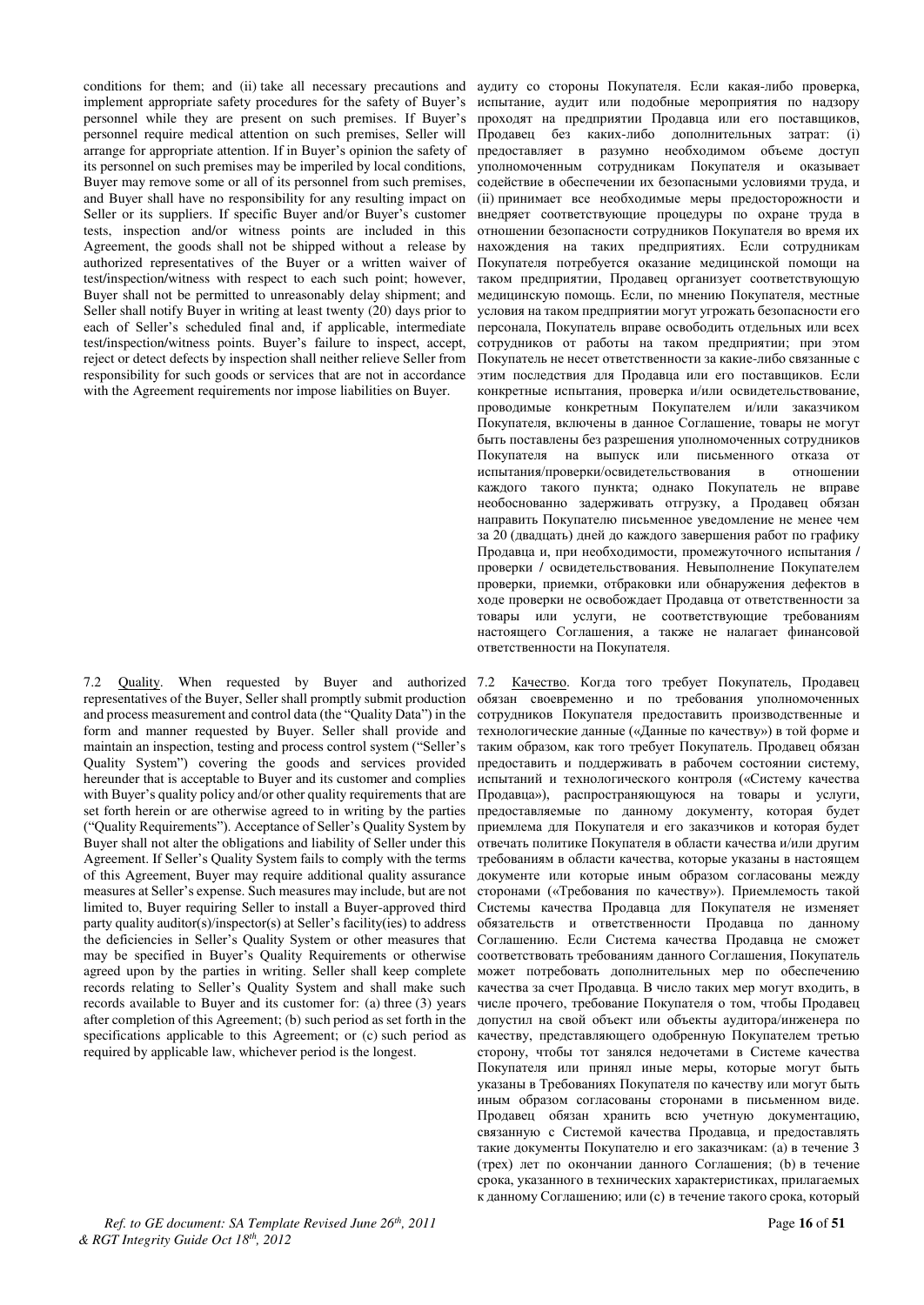предусмотрен действующим законодательством, в зависимости от того, который из них длиннее.

- (a) If any governmental agency with jurisdiction over the recall of any goods supplied hereunder provides written notice to Buyer or Seller, or Buyer or Seller has a reasonable basis to conclude, that any goods supplied hereunder could possibly create a potential safety hazard or unsafe condition, pose an unreasonable risk of serious injury or death, contain a defect or a quality or performance deficiency, or are not in compliance with any applicable code, standard or legal requirement so as to make it advisable, or required, that such goods be recalled and/or repaired, Seller or Buyer will promptly communicate such relevant facts to each other. Buyer shall determine whether a recall of the affected goods is warranted or advisable, unless Buyer or Seller has received notice to that effect from any governmental agency with jurisdiction over the recalled goods.
- (b) If a recall is required under the law or Buyer determines that it is advisable, Seller shall promptly develop a corrective action plan(s) (collectively, the "Corrective Action Plan"), which shall include all actions required by any applicable consumer protection or similar law and any applicable regulations and provide Buyer with an opportunity to review and approve such plan. Seller and Buyer agree to cooperate and work together to ensure that such plan is acceptable to both parties prior to its implementation. If Buyer does not respond to Seller regarding its review and approval of such Corrective Action Plan within a reasonable time period, Buyer shall be deemed to have approved such plan. In addition, Buyer shall cooperate with and assist Seller in any corrective actions and/or filings; provided, however, that nothing contained in this Section shall preclude Buyer from taking any action or making any filings, and in such event, Seller shall cooperate with and assist Buyer in any corrective actions and/or filings it undertakes.

(c) To the extent such recall is determined to have been caused by a defect, quality or performance deficiency, other deficiency, non-conformance or non-compliance, which is the responsibility of Seller, at Buyer's election, Seller shall perform all necessary repairs or modifications at its sole expense, or Buyer shall perform such necessary repairs or modifications and Seller shall reimburse Buyer for all reasonable out-of-pocket costs and expenses incurred by Buyer in connection therewith. In either case, Seller shall reimburse Buyer for all reasonable out-of-pocket costs and expenses incurred by Buyer in connection with any recall, repair, replacement or refund program, including without limitation all costs related to: (i) investigating and/or inspecting the affected goods; (ii) locating, identifying and notifying Buyer's

#### 7.3 Product Recall. 27.3 29 Product Recall. 27.3 29 Product Recall.

- Если какой-либо орган власти, имеющий компетенцию для отзыва любой продукции, поставленной по данному документу, предоставляет письменное извещение Покупателю или Продавцу или если у Покупателя или Продавца есть обоснованные основания предполагать, что какие-либо товары, поставляемые по данному документу, могут, вероятно, создать потенциальную угрозу безопасности или стать причиной небезопасных условий, или стать причиной необоснованного риска серьезной травмы или гибели, или содержат дефект, или обладают недостатками в области качества или показателей работы, или не соответствуют каким-либо действующим правилам или законодательству, или стандарту в такой мере, чтобы было желательно или требовалось, чтобы такие товары были отозваны и/или отремонтированы, Покупатель или Продавец обязаны без промедлений сообщить друг другу о соответствующих фактах. Покупатель обязан определить, требуется ли или желателен ли в данном случае отзыв таких товаров, если только Покупатель или Продавец не получили письменного извещения с таким определением от какого-либо органа власти, имеющего компетенцию в отношении отзываемых товаров.
- Если отзыв требуется согласно законодательству или Покупатель определяет, что такой отзыв рекомендуется, Продавец обязан без промедления разработать план или планы корректирующих действий (совокупно называемые «Планом корректирующих действий»), в который должны включаться все действия, требуемые согласно действующему законодательству о защите прав потребителя или согласно сходному законодательству и каким-либо другим действующим нормативным актам, и дать Покупателю возможность ознакомиться с этим планом и утвердить его. Покупатель и Продавец соглашаются сотрудничать и работать сообща над тем, чтобы обеспечить приемлемость такого плана для обеих сторон прежде, чем начнется его осуществление. Если Покупатель не отвечает Продавцу в том, что касается проверки и утверждения Плана корректирующих действий со своей стороны в течение разумного срока, то следует считать, что Покупатель одобряет такой план. Кроме того, Покупатель обязан сотрудничать с Продавцом в исполнении каких-либо корректирующих действий и/или в подаче документов, при том, однако, условии, что ничто из содержащегося в данном разделе не должно препятствовать Покупателю в принятии каких бы то ни было действий и подаче каких бы то ни было документов. и в таком случае Продавец обязан сотрудничать с Покупателем в любых его корректирующих лействиях и/или в подаче любых документов, предпринимаемой им.
- Если отзыв вызван неисправностью, недостатками в области качества или показателей работы, другими недостатками, несоответствием техническим требованиям Покупателя или несоблюдением положений настоящего Соглашения по вине Продавца, то по выбору Покупателя Продавец обязуется за свой счет осуществить необходимый ремонт или модификацию, либо Покупатель самостоятельно осуществляет необходимый ремонт или модификацию, а Продавец возмещает Покупателю все разумные затраты будущего периода и расходы, понесенные Покупателем в этой связи. В другом случае Продавец возмещает Покупателю все прямые издержки и расходы, понесенные Покупателем в связи с отзывом, ремонтом, заменой или возвратом, включая все затраты,

*Ref. to GE document: SA Template Revised June 26th, 2011* Page **17** of **51** *& RGT Integrity Guide Oct 18th, 2012*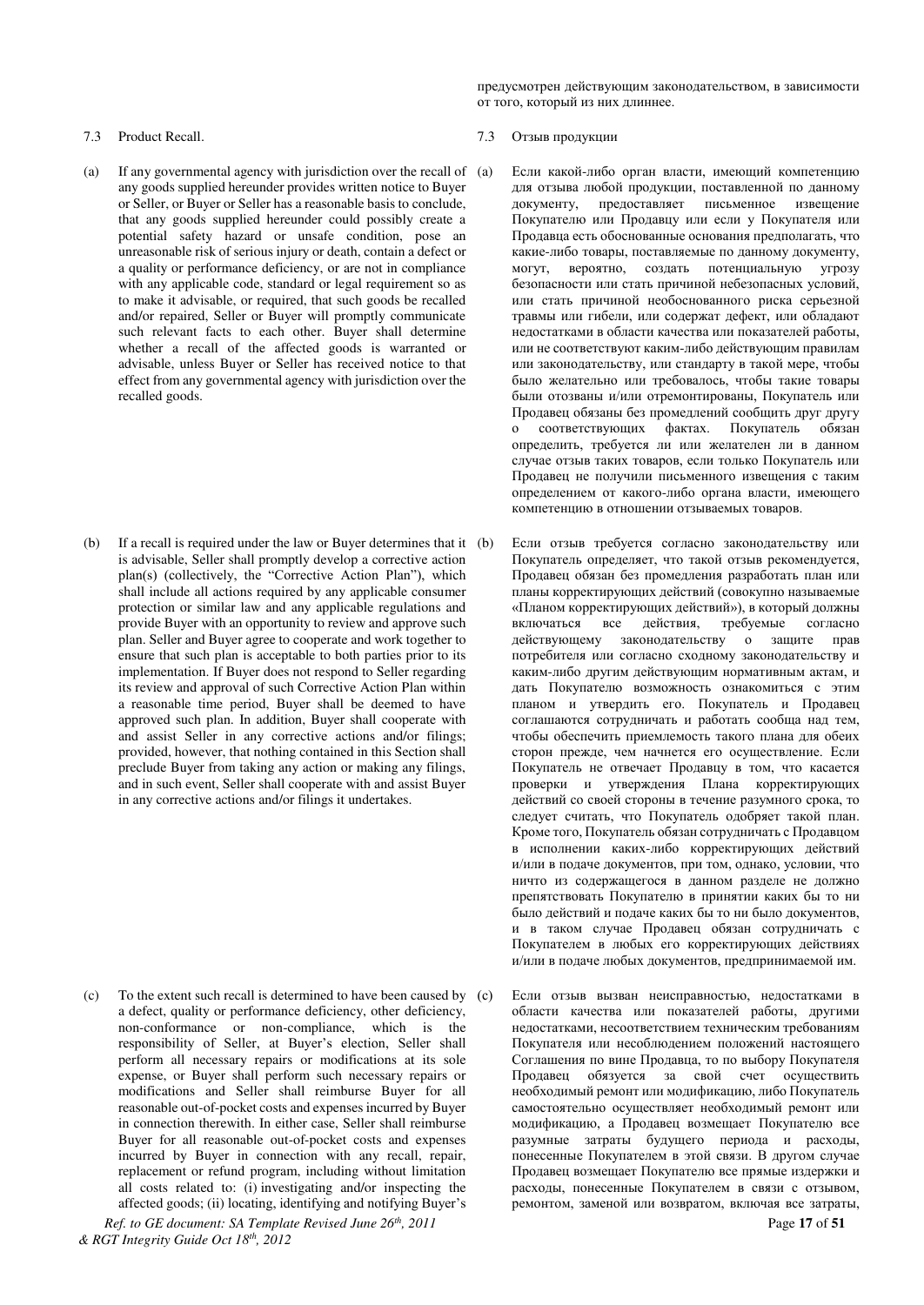customers; (iii) repairing, or where repair of the goods is impracticable or impossible, repurchasing or replacing the recalled goods; (iv) packing and shipping the recalled goods; and (v) media notification, if such form of notifications is needed or required. Each party shall consult the other before making any statements to the public or a governmental agency relating to potential safety hazards affecting the goods, except where such consultation would prevent timely notification required by law.

If any of the goods and/or services furnished pursuant to this Agreement are found within a reasonable time after delivery to be defective or otherwise not in conformity with the requirements of this Agreement, including any applicable drawings and specifications, whether such defect or non-conformity relates to scope provided by Seller, supplier to Seller and/or subcontractor of the Seller, then Buyer, in addition to any other rights, remedies and choices it may have by law, contract or at equity, and in addition to seeking recovery of any and all damages and costs emanating therefrom, at its option and sole discretion and at Seller's expense may: (a) require Seller to immediately re-perform any defective portion of the services and/or require Seller to immediately repair or replace non-conforming goods with goods that conform to all requirements of this Agreement; (b) take such actions as may be required to cure all defects and/or bring the goods and/or services into conformity with all requirements of this Agreement, in which event, all related costs and expenses (including, but not limited to, material, labor and handling costs and any required re-performance of value added machining or other service) and other reasonable charges shall be for Seller's account; (c) withhold total or partial payment; (d) reject and return all or any portion of such goods and/or services at Seller's expense; and/or (e) rescind this Agreement without liability. For any repairs or replacements, Seller, at its sole cost and expense, shall perform any tests requested by Buyer to verify conformance to this Agreement.

### **9. WARRANTIES 9. ΓΑΡΑΗΤИИ**

9.1 Seller warrants that all goods and services provided pursuant to this Agreement, whether provided by Seller or a direct or indirect supplier of Seller, will be: (a) free of any claims of any nature, including without limitation title claims, and Seller will cause any lien or encumbrance asserted to be discharged, at its sole cost and expense, within thirty (30) days of its assertion (provided such liens do not arise out of Buyer's failure to pay amounts not in dispute under this Agreement or an act or omission of Buyer); (b) new and of merchantable quality, not used, rebuilt or made of refurbished material unless approved in writing by Buyer; (c) free from all defects in design, workmanship and material; (d) fit for the particular purpose for which they are intended; and (e) provided in strict accordance with all specifications, samples, drawings, designs, descriptions or other requirements approved or adopted by Buyer.

*Ref. to GE document: SA Template Revised June 26th, 2011* Page **18** of **51** *& RGT Integrity Guide Oct 18th, 2012* 

связанные с: (i) исследованием и/или осмотром поврежденных товаров; (ii) определением местонахождения, выявлением и извешением заказчиков Покупателя; (iii) ремонтом, или, в случае если таковой ремонт невозможен, - повторным приобретением или заменой отозванных товаров; (iv) упаковкой и отправкой отозванных товаров; и (у) опубликованием извещений в средствах массовой информации, если таковые извещения необходимы или требуются. Каждая из сторон должна проконсультироваться с другой перед оглашением какихлибо заявлений в адрес общественности или органов власти, касающихся потенциальной угрозы для<br>безопасности, воздействующей на товары, за воздействующей на товары, за исключением тех случаев, когда такие консультации будут препятствовать своевременному оповещению в сроки, требуемые в соответствии с законодательством.

#### **8. REJECTION 8. OTEPAKOBKA**

В случае обнаружения дефектов или иных несоответствий требованиям данного Соглашения в каких-либо товарах и (или) услугах в течение разумного срока после их поставки, включая июбые применимые чертежи и технические условия, если такой дефект или несоответствие относится к объему работ, выполняемому Продавцом, поставщиком Продавца и/или субподрядчиком Продавца, Покупатель помимо любых других прав, средств правовой защиты и вариантов действий, предоставляемых ему по законодательству, контракту или по праву справедливости, а также в дополнение к требованиям по возмещению любого ущерба и затрат, связанных с таким дефектом, на свой выбор и по собственному усмотрению и за счет Продавца, вправе: (а) потребовать, чтобы Продавец немедленно повторно предоставил дефектную часть услуг и/или немедленно отремонтировал или заменил несоответствующие товары такими товарами, которые соответствуют всем требованиям данного Соглашения; (b) выполнить такие работы, которые могут потребоваться для устранения всех неисправностей и/или приведения товаров и/или услуг в соответствие с любыми требованиями данного Соглашения, при этом все сопутствующие издержки и расходы (в том числе затраты на материалы, рабочую силу и транспортировку, а также на повторное проведение любой необходимой дополнительной механической обработки или иных услуг) и другие обоснованные расходы оплачиваются за счет Продавца; (c) удержать весь платеж или его часть; (d) отбраковать и вернуть полностью или частично любую партию таких товаров и/или услуг за счет Продавца; и/или (е) аннулировать данное Соглашение без какой-либо ответственности. В случае любого ремонта или замены Продавец исключительно за свой счет проводит любые испытания, требуемые Покупателем для подтверждения соответствия требованиям данного Соглашения.

Seller further warrants that all services will be performed in а пригодными с точки зрения качества, не бывшими в 9.1 Продавец гарантирует, что все товары и услуги, предоставленные в связи с данным Соглашением, будь то предоставленные Продавцом или непосредственным или опосредованным поставщиком Продавца, будут: (а) свободны от каких-либо претензий любого характера, включая, в том числе, претензии в отношении права собственности, и Продавец позаботится о снятии каких-либо обременений или об освобождении от права удержания, исключительно за свой счет, в течение 30 (тридцати) дней после утверждения такого обременения или права удержания (при условии, что право удержания не возникает в связи с неспособностью Покупателя уплатить какие-либо неоспариваемые суммы по данному Соглашению или вследствие каких-либо действий или бездействия Покупателя); (b) новыми и коммерчески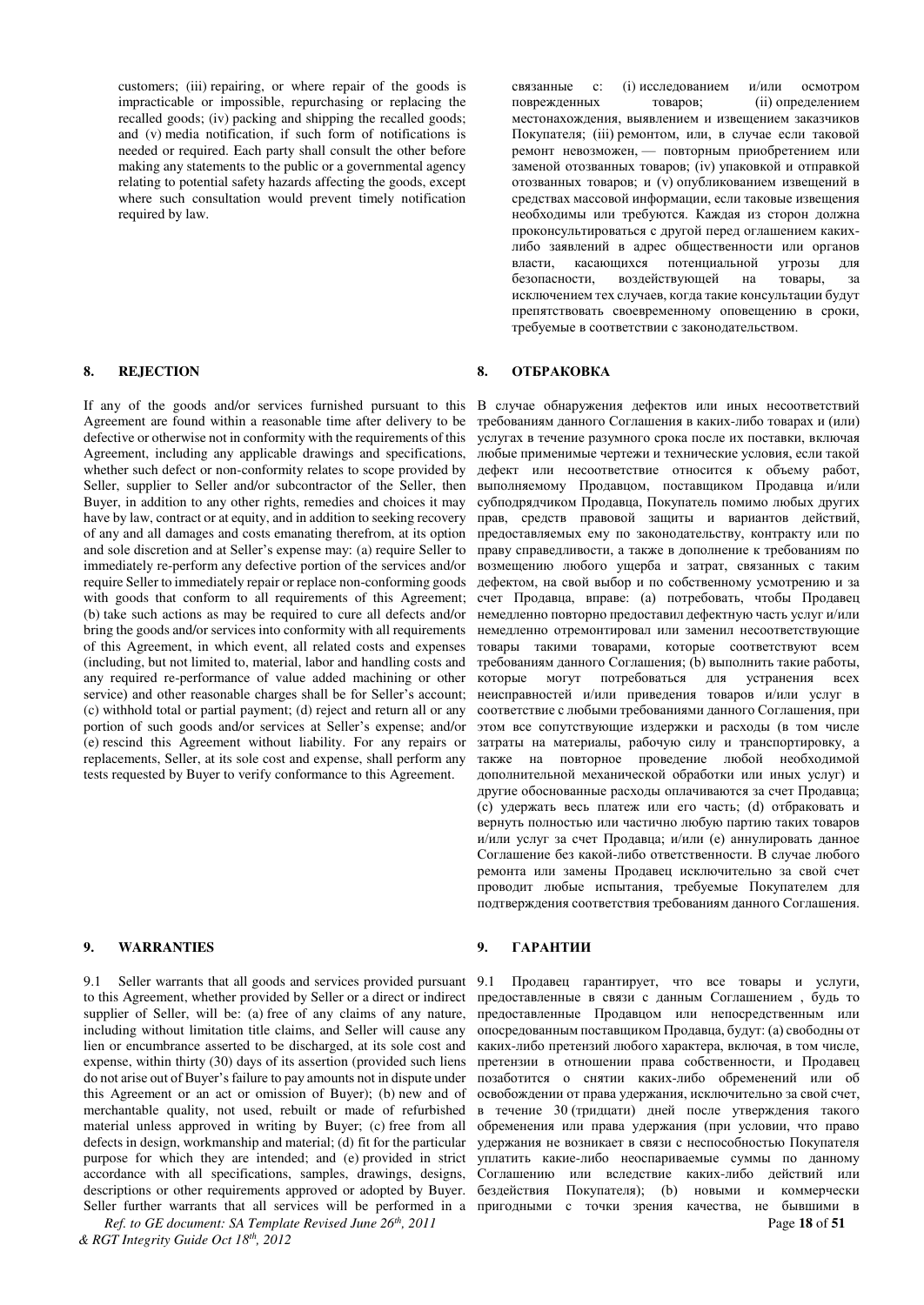competent and professional manner in accordance with the highest standards and best practices of Supplier's industry. Any attempt by Seller to limit, disclaim or restrict any such warranties or remedies by acknowledgment or otherwise shall be null, void and ineffective.

9.2 The foregoing warranties shall, in the case of turbine plant related goods and services, apply for a period of: (a) twenty-four (24) months from the Date of Commercial Operation (defined below) of the turbine plant (in the case of Nuclear power-related goods and services, thirty-six (36) months from the Date of Commercial Operation of the nuclear power plant), which Buyer supplies to its customer or (b) forty-eight (48) months, plus delays such as those due to non-conforming goods and services, from the date of delivery of all goods from Seller to destination/performance of the services, whichever occurs first. "Date of Commercial Operation" means the date on which the plant has successfully passed all performance and operational tests required by Buyer's customer for commercial operation. In all other cases the warranty shall apply for twentyfour (24) months from delivery of the goods or performance of the services, or such longer period of time as customarily provided by Seller, plus delays such as those due to non-conforming goods and services. The warranties shall apply to Buyer, its successors, assigns and the users of goods and services covered by this Agreement.

9.3 If any of the goods and/or services are found to be defective or otherwise not in conformity with the warranties in this Section during the warranty period, then, Buyer, in addition to any other rights, remedies and choices it may have by law, contract or at equity, and in addition to seeking recovery of any and all damages and costs emanating therefrom, at its option and sole discretion and at Seller's expense may: (a) require Seller to inspect, remove, reinstall, ship and repair or replace/re-perform nonconforming goods and/or services with goods and/or services that conform to all requirements of this Agreement; (b) take such actions as may be required to cure all defects and/or bring the goods and/or services into conformity with all requirements of this Agreement, in which event all related costs and expenses (including, but not limited to, material, labor and handling costs and any required re-performance of value added machining or other service) and other reasonable charges shall be for Seller's account; and/or  $(c)$  reject and return all or any portion of such goods and/or services. Any repaired or replaced good, or part thereof, or re-performed services shall carry warranties on the same terms as set forth above, with the warranty period being the greater of the original unexpired warranty or twenty-four (24) months after repair or replacement.

*Ref. to GE document: SA Template Revised June 26th, 2011* Page **19** of **51** *& RGT Integrity Guide Oct 18th, 2012* 

употреблении, не переделанными, не изготовленными из вторичного сырья, если таковое не разрешено в письменном виде Покупателем; (с) не будут иметь дефектов конструкции, изготовления и материала; (d) будут пригодны для практического целевого использования в соответствии с назначением и (е) будут предоставлены в строгом соответствии со всеми техническими характеристиками, образцами, чертежами, проектной документацией, описаниями или иными рекомендациями, одобренными или принятыми Покупателем. Кроме того, Продавец гарантирует, что услуги будут оказаны компетентно и профессионально в соответствии с самыми строгими стандартами и передовой практикой, существующей в сфере деятельности Поставщика. Любые попытки Продавца лимитировать, отклонить или ограничить любые такие гарантии или средства правовой защиты путем признания или с применением иных мер, считаются ничтожными и не имеют юридической силы.

9.2 Вышеуказанные гарантии должны, в случае товаров и услуг, касающихся турбинных агрегатов, действовать в течение: (а) 24 (двадцати четырех) месяцев с Даты начала коммерческой эксплуатации (определение см. ниже) турбинного агрегата (в случае товаров и услуг, относящихся к Ядерной энергетике в течение 36 (тридцати шести) месяцев с Даты начала коммерческой эксплуатации ядерной электростанции), который Покупатель передает своим заказчикам, или (b) 48 (сорока восьми) месяцев, плюс сроки задержки, такие как те, что вызваны несоответствием товаров и услуг, с даты доставки всех товаров от Продавца в место назначения/исполнения услуг, в зависимости от того, какой срок наступит ранее. «Дата начала коммерческой эксплуатации» означает дату, в которую предприятие или агрегат успешно прошли все производственные и эксплуатационные испытания, которые требуются со стороны заказчика Покупателя для начала коммерческой эксплуатации. Во всех других случаях гарантия должна действовать в течение 24 (двадцати четырех) месяцев с момента доставки товаров или оказания услуг, или в течение такого более длительного периода, который произвольно может быть предоставлен Продавцом, плюс задержки, такие как те, что вызваны несоответствием товаров и услуг. Данные гарантии предоставляются Покупателю, его правопреемникам, цессионариям и пользователям товаров и услуг, на которые распространяется настоящее Соглашение.

9.3 При обнаружении в товарах и/или услугах в течение гарантийного периода каких-либо дефектов или иных несоответствий требованиям данных гарантий, предусмотренных настоящим разделом, Покупатель помимо любых других прав, средств правовой защиты и вариантов действий, предоставляемых ему по закону, контракту или по праву справедливости, а также в дополнение к требованиям по возмешению любого ушерба и затрат, связанных с таким дефектом, на свой выбор и по собственному усмотрению и за счет Продавца, вправе: (а) потребовать от Продавца проверки, устранения, повторной установки, отгрузки и ремонта или замены/повторного предоставления несоответствующих замены/повторного товаров и/или услуг товарами и/или услугами, которые соответствуют всем требованиям данного Соглашения; (b) выполнить такие работы, которые могут потребоваться для исправления всех неисправностей (устранения всех дефектов) и/или приведения товаров и/или услуг в соответствие любым требованиям данного Соглашения, при этом все сопутствующие издержки и расходы (в том числе затраты на материалы, рабочую силу и транспортировку, а также любое необходимое иовторное ивыполнение дополнительной механической повторное выполнение дополнительной обработки или иных услуг) и другие обоснованные расходы оплачиваются за счет Продавца; и/или (с) отбраковать и вернуть все или любые части таких товаров и/или услуг. Гарантия на любые отремонтированные или замененные товары или их часть либо на повторно предоставленные услуги выдается на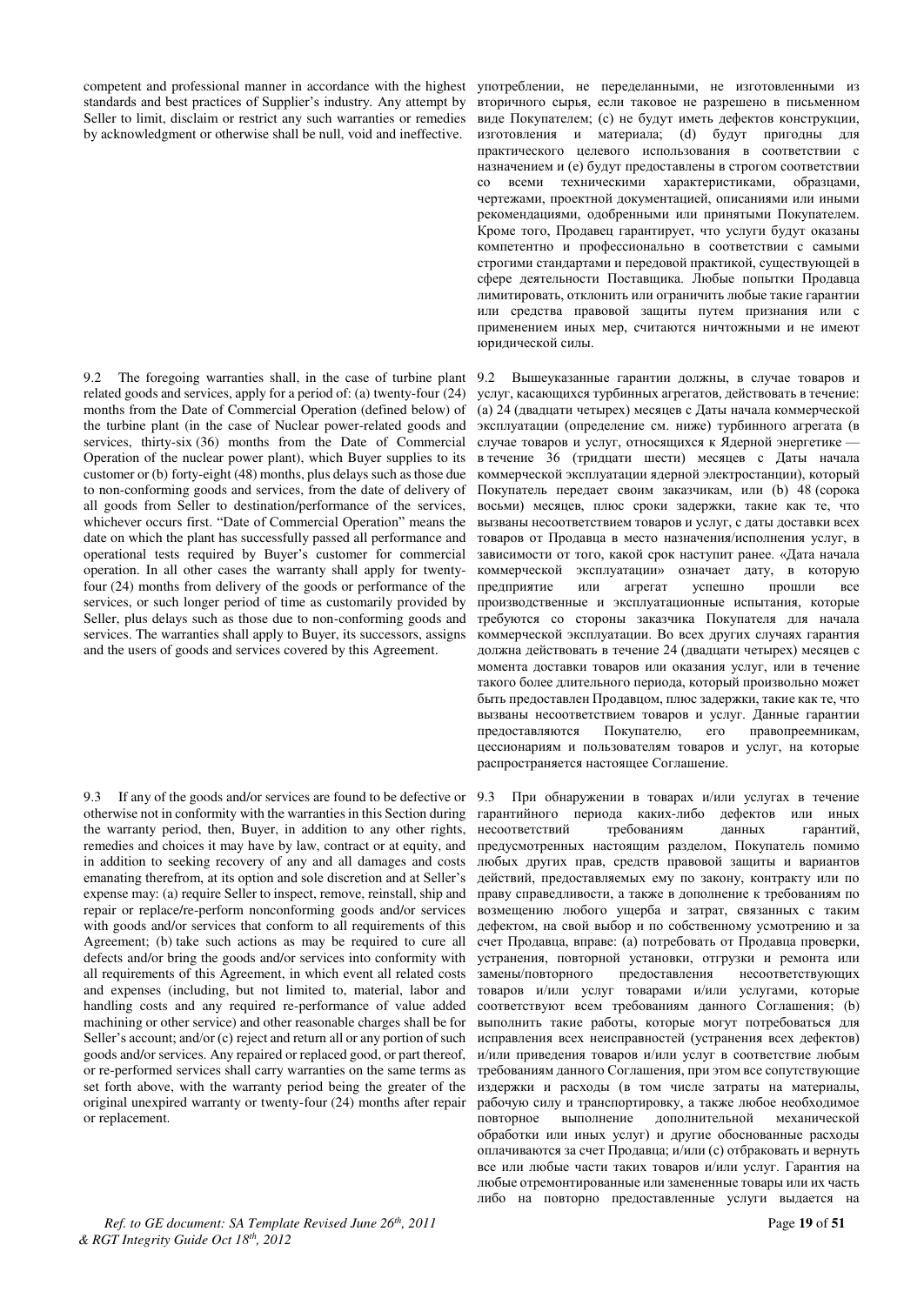Buyer may at any time, by notice to Seller, suspend performance of the work for such time as it deems appropriate. Upon receiving notice of suspension, Seller shall promptly suspend work to the extent specified, properly caring for and protecting all work in progress and materials, supplies and equipment Seller has on hand for performance. Upon Buyer's request, Seller shall promptly deliver to Buyer copies of outstanding purchase orders and subcontracts for materials, equipment and/or services for the work and take such action relative to such purchase orders and subcontracts as Buyer may direct. Buyer may at any time withdraw the suspension as to all or part of the suspended work by written notice specifying the effective date and scope of withdrawal. Seller shall resume diligent performance on the specified effective date of withdrawal. All claims for increase or decrease in the cost of or the time required for the performance of any work caused by suspension shall be pursued pursuant to, and consistent with, Section 6.1.

11.1 Termination for Convenience. Buyer may terminate all or any part of this Agreement at any time by written notice to Seller. Upon termination (other than due to Seller's insolvency or default including failure to comply with this Agreement), Buyer and Seller shall negotiate reasonable termination costs consistent with costs allowable under Section 6.1 and identified by Seller within thirty (30) days of Buyer's termination notice to Seller, unless the parties have agreed to a termination schedule in writing.

11.2 Termination for Default. Except for delay due to causes beyond the control and without the fault or negligence of Seller and all of its suppliers (lasting not more than sixty (60) days), Buyer, without liability, may by written notice of default, terminate the whole or any part of this Agreement if Seller: (a) fails to perform within the time specified or in any written extension granted by Buyer; (b) fails to make progress which, in Buyer's reasonable judgment, endangers performance of this Agreement in accordance with its terms; or (c) fails to comply with any of the terms of this Agreement. Such termination shall become effective if Seller does not cure such failure within ten (10) days of receiving notice of default. Upon termination, Buyer may procure at Seller's expense and upon terms it deems appropriate, goods or services similar to those so terminated. Seller shall continue performance of this Agreement to the extent not terminated and shall be liable to Buyer for any excess costs for such similar goods or services. As an alternate remedy and in lieu of termination for default, Buyer, at its sole discretion, may elect to extend the delivery schedule and/or waive other deficiencies in Seller's performance, making Seller liable for any costs, expenses or

*Ref. to GE document: SA Template Revised June 26th, 2011* Page **20** of **51** *& RGT Integrity Guide Oct 18th, 2012* 

условиях, аналогичных указанным выше, при этом гарантийный период таких товаров превышает срок действия непросроченной гарантии исходного продукта или составляет 24 (двадцать четыре) месяца после выполнения ремонта или замены.

#### **10. SUSPENSION 10. ɉɊɂɈɋɌȺɇɈȼɄȺ ȾȿɃɋɌȼɂə ɋɈȽɅȺɒȿɇɂə**

Покупатель вправе в любое время, уведомив Продавца, приостановить выполнение работ на такой срок, который лосчитает необходимым. После получения уведомления о приостановке, Продавец немедленно приостанавливает работы в указанном объеме, принимает необходимые меры по охране и защите в отношении всех проводимых работ и материалов, предметов снабжения и оборудования, которые находятся в его распоряжении для выполнения работ. По требованию Покупателя Продавец незамедлительно направляет Покупателю копии всех невыполненных заказов на закупку и договоров субподряда по материалам, оборудованию и/или услугам, необходимым для выполнения работ, а также в случае возможных указаний Покупателя проводит соответствующие мероприятия, связанные с такими заказами на закупку и договорами субподряда. Покупатель может в любое время отменить приостановку всей остановленной работы или ее части путем письменного уведомления с указанием даты вступления в силу и объема работ, в отношении которых отменяется такая приостановка. Продавец возобновляет выполнение соответствующих работ на дату, определенную для вступления в силу такого документа об отмене приостановки работ. Все претензии относительно увеличения или уменьшения стоимости работ или времени, необходимого для выполнения любых работ, вызванных соответствующей приостановкой, предъявляются в соответствии с положениями раздела 6.1

### **11. ТЕRMINATION 11. АННУЛИРОВАНИЕ СОГЛАШЕНИЯ**

11.1 Расторжение по инициативе Владельца. Покупатель вправе аннулировать все Соглашение или какую-либо его часть,<br>направив Продавцу исьменное уведомление. письменное уведомление. После расторжения (кроме расторжения в результате неплатежеспособности Продавца или неисполнения им своих обязательств, включая несоответствие требованиям настоящего Соглашения) Покупатель и Продавец в ходе переговоров определяют разумные расходы на расторжение, расходы на расторжение, соответствующие расходам, допустимым в рамках раздела 6.1, которые Продавец представляет в течение 30 (тридцати) дней после получения уведомления Покупателя, за исключением случаев, для которых стороны согласовали график расторжения в письменной форме.

11.2 Аннулирование по причине невыполнения обязательств. Если задержка произошла не вследствие обстоятельств, находящихся вне разумного контроля (обстоятельств непреодолимой силы), и не по вине или халатности Продавца или любых его поставщиков и не превышает 60 (шестидесяти) дней, Покупатель вправе, без какой-либо ответственности, путем направления письменного уведомления о неисполнении обязательств аннулировать настоящее Соглашение полностью или частично в случае: (а) невыполнения Продавцом своих обязательств в течение определенного срока или периода отсрочки, который был предоставлен Покупателем в письменной форме; (b) отсутствия продвижения в ходе работ. которое по обоснованному суждению Покупателя ставит под угрозу выполнение данного Соглашения в соответствии с его условиями; или (с) несоблюдения Продавцом каких-либо условий настоящего Соглашения. Такое аннулирование вступает в силу, если Продавец не устранит такие несоответствия в течение 10 (десяти) дней после получения<br>уведомления и о неисполнении обязательств. После неисполнении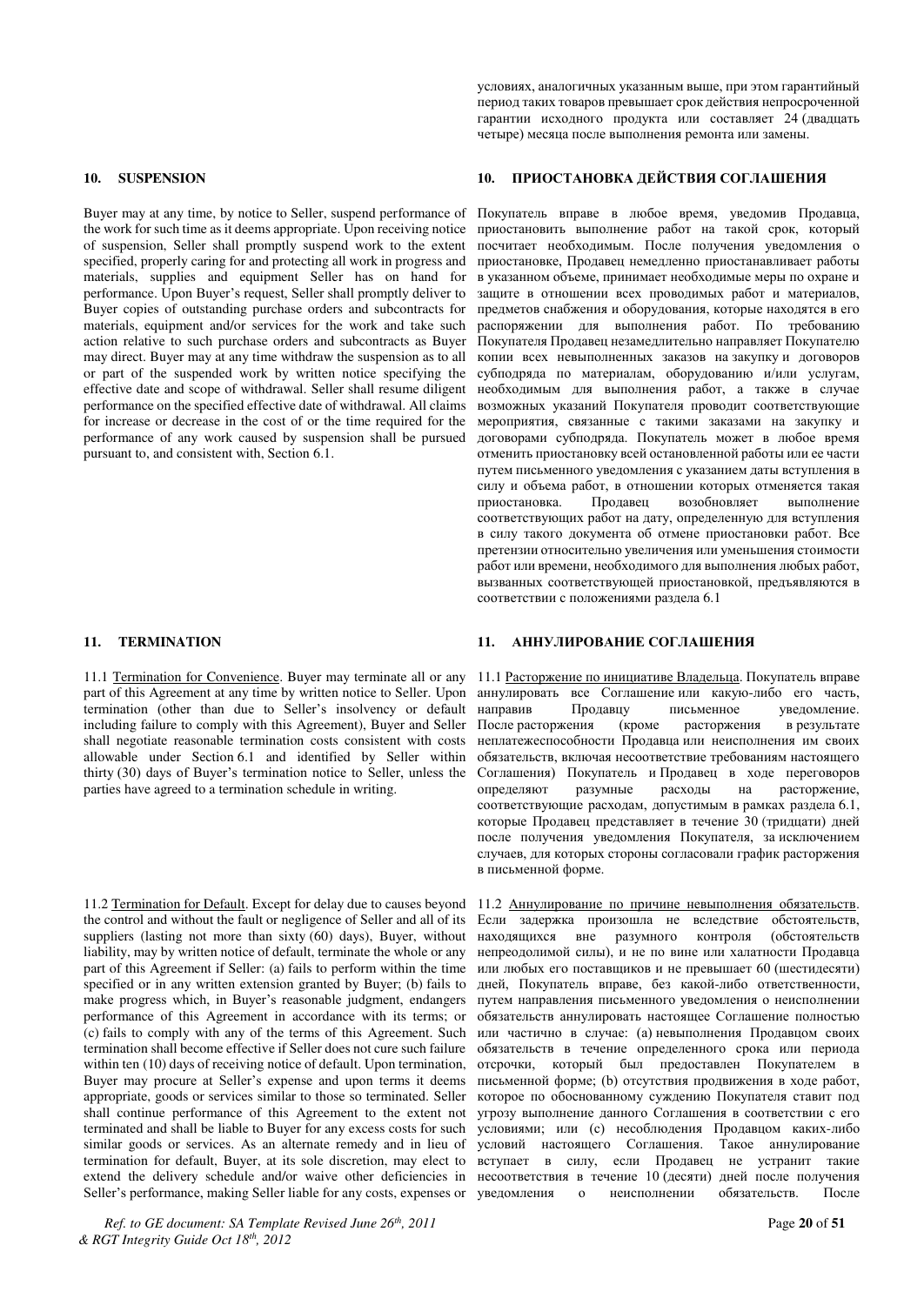damages arising from any failure of Seller's performance. If Seller for any reason anticipates difficulty in complying with the required delivery date, or in meeting any of the other requirements of this Agreement, Seller shall promptly notify Buyer in writing. If Seller does not comply with Buyer's delivery schedule, Buyer may require delivery by fastest method and charges resulting from the premium transportation must be fully prepaid by Seller. Buyer's rights and remedies in this clause are in addition to any other rights and remedies provided by law or equity or under this Agreement.

11.3 Termination for Insolvency/Prolonged Delay. If Seller ceases to conduct its operations in the normal course of business or fails to meet its obligations as they mature or if any proceeding under the bankruptcy or insolvency laws is brought by or against Seller, a receiver for Seller is appointed or applied for, an assignment for the benefit of creditors is made or an excused delay (or the aggregate time of multiple excused delays) lasts more than sixty (60) days, Buyer may immediately terminate this Agreement without liability, except for goods or services completed, delivered and accepted within a reasonable period after termination (which will be paid for at the Agreement price).

11.4 Obligations on Termination. Unless otherwise directed by Buyer, upon completion of this Agreement or after receipt of a notice of termination of this Agreement for any reason, Seller shall immediately: (a) stop work as directed in the notice; (b) place no further subcontracts or purchase orders for materials, services or facilities hereunder, except as necessary to complete any continued portion of this Agreement; and (c) terminate all subcontracts to the extent they relate to work terminated. Promptly after termination of this Agreement and unless otherwise directed by Buyer, Seller shall deliver to Buyer all completed work, work in process, including all designs, drawings, specifications, other documentation and material required or produced in connection with such work and all of Buyer's Confidential Information as defined in Section 16.

аннулирования Покупатель вправе приобрести на приемлемых для него условиях и за счет Продавца любые товары или услуги, аналогичные тем. заказ на которые был аннулирован. Продавец продолжает исполнение настоящего Соглашения в отношении товаров и/или услуг, на которые не распространяется аннулирование, и несет ответственность перед Покупателем за оплату любых расходов, превышающих стоимость таких аналогичных товаров или услуг. В качестве альтернативного средства правовой защиты и вместо расторжения по причине невыполнения обязательств Покупатель по своему усмотрению может продлить срок поставки (график) и (или) отказать в приемке иных недостатков в работе Продавца, наложив на Продавца ответственность по оплате любых расходов, издержек или ущерба, проистекающих из любого неисполнения Продавцом своих обязательств. Если Продавец по любой причине полагает, что соблюдение сроков исполнения или иных требований настоящего Соглашения может вызвать затруднения, Продавец незамедлительно уведомляет об этом Покупателя в письменной форме. Если Продавец не соблюдает установленный Покупателем график поставки, Покупатель вправе потребовать осуществить поставку самым быстрым способом; при этом все расходы на доставку с использованием самых быстрых транспортных средств в полном объеме предварительно оплачиваются Продавцом. Права и средства правовой защиты, оговариваемые в данной статье, предоставляются Покупателю в дополнение к любым другим правам и средствам правовой защиты, предусмотренным по ɡɚɤɨɧɭ ɢɥɢ ɩɨ ɩɪɚɜɭ ɫɩɪɚɜɟɞɥɢɜɨɫɬɢ, ɢɥɢ ɜ ɪɚɦɤɚɯ ɞɚɧɧɨɝɨ Соглашения.

11.3 Расторжение по причине <u>неплатежеспособности/длительной задержки</u>. Если Продавец при нормальных условиях ведения предпринимательской деятельности перестает выполнять свои функции или к назначенному сроку не исполняет своих обязательств либо против него возбуждено дело на основании закона о банкротстве или неплатежеспособности, либо назначен или имеется конкурсный управляющий, а также если Продавец переуступил свои права в пользу кредиторов, либо задержка, возникшая по уважительной причине (или совокупная продолжительность нескольких таких задержек по уважительной причине) длится свыше 60 (шестидесяти) дней, Покупатель вправе немедленно аннулировать настоящее Соглашение без какой-либо ответственности, за исключением оплаты товаров или услуг, которые были завершены, поставлены или приняты в течение разумного срока после аннулирования (которые оплачиваются по цене Соглашения).

11.4 Обязательства после расторжения. Если иное не предписано Покупателем, по завершении данного Соглашения или после получения извещения о расторжении данного Соглашения по какой бы то ни было причине Продавец обязан немедленно: (а) остановить все работы, указанные в уведомлении; (2) не заключать никаких последующих уведомлении; (2) не заключать никаких договоров субподряда или заказов на материалы, услуги или объекты по настоящему Соглашению, за исключением случаев, необходимых для завершения начатой части данного Соглашения; и (с) расторгнуть все договоры субподряда по такому объему работ, который имеет отношение к работам, подпадающим под аннулирование. После расторжения данного Соглашения (и если иное не предписано Покупателем) Продавец без промедления поставляет Покупателю всю выполненную и незавершенную работу, включая любые проекты, чертежи, технические условия, прочую документацию и материалы, требуемые или выполняемые в связи с такой работой, а также всю конфиденциальную информацию Покупателя, предусмотренную разделом 16.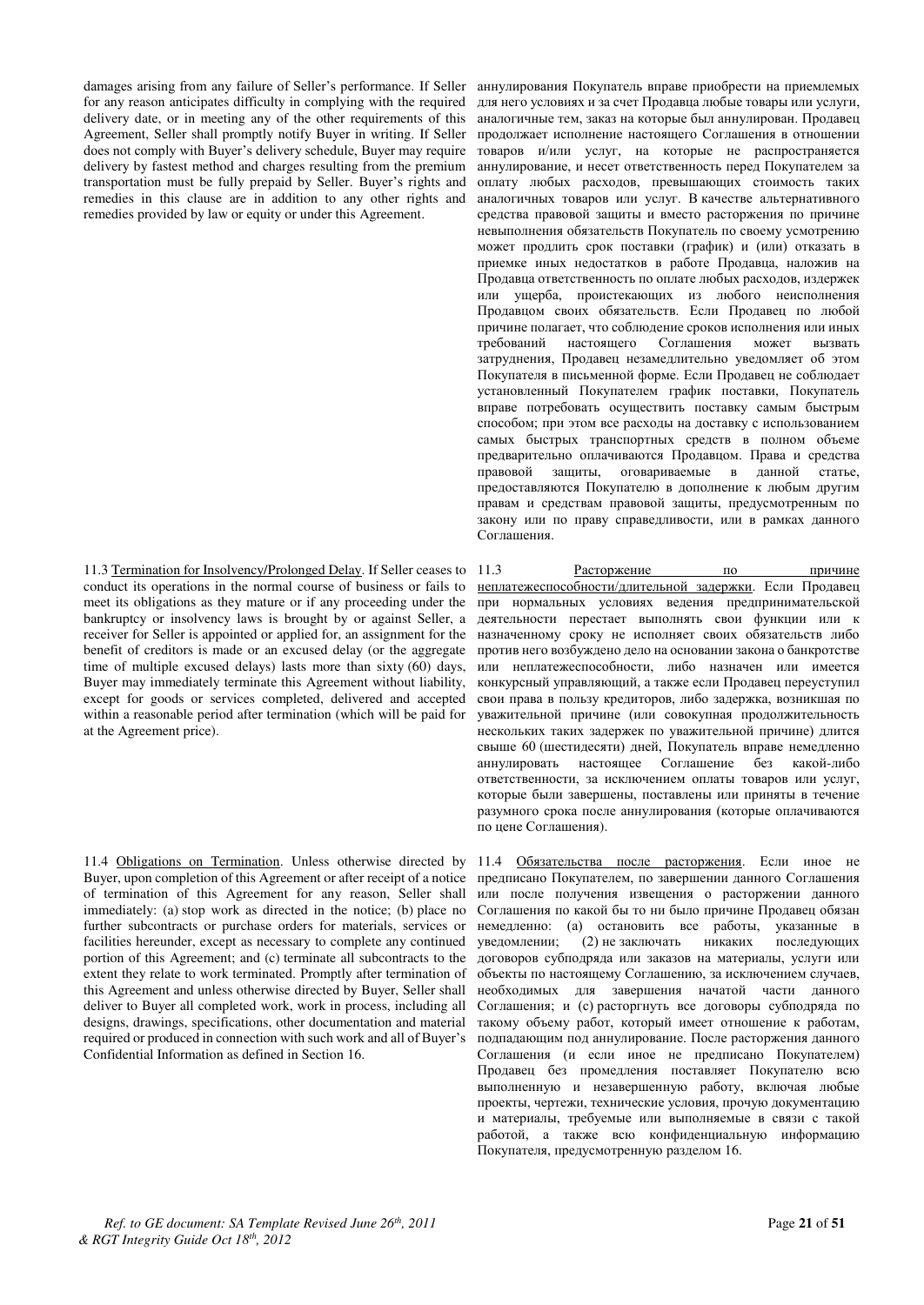harmless Buyer, its Affiliates and its or their directors, officers, employees, agents representatives, successors and assigns, whether acting in the course of their employment or otherwise, against any and all suits, actions, or proceedings, at law or in equity, and from any and all claims, demands, losses, judgments, fines, penalties, damages, costs, expenses, or liabilities (including without limitation claims for personal injury or property or environmental damage, claims or damages payable to customers of Buyer, and breaches of Sections 15 and/or 16 below) arising from any act or omission of Seller, its agents, employees, or subcontractors, except to the extent attributable to the sole and direct gross negligence of Buyer. Seller agrees to include a clause substantially similar to the preceding clause in all subcontracts it enters into related to its fulfillment of this Agreement. Seller further agrees to indemnify Buyer for any attorneys' fees or other costs that Buyer incurs in the event that Buyer has to file a lawsuit to enforce any indemnity or additional insured provision of this Agreement.

12.2 Insurance. For the duration of this Agreement and for period of ten (10) years from the date of delivery of the goods or performance of the services, Seller shall maintain, through insurers with a minimum A.M. Best rating of A- VII or S&P A and licensed in the jurisdiction where goods are manufactured and/or sold and where services are performed, the following insurance:

(a) Commercial General Liability, on an occurrence form, in the minimum amount of EUR 5,000,000.00 per occurrence with coverage for: (i) bodily injury/property damage, including coverage for contractual liability insuring the liabilities assumed in this Agreement; (ii) products/completed operations liability; and (iii) all of the following types of coverages where applicable: (A) contractors protective liability; (B) collapse or structural injury; and/or (C) damage to underground utilities with all such coverages in this Section 12.2(a) applying on a primary basis, providing for cross liability, not being subject to any self-insured retention and being endorsed to name RGT LLC, its Affiliates (defined in Section 2.2(c)), directors, officers, agents and employees as additional insureds;

(b) Business Automobile Liability Insurance covering all owned, hired and non-owned vehicles used in the performance of the Agreement in the amount of EUR 5,000,000.00 combined single limit each occurrence, endorsed to name RGT LLC as additional insureds;

occurrence;

### **12. INDEMNITY AND INSURANCE 12. BO3MEILLEHME YILLEPEA U CTPAXOBAHME**

12.1 Indemnity. Seller shall defend, indemnify, release and hold 12.1 Освобождение от ответственности. Продавец защищает, гарантирует возмещение, освобождает и ограждает Покупателя, его Аффилированных лиц и их директоров, должностных лиц, сотрудников, агентов, представителей, правопреемников и цессионариев, выполняющих свои служебные или иные обязанности, от ответственности по любым искам, процессам или производству, предусмотренной по закону или по праву справедливости, а также от любых претензий, требований, убытков, разбирательств, штрафов, пеней, ущерба, издержек, расходов или ответственности (включая в том числе претензии в отношении причинения вреда здоровью или имуществу либо ущерба окружающей среде, претензии или требования, подлежащие выплате заказчикам Покупателя, и нарушения раздела 15 и/или 16 ниже), возникающих в результате действий или бездействия Продавца, его агентов, сотрудников или субполрялчиков, за исключением случаев елиноличной и непосредственной грубой неосторожности со стороны Покупателя. Продавец оглашается включить статью, существенно сходную с предыдущей, во все договоры субподряда, которые он заключает в связи с выполнением данного Соглашения. Кроме того, Продавец обязуется возместить Покупателю все юридические или другие расходы, понесенные им в случае предъявления судебного иска о возмещении ущерба или выполнении дополнительных условий страхования настоящего Соглашения.

> 12.2 Страхование. В течение срока действия данного Соглашения и на протяжении 10 (десяти) лет с даты доставки товаров или оказания услуг Продавец обязан поддерживать через страховщиков рейтингом не ниже A- VII или S&P A, имеющих лицензию в той юрисдикции, в которой производится и/или продается товар и в которой оказываются услуги, следующую страховку:

> (а) Страхование гражданской ответственности, действительное по факту наступления события, в минимальной сумме 5 000 000,00 (ɩɹɬɶ ɦɢɥɥɢɨɧɨɜ) ɞɨɥɥɚɪɨɜ ȿɜɪɨ ɞɥɹ ɤɚɠɞɨɝɨ случая, с покрытием следующих случаев: (i) травма/ущерб собственности, включая покрытие договорных обязательств по страхованию ответственности, предусмотренной данным  $\overline{C}$ оглашением: (ii) ответственность за продукцию/ выполненные операции; и (iii) всех следующих типов покрытия, когда они применимы: (А) ответственность по защите подрядчиков; (В) обрушение или строительная травма: и/или (С) повреждение подземных инженерных коммуникаций со всем таким покрытием, предусмотренным в данном разделе 12.2 (а), применяемым на первоочередном основании, при условии разрешения перекрестной ответственности, не подвергаемым удержанию в связи с самострахованием, и выданным на имя ООО «PГТ» его Аффилированных лиц (см. определение в разделе 2.2 (c)), директоров, служащих, доверенных лиц и •<br>сотрудников;

> (b) Страхование ответственности по деловому автотранспорту, распространяющееся на все находящиеся в собственности, взятые внаем, а также не находящиеся в собственности транспортные средства, используемые в ходе выполнения  $\text{Corraunehus, }$  в сумме  $\text{5 000 000,00}$  (пять миллионов) Евро, с комбинированным елиным лимитом для каждого случая, с указанием ООО «PГТ» как дополнительно застрахованного лица;

(c) Employers' Liability in the amount of EUR 5,000,000.00 each (c) Ответственность работодателя за сотрудников в сумме 5 000 000,00 (пять миллионов) Евро за каждый случай;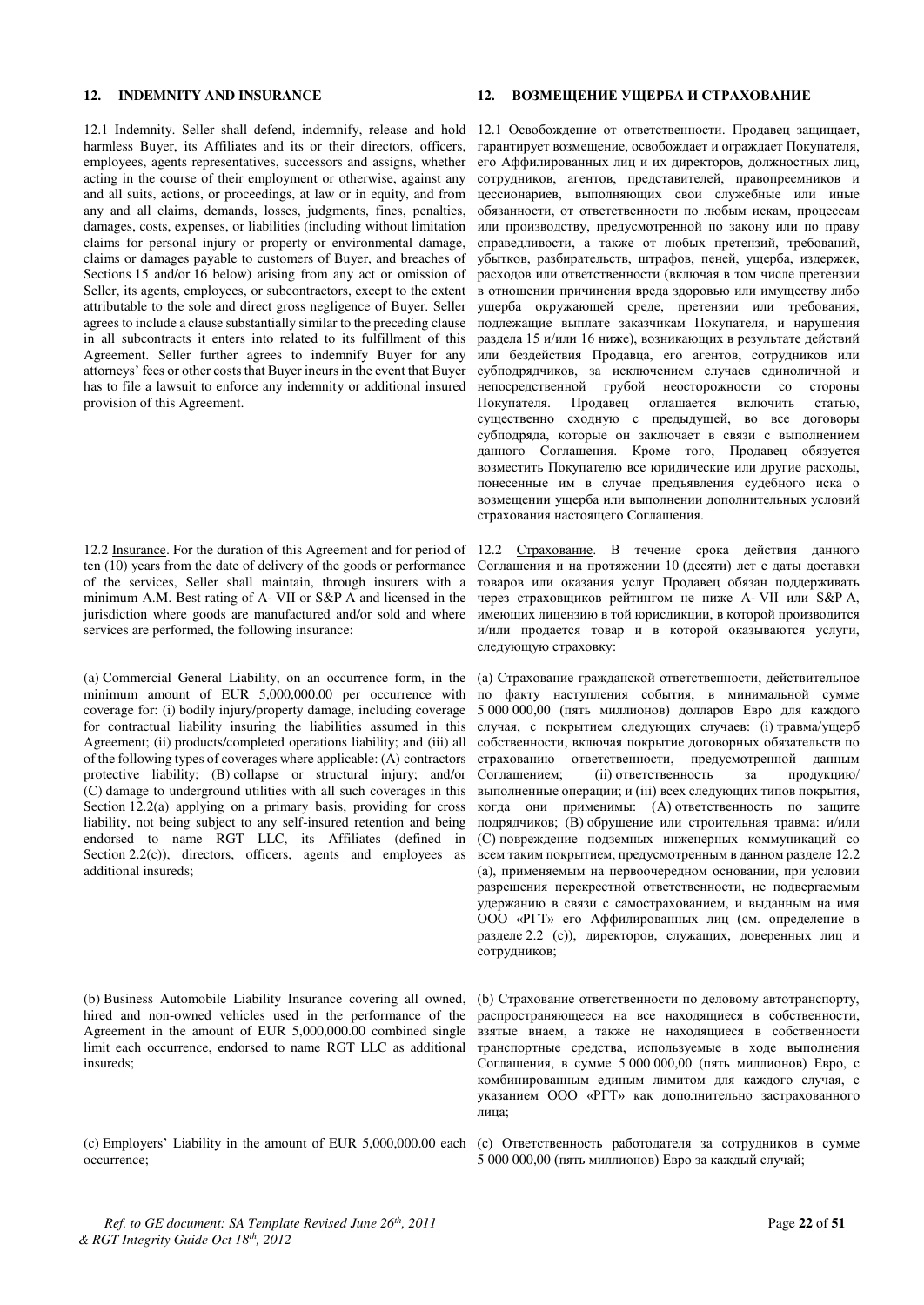(d) Property Insurance on an "All-risk" basis covering the full replacement cost value of all property owned, rented or leased by Seller in connection with this Agreement and covering damage to Buyer's property in Seller's care, custody and control, with such policy being endorsed to name Buyer as "Loss Payee" relative to its property in Seller's care, custody and control; and

(e) appropriate Workers' Compensation Insurance protecting Seller from all claims under any applicable Workers' Compensation and Occupational Disease Act. Seller shall obtain coverage similar to Workers' Compensation and Employers' Liability for each Seller employee performing work under this Agreement outside of the EU. All insurance specified in this Section shall be endorsed to provide a waiver of subrogation in favor of Buyer, its Affiliates (defined in Section  $2.2(c)$  and its and their respective employees for all losses and damages covered by the insurances required in this Section. The application and payment of any self-insured retention or deductible on any policy carried by Seller shall be the sole responsibility of Seller. Should Buyer be called upon to satisfy any self-insured retention or deductible under Seller's policies, Buyer may seek indemnification or reimbursement from Seller where allowable by law. Upon request by Buyer, Seller shall provide Buyer with a certificate(s) of insurance evidencing that the required minimum insurance is in effect.

The certificate(s) of insurance shall reference that the required coverage extensions are included on the required policies and state that: Russian Gas Turbines LLC, its subsidiaries, affiliates, directors, officers, agents and employees shall be named as additional insureds". Copies of endorsements evidencing the required additional insured status, waiver of subrogation provision and/or loss payee status shall be attached to the certificate(s) of insurance. Buyer shall have no obligation to examine such certificate(s) or to advise Seller in the event its insurance is not in compliance herewith. Acceptance of such certificate(s), which are not compliant with the stipulated coverages, shall in no way whatsoever imply that Buyer has waived its insurance requirements.

Seller may not assign (including by change of ownership or control, by operation of law or otherwise) this Agreement or any interest herein including payment, without Buyer's prior written consent. Seller shall not subcontract or delegate performance of all or any substantial part of the work called for under this Agreement without Buyer's prior written consent. Any assignee of Seller shall be bound by the terms and conditions of this Agreement. Should Buyer grant consent to Seller's assignment, Seller will ensure that such assignee shall be bound by the terms and conditions of this Agreement. Further, Seller shall advise Buyer of any subcontractor or supplier to Seller: (a) that will have at its facility any parts or components with Buyer's or any of its Affiliates' name, logo or trademark (or that will be responsible to affix the same); and/or (b) fifty percent (50%) percent or more of whose output from a specific location is purchased directly or indirectly by Buyer. In addition, Seller will obtain for

(d) страхование имущества на основании подхода «всех рисков», покрывающее полностью стоимость замены всего имущества, находящегося в собственности, взятого в аренду или взаймы Продавцом в связи с исполнением данного Соглашения, и покрывающее убытки, нанесенные имуществу Покупателя, находящемуся в ведении Продавца, под его надзором и контролем; и

(е) соответствующее страхование компенсации работникам, которое защищало бы Продавца от всех исков по какому-либо действующему законодательству в отношении компенсации работникам и профессиональных заболеваний. Продавец обязан получить покрытие, сходное со страхованием компенсации работникам и ответственности за сотрудников для каждого аза сотрудника Продавца, который работает над исполнением данного Соглашения за пределами ЕС. Все виды страхования, указанные в данном разделе, должны иметь передаточную надпись, предоставляющую отказ от права на суброгацию в пользу Покупателя, его Аффилированных лиц (определение см. в разделе 2.2 (c)), и, соответственно, его и их сотрудников в отношении всех убытков и всего ущерба, покрываемого страховкой, требуемой в данном разделе. Применение и выплата каких-либо удержаний по самострахованию или вычетов по какому-либо полису из числа оформленных Продавцом целиком и полностью относятся к области ответственности Продавца. Если от Покупателя потребуется удовлетворение каких-либо удержаний по самострахованию или вычетов по полисам inoдавца, Покупатель может требовать возмещения или вознаграждения за это от Продавца в тех случаях, когда это разрешено законом. По просьбе Покупателя Продавец обязан предоставить ему страховое свидетельство (свидетельства), которые подтверждает наличие действующей страховки на минимальную требуемую сумму.

Страховые свидетельства должны содержать ссылку на то, что в требуемые полисы включены требуемые расширения покрытия, и должны содержать следующее утверждение: «ООО «Русские Газовые Турбины», ее дочерние предприятия, аффилированные лица, директора, служащие, доверенные лица и сотрудники должны быть указаны в качестве дополнительно застрахованных лиц». Копии передаточной надписи, фиксирующей требуемый статус дополнительно застрахованных лиц, положения об отказе от права на суброгацию и/или о статусе бенефициара страхового возмещения должны быть приложены к страховым свидетельствам. Покупатель не обязан изучать такие свидетельства или давать рекомендации Продавцу в том случае, если предпринятое им страхование не соответствует требованиям данного документа. Принятие таких свидетельств, которые не соответствуют предусмотренным покрытиям, ни в коем разе не подразумевает, что Покупатель отказывается от своих требований в отношении страхования.

#### **13. ASSIGNMENT AND SUBCONTRACTING 13. ɉȿɊȿɍɋɌɍɉɄȺ ɋɈȽɅȺɒȿɇɂə ɂ ɁȺɄɅɘɑȿɇɂȿ ЛОГОВОРОВ СУБПОЛРЯЛА**

Продавец не вправе переуступать (включая случаи изменения права собственности или управления по закону или на иных основаниях) настоящее Соглашение или любой связанный с ним интерес, в том числе платежи, без предварительного письменного согласия Покупателя. Продавец не заключает договоры субподряда и не делегирует выполнение всех или части работ, предусмотренных данным Соглашением, без получения предварительного письменного согласия Покупателя. Любой правопреемник Продавца должен быть связан положениями и условиями данного Соглашения. Если Покупатель дает Продавцу свое согласие на переуступку прав и обязательств, то Продавец обязан гарантировать, что такой правопреемник примет на себя обязательства по выполнению условий и соблюдению положений данного Соглашения. Кроме того, Продавец извещает Покупателя о любом субподрядчике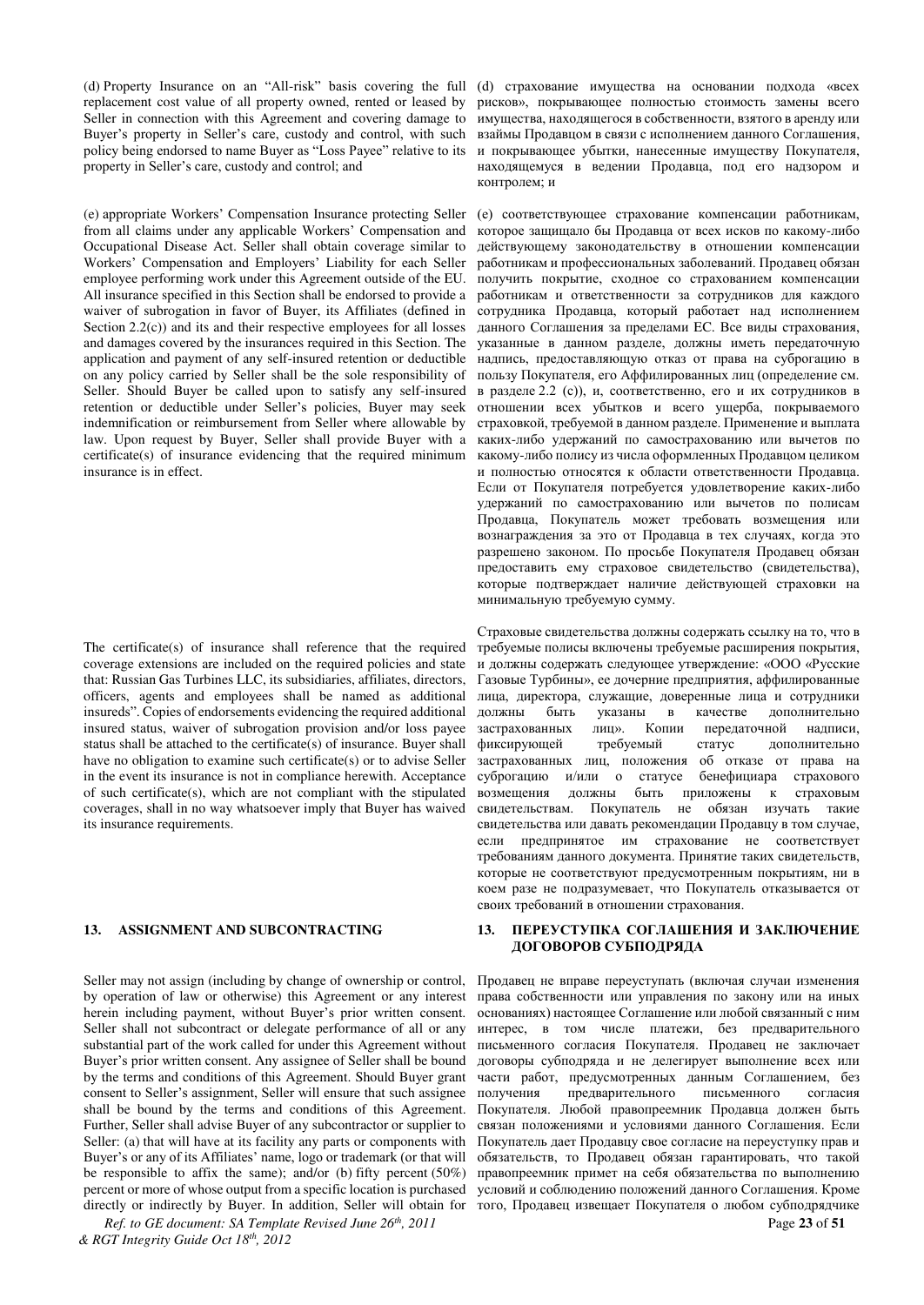Buyer, unless advised to the contrary in writing, written acknowledgement by such assignee, subcontractor and/or supplier to Seller of its commitment to act in a manner consistent with Buver's integrity policies, and to submit to, from time to time, on-site inspections or audits by Buyer or Buyer's third party designee as requested by Buyer. If Seller subcontracts any part of the work under this Agreement outside of the final destination country where the goods purchased hereunder will be shipped, Seller shall be responsible for complying with all customs requirements related to such sub-contracts, unless otherwise set forth in this Agreement.

Seller shall act in a manner consistent with Buyer's Integrity Guide for Suppliers, Contractors and Consultants, a copy of which has been provided to Seller, all laws concerning improper or illegal payments and gifts or gratuities and agrees not to pay, promise to pay or authorize the payment of any money or anything of value, directly or indirectly, to any person for the purpose of illegally or improperly inducing a decision or obtaining or retaining business in connection with this Agreement. Further, in the execution of its obligations under this Agreement, Seller shall take the necessary precautions to prevent any injury to persons or to property.

15.1 General. Seller represents, warrants, certifies and covenants ("Covenants") that it will comply with all: (a) laws applicable to the goods, services and/or the activities contemplated or provided under this Agreement, including, but not limited to, any EU and the country to which the goods will be shipped, national, international, federal, state, provincial or local law, treaty, convention, protocol, common law, regulation, directive or ordinance and all lawful orders, including judicial orders, rules and regulations issued thereunder, including without limitation those dealing with the environment, health and safety, employment, records retention, personal data protection and the transportation or storage of hazardous materials and (b) good industry practices, including the exercise of that degree of skill, diligence, prudence and foresight, which can reasonably be expected from a competent Seller who is engaged in the same type of service or manufacture under similar circumstances. As used in this Agreement, the term "hazardous materials" shall mean any substance or material defined as a hazardous material, hazardous substance, toxic substance, pesticide or dangerous good under 49 CFR 171.8 or any other substance regulated on the basis of potential impact to safety, health or the environment pursuant to an applicable requirement of any entity with jurisdiction over the activities, goods or services, which are subject to this Agreement. Seller agrees to

*Ref. to GE document: SA Template Revised June 26th, 2011* Page **24** of **51** *& RGT Integrity Guide Oct 18th, 2012* 

или поставщике Продавца: (а) на предприятии которого находятся любые детали или компоненты с наименованием, логотипом или товарным знаком Покупателя или его Аффилированных лиц (или который несет ответственность за их нанесение); и/или (b) не менее 50% (пятидесяти процентов) объема производства которого из конкретного участка непосредственно или опосредованно закупается Покупателем. В дополнение, Продавец получает для Покупателя, если отсутствуют письменные указания об обратном, письменное подтверждение со стороны такого правопреемника, субподрядчика и/или поставщика Продавцу, содержащее обязательство выполнять действия в соответствии с политиками организационного единства Покупателя и обеспечивать периодическое проведение на предприятии проверок или аудитов со стороны Покупателя или назначенных Покупателем третьих лиц по требованию Покупателя. Если Продавец заключает договор субподряда в отношении любой части работ по данному Соглашению за пределами страны окончательного назначения, в которую осуществляется отгрузка закупаемых товаров, Продавец несет ответственность за выполнение всех требований таможенных органов, связанных с такими<br>договорами субподряда, если иное не-предусмотрено договорами субподряда, если иное непредусмотрено положениями настоящего Соглашения.

### **14. PROPER BUSINESS PRACTICES 14. ɇȺȾɅȿɀȺɓȺə ɉɊȺɄɌɂɄȺ ȼȿȾȿɇɂə**  ПРЕДПРИНИМАТЕЛЬСКОЙ ДЕЯТЕЛЬНОСТИ

Продавец выполняет свои обязательства в соответствии с правилами и нормами Руководства Покупателя по организационному единству для Поставщиков, Подрядчиков и Консультантов, копия которого предоставляется Продавцу, а также всеми законами, регулирующими вопросы противодействия ненадлежащим или незаконным платежам и подаркам или вознаграждениям, и соглашается не выплачивать и не давать обещаний или указаний по выплате любых денежных средств или передаче иных ценностей, непосредственно или опосредованно, любым лицам в незаконных или неправомерных целях, включая принятие решений, получение или сохранение контроля над предприятием в связи с данным Соглашением. В дополнение к исполнению своих обязательств по данному Соглашению Продавец принимает необходимые меры предосторожности с целью недопущения причинения вреда здоровью или ущерба имуществу.

#### **15. СОМРLIANCE WITH LAWS 15. СОБЛЮДЕНИЕ ЗАКОНОДАТЕЛЬСТВА**

15.1 Общие положения. Продавец заявляет, гарантирует, подтверждает и обязуется («Договорные обязательства»), что будет соблюдать все: (а) законы, действующие в отношении товаров, услуг и/или деятельности, предусмотренной или совершаемой в рамках данного Заказа, в том числе, любые законы ЕС и страны поставки, национальное, международное, федеральное законодательство, законы штатов, провинций и другое местное законодательство, договоренности, конвенции, протоколы, законодательство общего характера, нормативные акты, директивы или распоряжения, и все законным образом оформленные приказы, включая судебные распоряжения, правила и подзаконные нормативные акты, включая и те, которые относятся к охране окружающей среды, охране труда и промышленной безопасности, трудовой деятельности, к сохранению документации, защите личных данных, перевозке или хранению опасных материалов и (b) надлежащие практики, принятые в данной отрасли промышленности, включая их исполнение с такой степенью навыков, тщательности, предусмотрительности и осторожности, которых можно с основанием ожидать от компетентного Продавца, занятого оказанием аналогичных услуг или производством товаров в сходных условиях. В настоящем Соглашении термин «опасные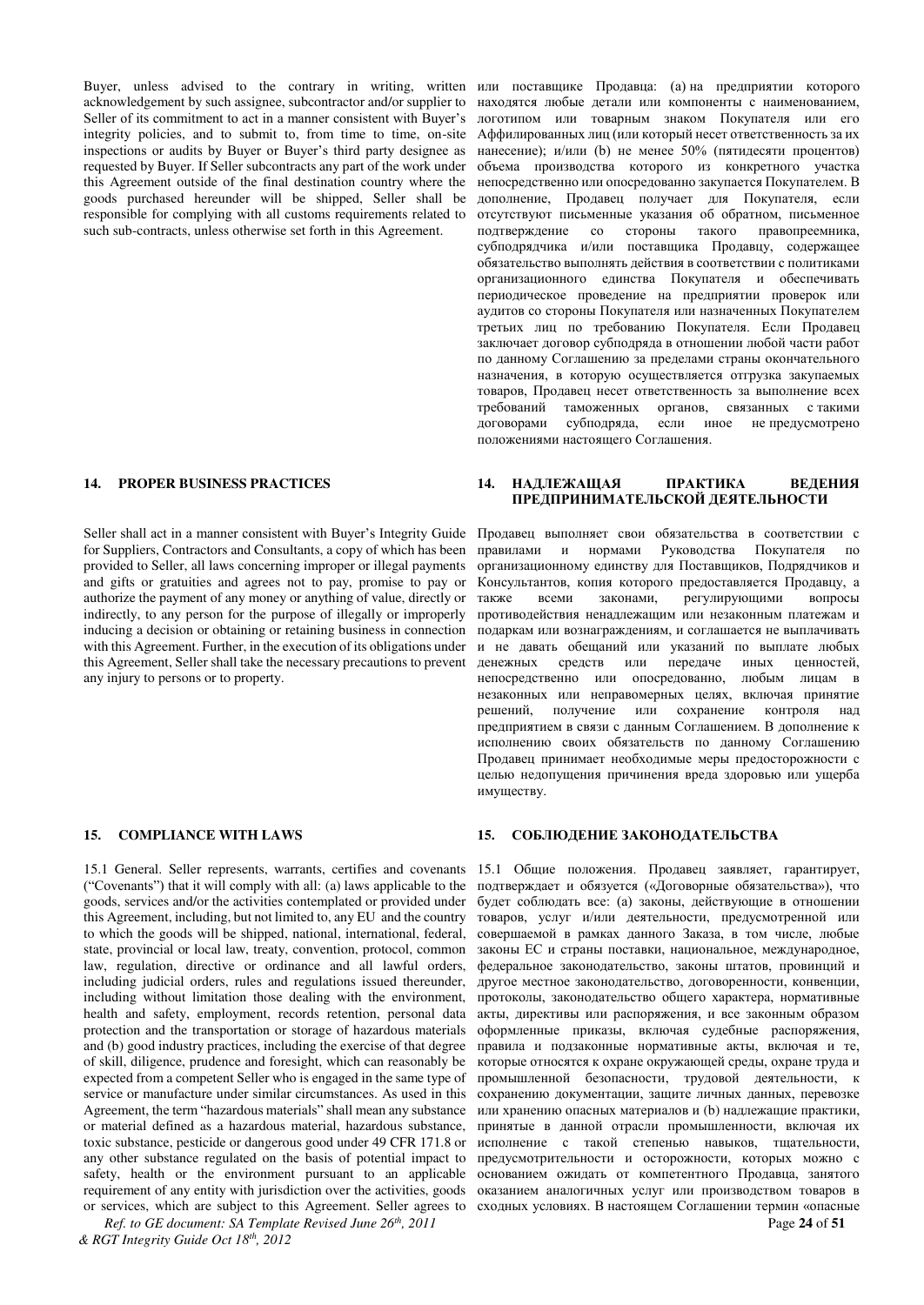cooperate fully with Buyer's audit and/or inspection efforts (including completing and returning questionnaires) intended to verify Seller's compliance with Sections 14 and/or 15 of this Agreement. Seller further agrees at Buyer's request to provide certificates relating to any applicable legal requirements or to update any and all of the representations, warranties, certifications and covenants under this Agreement in form and substance satisfactory to Buyer. Buyer shall have the right to audit all pertinent records of Seller, and to make reasonable inspections of Seller facilities, to verify compliance with this Section 15.

(a) General. Seller Covenants that it will take appropriate actions necessary to protect health, safety and the environment, including, without limitation, in the workplace and during transport and has established an effective program to ensure any suppliers it uses to perform the work called for under this Agreement will be in compliance with Section 15 of this Agreement.

(b) Material Suitability. Seller Covenants that each chemical (b) substance constituting or contained in goods sold or otherwise transferred to Buyer is suitable for use and/or transport in any jurisdiction to or through which Buyer informs Seller the goods will likely be shipped or to or through which Seller otherwise has knowledge that shipment will likely occur and is listed on or in: (i) the list of chemical substances compiled and published by the Administrator of the U.S. Environmental Protection Agency pursuant to the U.S. Toxic Substances Control Act ("TSCA") (15 U.S.C. § 2601), otherwise known as the TSCA Inventory, or exempted from such list under 40 CFR 720.30-38; (ii) the Federal Hazardous Substances Act (P.L. 92-516) as amended; (iii) the European Inventory of Existing Commercial Chemical Substances ("EINECS") as amended; (iv) the European List of Notified Chemical Substances ("ELINCS") and lawful standards and regulations thereunder; or (v) any equivalent or similar lists in any other jurisdiction to or through which Buyer informs Seller the goods will likely be shipped or to or through which Seller otherwise has knowledge that shipment will likely occur.

токсичное вещество, пестицид, опасный груз или вещество, регулируемые на основании потенциального воздействия на безопасность, здоровье или окружающую среду согласно статье 49 Свода федеральных норм и правил США, раздел 171.8. или применимым требованиям любой применимым требованиям любой организации, имеющей полномочия на выполнение такой леятельности, производство товаров или оказание услуг, подпадающих под действие настоящего Соглашения. Продавец согласен обеспечить полноценное сотрудничество в отношении проведения Покупателем аудитов и/или проверок для  $\overline{10}$ подтверждения соответствия Продавца положениям разделов 14 и/или 15 настоящего Соглашения (включая заполнение и возврат опросных листов). Кроме того, Продавец соглашается по запросу Покупателя представить сертификаты, имеющие отношение к выполнению Продавцом любых требований применимого законодательства, или обновить любые такие сертификаты, заверения или гарантии, а также односторонние договоренности по данному Соглашению, форма и содержание которых соответствуют требованиям Покупателя. Покупатель имеет право проверить все соответствующие учетные записи Продавца и провести на предприятиях Продавца обоснованные проверки для подтверждения соответствия требованиям

материалы» означает любое вещество или материал, определенное как опасный материал, опасное вещество,

15.2 Environment, Health and Industrial Safety. 15.2 Охрана здоровья, труда и окружающей среды, промышленная безопасность

настоящего раздела 15.

- Общие положения. Продавец обязуется проводить соответствующие мероприятия по охране здоровья, труда и окружающей среды, в том числе на рабочем месте и во время транспортировки, а также внедрить действующую программу обеспечения соответствия любых поставщиков, привлекаемых им для исполнения работ в панного в рамках Соглашения, положениям раздела 15 настоящего Cornameния
- Пригодность материала. Продавец подтверждает, что каждое химическое вещество, составляющее или входящее в состав товаров, проданных или иным образом переданных Покупателю, пригодно для использования и/или для транспортировки в рамках любой юрисдикции, на территорию которой или по территории которой транзитом будут поставляться товары, согласно информации, которую Покупатель предоставляет Продавцу, или на территорию которой, или транзитом по территории которой, насколько это известно Продавцу, данные товары могут поставляться или провозиться, и что такие вещества внесены в: (i) перечень химических веществ, составленный и опубликованный должностным лицом Министерства охраны окружающей среды США согласно Закону США о контроле над токсичными веществами («TSCA») (статья 15 Свода законов США, раздел 2601), который известен также под названием «Инвентарная ведомость TSCA», или не включенные в этот перечень по требованиям статьи 40 Свода федеральных норм и правил США, раздел 720.3038; (ii) Федеральный закон о правилах обращения с опасными веществами (Р.L. 92-516) с изменениями и дополнениями; (iii) Европейский перечень существующих коммерческих химических веществ («EINECS») с изменениями и дополнениями; (iv) Европейский перечень зарегистрированных химических веществ («ELINCS»), а также имеющие силу закона соответствующие стандарты и нормативы; или (v) любые равнозначные или аналогичные перечни, выпущенные в иных юрисдикциях, на территорию которых или транзитом по территории которых, согласно поступившей от Покупателя к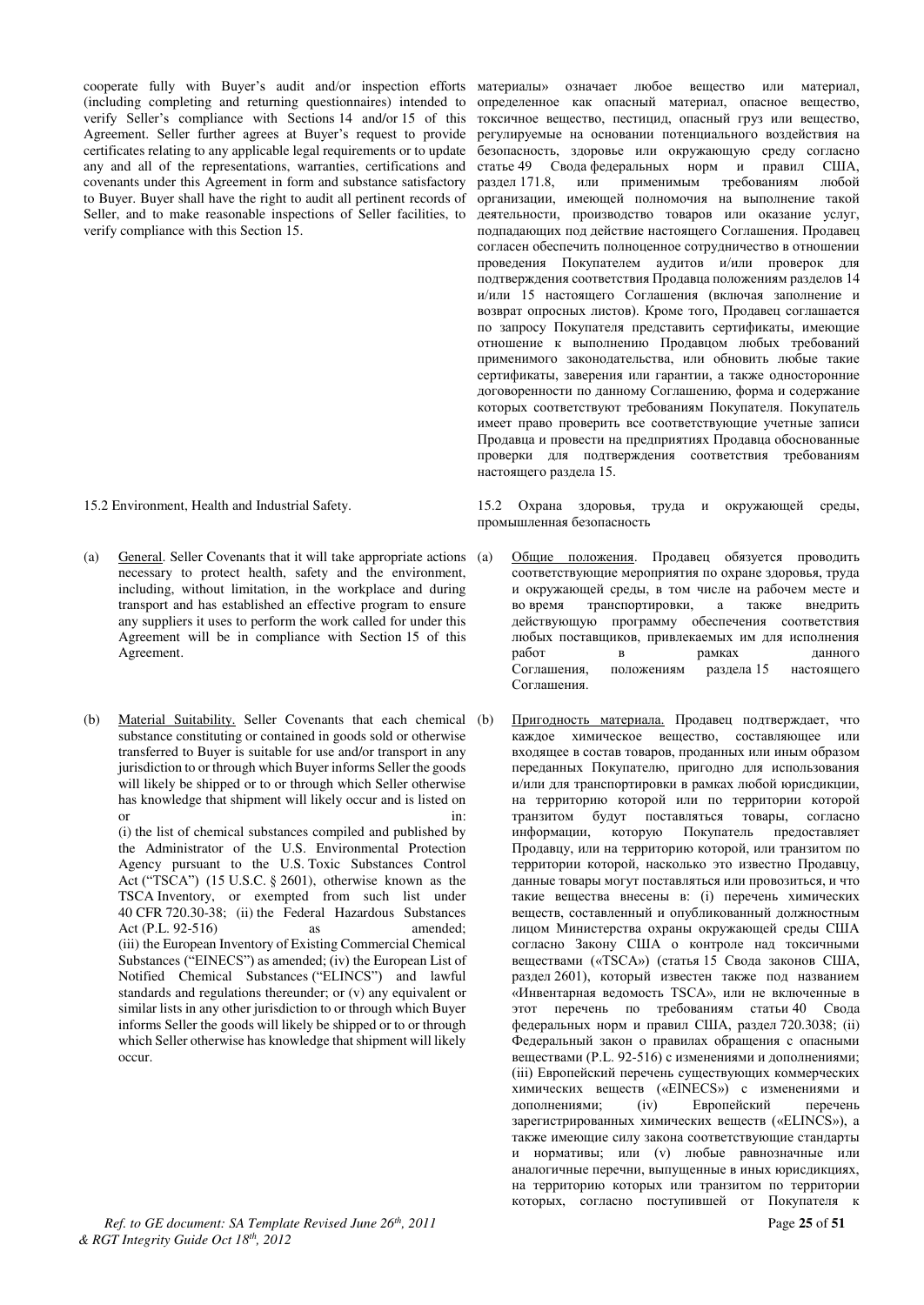(c) Material Registration and Other Documentation. Seller Covenants that each chemical substance constituting or contained in goods sold or otherwise transferred to Buyer: (i) is properly documented and/or registered as required in the jurisdiction to or through which Buyer informs Seller the goods will likely be shipped or to or through which Seller otherwise has knowledge that shipment will likely occur, including but not limited to pre-registration and registration if required, under **Regulation (EC) No. 1907/2006 ("REACH"); (ii) is not** restricted under Annex XVII of REACH; and (iii) if subject to authorization under REACH, is authorized for Buyer's use. In each case, Seller will timely provide Buyer with supporting documentation, including without limitation, (A) pre-registration numbers for each substance; (B) the exact weight by weight percentage of any REACH Candidate List (defined below) substance constituting or contained in the goods; (C) all relevant information that Buyer needs to meet its obligations under REACH to communicate safe use to its customers; and (D) the documentation of the authorization for Buyer's use of an Annex XIV substance. Seller shall notify Buyer if it decides not to register substances that are subject to registration under REACH and are constituting or contained in goods supplied to Buyer at least twelve (12) months before their registration deadline. Seller will monitor the publication by the European Chemicals Agency of the list of substances meeting the criteria for authorization under REACH (the "Candidate List") and immediately notify Buyer if any of the goods supplied to Buyer contain a substance officially proposed for listing on the Candidate List. Seller shall provide Buyer with the name of the substance as well as with sufficient information to allow Buyer to safely use the goods or fulfill its own obligations under REACH.

(d) Restricted Materials. Seller Covenants that none of the goods (d) sold or transferred to Buyer contains any: (i) of the following chemicals: arsenic, asbestos, benzene, beryllium, carbon tetrachloride, cyanide, lead or lead compounds, cadmium or cadmium compounds, hexavalent chromium, mercury or mercury compounds, trichloroethylene, tetrachloroethylene, methyl chloroform, polychlorinated biphenyls ("PCBs"), polybrominated biphenyls ("PBBs"), polybrominated diphenyl ethers ("PBDEs"); (ii) chemical or hazardous material otherwise prohibited pursuant to Section 6 of TSCA; (iii) chemical or hazardous material otherwise restricted pursuant to EU Directive 2002/95/EC (27 January 2003) (the "ROHS Directive"); (iv) designated ozone depleting  $(iv)$  designated ozone chemicals as restricted under the Montreal Protocol (including, without limitation, 1,1,1 trichloroethane, carbon tetrachloride,

*Ref. to GE document: SA Template Revised June 26th, 2011* Page **26** of **51** *& RGT Integrity Guide Oct 18th, 2012* 

Продавцу информации, товары могут быть поставлены или о которых Продавцу иным образом известно, что товары могут быть поставлены на территорию этих юрисдикций или транзитом провезены по их территории.

Регистрация материалов и иная документация. Продавец заявляет, что все химические вещества, которые являются товарами или входят в состав товара, продаваемого или иным образом передаваемого Покупателю: (i) должным образом документально оформлены и/или зарегистрированы, как того требуют порядки в юрисдикции, на территорию которой или по территории которой, согласно информации, поступившей от Покупателя Продавцу, данные товары могут быть поставлены или о которой Продавцу иным образом известно, что товары могут быть поставлены на территорию этой юрисдикции или провезены транзитом по ее территории, в том числе включая предварительную регистрацию и, если потребуется, регистрацию согласно **НОРМАТИВНОМУ АКТУ (ЕС) №1907/2006** («REACH»); (ii) не имеют ограничений согласно Приложению XVII к REACH; и (iii) если они подлежат разрешению согласно REACH, то такое разрешение для использования их Покупателем получено. В любом случае Продавец своевременно предоставляет Покупателю подтверждающую документацию, включая, в том числе, (А) номера предварительной регистрации для каждого из веществ; (В) точный вес согласно процентной весовой доле каждого вещества, входящего в Перечень кандидатов REACH (определение см. ниже), образующего товары или входящего в их состав:  $(C)$  всю соответствующую информацию, которая нужна Покупателю для того, чтобы исполнить свои обязательства согласно REACH о донесении до своих заказчиков информации о безопасном использовании; и (D) документацию о том, что вещества разрешены к использованию Покупателем, если они входят в Приложение XIV. Продавец обязан известить Покупателя, если он решает не регистрировать вещества, которые подлежат регистрации по требованиям REACH и являются товарами или частью товаров, отгружаемых Покупателю, не менее чем за 12 (двенадцать) месяцев до срока прохождения ими такой регистрации. Продавец регулярно отслеживает издаваемые Европейским химическим агентством публикации перечня веществ, подпадающих под критерии для выдачи разрешения по REACH («Перечня кандидатов»), и немедленно извещает Покупателя о товарах, поставляемых Покупателю, которые содержат вещество, официально предложенное для включения в «Перечень кандидатов». Продавец сообщает Покупателю название вещества, а также объем информации, достаточный для обеспечения безопасного использования Покупателем таких товаров или выполнения им своих обязательств по требованиям REACH.

Материалы ограниченного использования. Продавец заявляет, что его товары, продаваемые или передаваемые Покупателю, не содержат: (i) следующих химических веществ: мышьяк, асбест, бензол, бериллий, тетрахлорид углерода, цианид, свинец или свинцовые соединения, кадмий или соединения кадмия, шестивалентный хром, ртуть или ртутные соединения, трихлорэтилен, тетрахлорэтилен, метилхлороформ, полихлорированные бифенилы («РСВ»), полибромированные бифенилы («PBB»), полибромированные дифениловые эфиры (PBDE); (ii) химических или опасных материалов, иным образом запрещенных согласно разделу 6 TSCA; (iii) химических или опасных материалов, иным образом ограниченных согласно Директиве ЕС 2002/95/EC<br>(27 января 2003 г.) («Директиве ROHS»); (iv) (27 января 2003 г.) («Директиве ROHS»); (iv)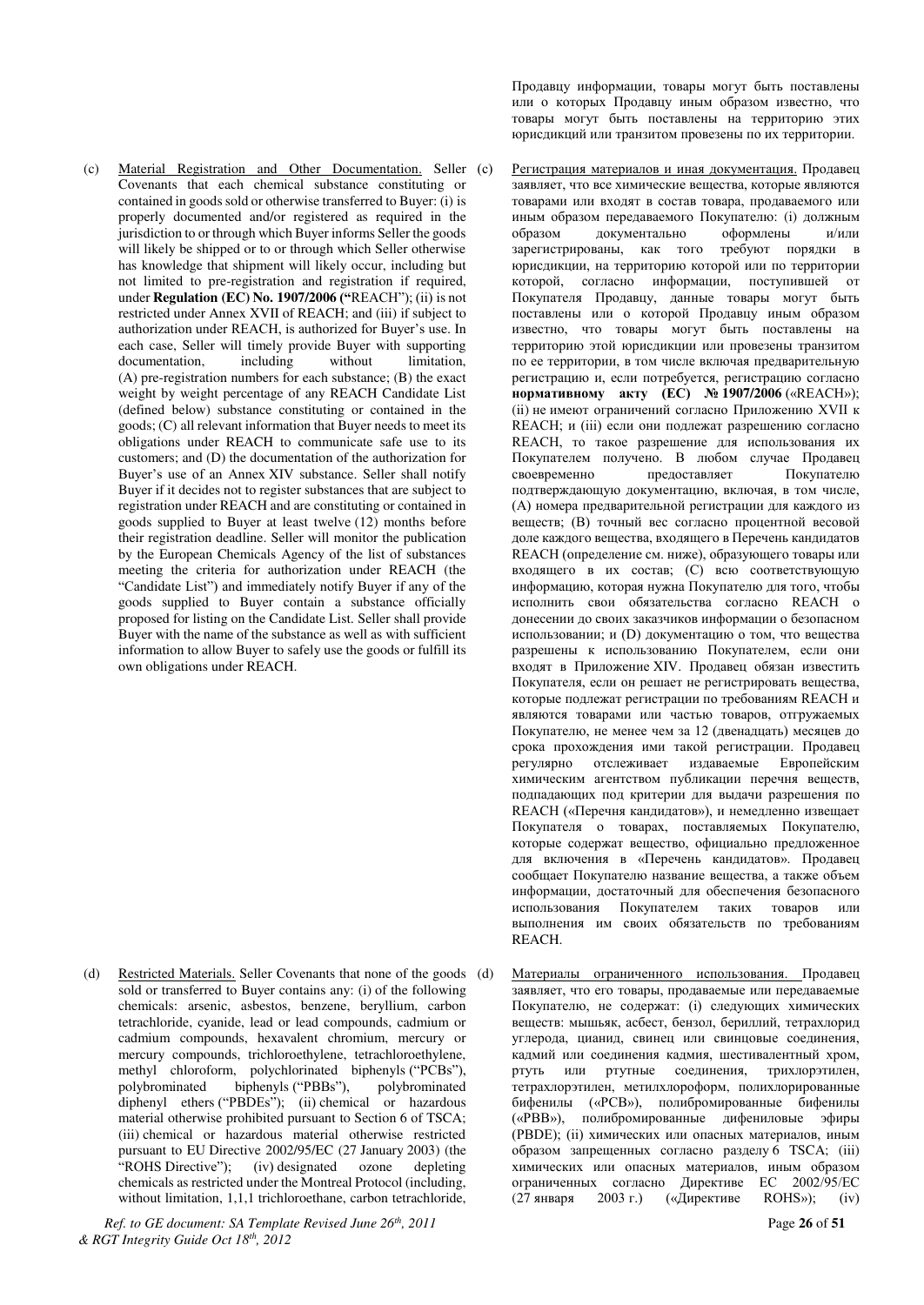Halon-1211, 1301, and 2402, and chlorofluorocarbons ("CFCs") 11-13, 111-115, 211-217); (v) substance listed on the REACH Candidate List, subject to authorization and listed on Annex XIV of REACH, or restricted under Directive 76/769/EEC and when it shall be repealed, Annex XVII of REACH; or (vi) other chemical or hazardous material the use of which is restricted in any other jurisdiction to or through which Buyer informs Seller the goods are likely to be shipped or to or through which Seller otherwise has knowledge that shipment will likely occur, unless with regard to all of the foregoing, Buyer expressly agrees in writing and Seller identifies an applicable exception from any relevant legal restriction on the inclusion of such chemicals or hazardous materials in the goods sold or transferred to Buyer. Upon request from Buyer and subject to reasonable confidentiality provisions which enable Buyer to meet its compliance obligations, Seller will provide Buyer with the chemical composition, including proportions, of any substance, preparation, mixture, alloy or goods supplied under this Agreement and any other relevant information or data regarding the properties including without limitation test data and hazard information.

(e) Take-back of Electrical and Electronic Components, Including Batteries or Accumulators. Seller Covenants that, except as specifically listed in Appendix 1, none of the goods supplied under this Agreement are electrical or electronic equipment or batteries or accumulators as defined by laws, codes or regulations of a jurisdiction to or through which Buyer informs Seller the goods are likely to be shipped or to or through which Seller otherwise has knowledge that shipment will likely occur, including but not limited to EU Directive 2002/96/EC (27 January 2003) (the "WEEE Directive"), as amended and EU Directive 2006/66/EC (26 September 2006) (the "Batteries Directive") and/or any other legislation providing for the taking back of such electrical or electronic equipment or batteries or accumulators (collectively, "Take-Back Legislation"). For any goods specifically listed in Appendix 1 as electrical or electronic equipment or batteries or accumulators that are covered by any Take-Back Legislation and purchased by Buyer hereunder, Seller agrees to: (i) assume responsibility for taking back such goods in the future upon the request of Buyer and treating or otherwise managing them in accordance with the requirements of the applicable Take-Back Legislation; (ii) take back as of the date of this Agreement any used goods currently owned by Buyer of the same class of such goods purchased by Buyer hereunder up to the number of new units being purchased by Buyer or to arrange with a third party to do so in accordance with all applicable requirements; and (iii) appropriately mark and/or label the goods as required by any applicable Take-Back Legislation. Seller will not charge Buyer any additional amounts, and no additional payments will be due from Buyer for Seller's agreement to undertake these responsibilities.

определенных химреагентов, вызывающих разрушение озонового слоя, в соответствии с ограничениями Монреальского протокола (включая в том числе 1,1,1 трихлорэтан, тетрахлорид углерода, Галон-1211, 1301 и 2402, хлорфторуглероды («ХФУ») 11-13, 111-115, 211-217); (v) веществ, перечисленных в «Перечне кандидатов» REACH, подлежащих разрешению и перечисленных в Приложении XVI REACH, или ограниченных в применении согласно Директиве 76/769/ЕЕС, а когда она станет недействительна, то в Приложении XVII REACH; или (vi) любых других химических или опасных материалов, использование которых ограничено в любой другой юрисдикции, относительно которой Покупатель информирует Продавца о том, что товары могут быть поставлены в нее или транзитом провезены по ее территории, или относительно которой Продавцу иным образом известно, что товары могут быть поставлены на территорию этой юрисдикции или провезены транзитом по ее территории, если только в отношении всего вышесказанного Покупатель в явной письменной форме не выражает согласия, а Продавец определяет<br>применимые исключения в отношении любых применимые исключения в отношении любых действующих законодательных ограничений по включению таких химреагентов или опасных материалов в товары, продаваемые или передаваемые Покупателю. По запросу Покупателя и с учетом обоснованных положений о конфиденциальности, которые позволяют Покупателю выполнять его обязательства по обеспечению соответствия, Продавец предоставляет Покупателю информацию о таком химическом составе, в том числе пропорциях, любого вещества, препарата, смеси, сплава или товаров, поставляемых по данному Соглашению, а также любую соответствующую информацию или сведения о свойствах, в том числе данные по испытаниям и информацию об опасных веществах.

Возврат электротехнических и электронных комплектующих, включая батареи или аккумуляторы. Продавец удостоверяет, что, за исключением того, что явным образом указано в Приложении 1, никакие из товаров, поставляемых по данному Соглашению, не являются электронным или электротехническим оборудованием или батареями, или аккумуляторами, как они определены в законах или нормативных актах той юрисдикции, на территорию которой или транзитом по территории которой товары, согласно информации, переданной Продавцу Покупателем, могут быть поставлены или провезены, или же той, относительно которой Продавцу иным образом известно, что товары могут быть поставлены на ее территорию или транзитом провезены по ее территории, включая, в том числе, директиву ЕС 2002/96/ЕС (от 27 января 2003 г.) («Директива о WEEE»), с поправками в виде Директивы ЕС 2006/66/ЕС от 26 сентября 2006 г. («Директива об аккумуляторах»), и/или иное законодательство, которое предусматривает возврат такого электротехнического или электронного оборудования, а также батарей или аккумуляторов (совокупно — «Законодательство о возврате»). Для любых товаров, специально указанных в Приложении 1 как электротехнические или электронные комплектующие, а также батареи или аккумуляторы, на которые распространяется действие Законодательства о возврате, и которые приобретаются Покупателем по данному документу, Продавец соглашается: (i) по требованию Покупателя принять ответственность за возврат таких товаров в будущем и обращению или иному управлению такими товарами в соответствии требованиями применимого Законодательства о возврате; и (ii) к сроку данного Соглашения вернуть любые использованные товары, которые в настоящее время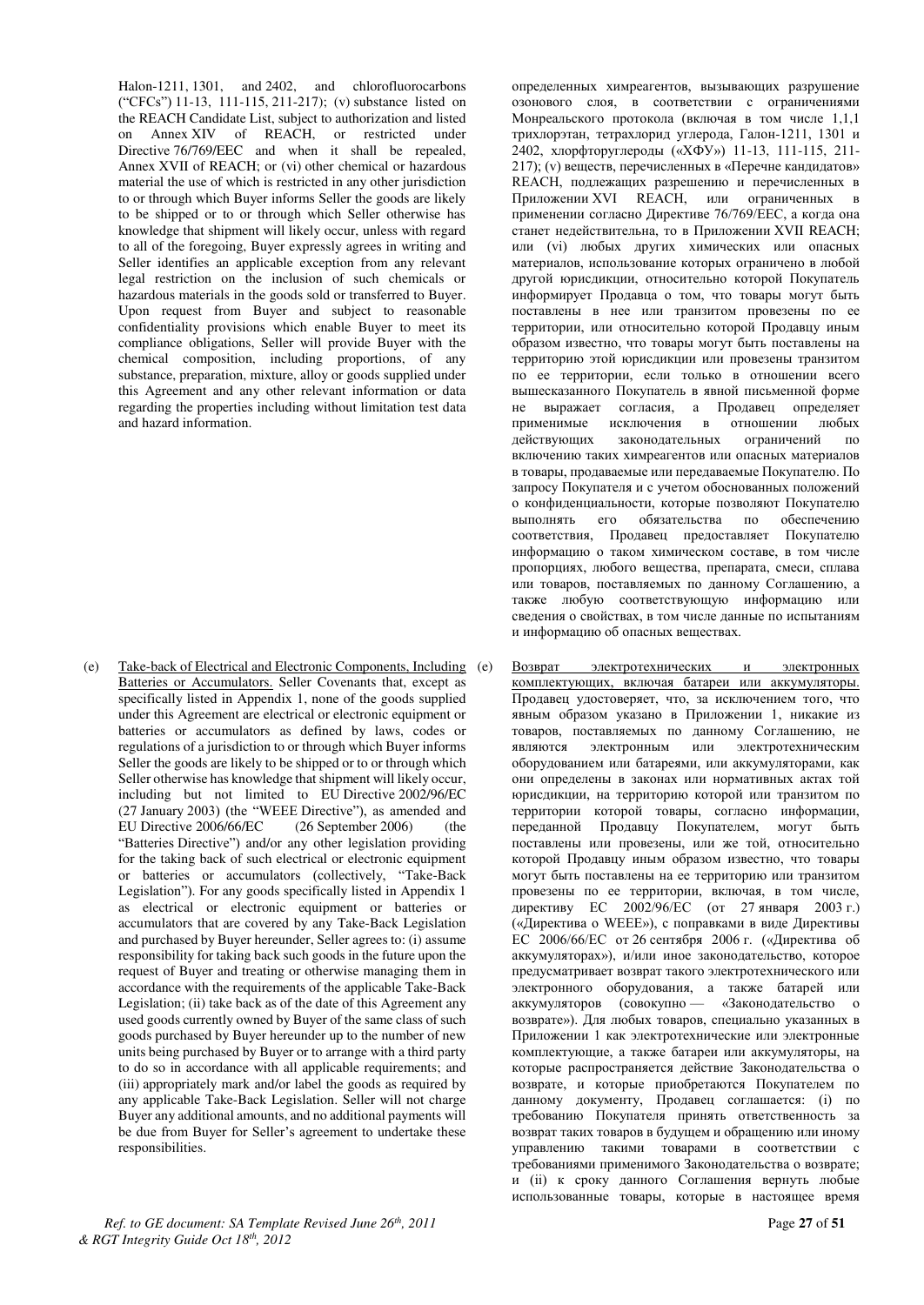- (f) CE Directives. Seller Covenants that all goods conform with applicable Conformité Européenne ("CE") directives for goods intended for use in the EU, including those regarding electrical/electronic devices, machinery and pressure vessels/equipment. Seller will affix the CE mark on goods as required. Seller will provide all documentation required by the applicable CE directives, including but not limited to Declarations of Conformity, Declarations of Incorporation, technical files and any documentation regarding interpretations of limitations or exclusions.
- (g) Nanoscale Material. With respect to any goods sold or otherwise transferred to Buyer hereunder, Seller shall notify Buyer in writing of the presence of any engineered nanoscale material (defined for these purposes as any substance with at least one dimension of such substance known to be less than one hundred (100) nanometers in length). With respect to all such nanoscale material(s), Seller shall provide a description of its regulatory status and any safety data or other notifications that are appropriate in the EU, U.S. and any other jurisdictions to which Buyer informs Seller the goods will be shipped or to which the Seller otherwise has knowledge that shipment will likely occur.
- (h) Labeling/Shipping Information. With respect to any goods or (h) other materials sold or otherwise transferred to Buyer hereunder, Seller shall provide all relevant information, including without limitation, safety data sheets in the language and the legally required format of the location to which the goods will be shipped and mandated labeling information, required pursuant to applicable requirements such as: (i) the Occupational Safety and Health Act ("OSHA") regulations codified at 29 CFR 1910.1200; (ii) EU REACH<br>Regulation (EC) No. 1907/2006, EU Regulation (EC) EU Regulation (EC) No. 1272/2008 classification, labeling and packaging of substances and mixtures ("CLP"), EU Directives 67/548/EEC and 1999/45/EC, as amended, if applicable, and (iii) any other applicable law, rule or regulation or any similar requirements in any other jurisdictions to or through which Buyer informs Seller the goods are likely to be shipped or through which Seller otherwise has knowledge that shipment will likely occur, such as U.S. Department of Transportation regulations governing the packaging, marking, shipping and documentation of hazardous materials, including hazardous materials specified pursuant to 49 CFR, the International Maritime Organization ("IMO") and the International Air Transport Association ("IATA").

*Ref. to GE document: SA Template Revised June 26th, 2011* Page **28** of **51** *& RGT Integrity Guide Oct 18th, 2012* 

находятся во владении Покупателя, принадлежащие к такой же категории, что и товары, закупаемые Покупателем по данному Соглашению, до количества новых установок, приобретаемых Покупателем, либо обеспечить выполнение таких действий третьими лицами в соответствии со всеми применимыми требованиями; и (iii) проставить на товары соответствующую маркировку в соответствии с применимым Законодательством о возврате. Продавец не взимает с Покупателя никаких дополнительных сумм, а Покупатель не осуществляет никаких дополнительных платежей в отношении согласия Продавца выполнить данные обязательства.

- Директивы ЕС. Продавец заявляет, что все товары соответствуют действующим директивам о соответствии для Европы (Conformité Européenne или «СЕ») для товаров, предназначенных для использования в рамках ЕС, включая те, которые относятся к электронным/ электротехническим устройствам, технике и оборудованию/сосудам, работающим под давлением. Продавец проставляет на товары маркировку СЕ в соответствии с требованиями. Продавец предоставляет всю документацию, требуемую действующими директивами о СЕ, включая, в том числе, Декларации соответствия, Декларации о соответствии компонентов, технические файлы и любую документацию, касающуюся истолкования ограничений или исключений.
- Наноматериалы. Что касается любых товаров, проданных или иным образом переданных Покупателю по данному документу, Продавец обязан известить Покупателя в письменном виде о наличии каких-либо искусственных наноматериалов (которые для этой цели определяются как любые вещества, у которых по крайней мере одно измерение, по имеющимся данным, составляет в длину менее 100 (ста) нанометров). В отношении таких наноматериалов Продавец обязан предоставить описание их нормативного статуса и любые данные по безопасности или прочие уведомления, которые необходимы в этом случае в ЕС, США или в любой другой юрисдикции, на территорию которой, по информации, предоставленной Покупателем Продавцу, возможна поставка товаров, или же относительно которой Продавцу иным образом известно о том, что груз может быть поставлен на ее территорию.
- Этикетки/транспортная информация. Относительно любых товаров или иных материалов, которые Покупатель покупает или иным образом приобретает по данному Соглашению, Продавец предоставляет всю актуальную информацию, в том числе паспорта безопасности веществ и материалов, оформленные на соответствующем языке и в формате, требуемом законом для страны поставки товаров, а также обязательную информацию на этикетке. необходимую для обеспечения соответствия применимым требованиям, таким как: (i) нормы Закона США об охране<br>труда и технике безопасности («OSHA»), труда и технике безопасности кодифицированные в статье 29 Свода федеральных норм и правил США, разделы 1910.1200; (ii) Положение ЕС REACH ЕС № 1907/2006 или Положение ЕС № 1272/2008 о классификации, этикетках и упаковке веществ и смесей («CLP») Директивы ЕС 67/548/ЕЕС и 1999/45/ЕС с изменениями и дополнениями, если применимо, и (iii) любые другие законы, правила и нормы или иные аналогичные требования, установленные любой другой юрисдикцией, по территории которой или на территорию которой, по информации, предоставленной Покупателем Продавцу, возможна поставка товаров или же относительно которой Продавцу иным образом известно о транзите груза, например, постановления Министерства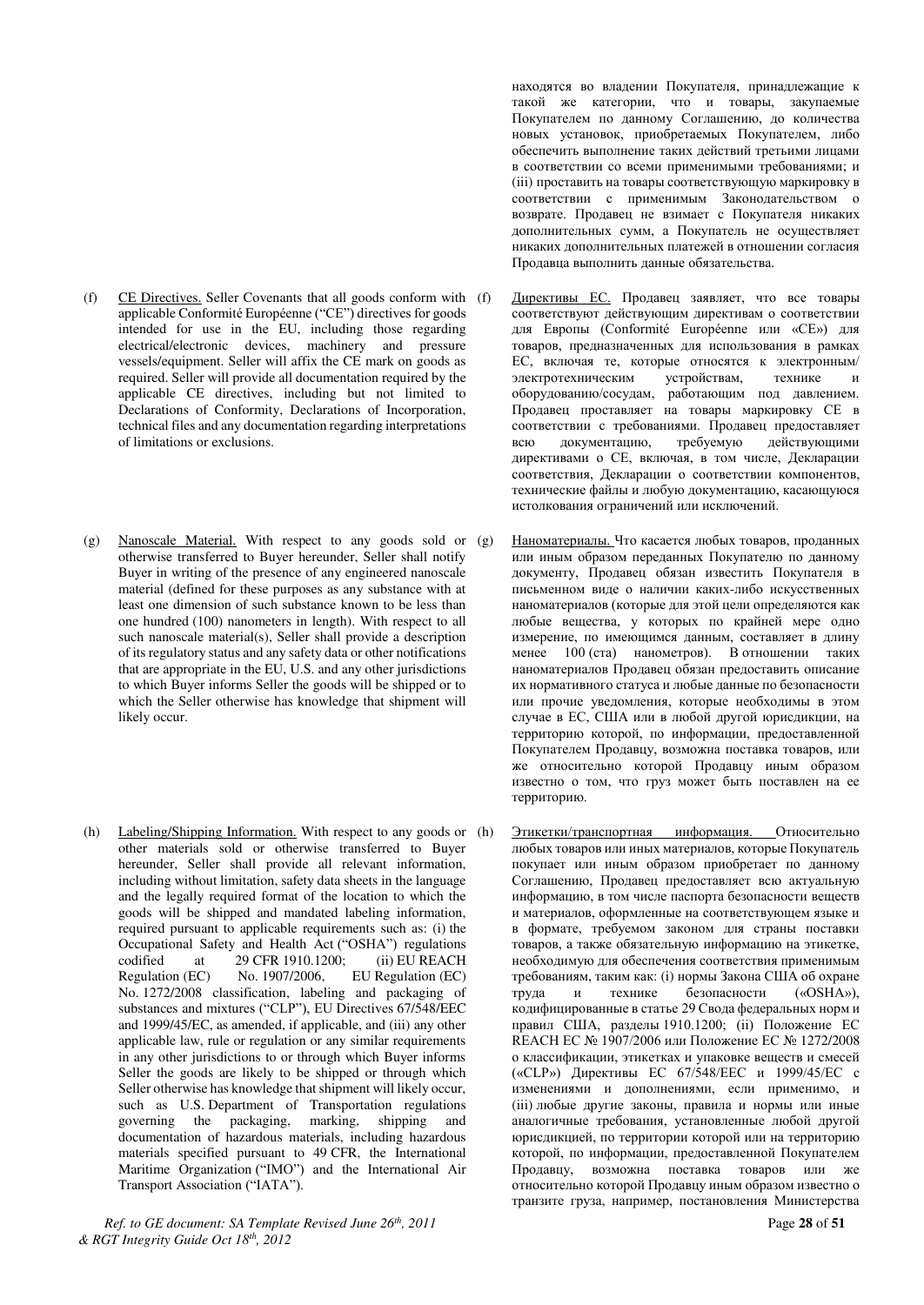Standards. Seller Covenants that the goods comply with EU New and Global Approach Directives and Harmonized Standards, including any transposed provisions into EU Member States' national legislation, and Seller shall submit associated documentation to Buyer and to the surveillance authorities. Seller assumes all liabilities applicable to, or deriving from, such directives and standards.

- (a) Packing List and Pro Forma Invoice. In all cases, Seller must provide to Buyer, a packing list containing all information specified in Section 19 below and a commercial or pro forma invoice. The commercial/pro forma invoice shall be in English or if requested by Buyer, the language of the destination country and shall include: contact names and telephone numbers of representatives of Buyer and Seller who have knowledge of the transaction; Agreement number, order line item, release number (in the case of a "blanket order") and part number; detailed description of the merchandise; unit purchase price in the currency of the transaction; quantity; INCOTERM; the named location; "country of origin" of the goods as determined under applicable customs laws, and the appropriate export classification code for each item as determined by the law of the exporting country (for example, for exports from the U.S., Seller shall provide the U.S. Commerce Department's Export Control Classification Number).
- (b) Assists. All goods and/or services provided by Buyer to Seller for the production of goods and/or services delivered under this Agreement, which are not included in the purchase price of the goods and/or services delivered by Seller, shall be separately identified on the invoice (i.e., consigned material, tooling, etc.). Each invoice shall also include the applicable Agreement number or other reference information for any consigned goods and shall identify any discounts or rebates from the base price used in determining the invoice value.
- *Ref. to GE document: SA Template Revised June 26th, 2011* Page **29** of **51** (c) Importer of Record and Drawback. If goods are to be delivered DDP (INCOTERMS 2010) to the destination country, Seller agrees that Buyer will not be a party to the importation of the goods, that the transaction(s) represented by this Agreement will be consummated after importation and that Seller will neither cause nor permit Buyer's name to be shown as "Importer of Record" on any customs declaration. Seller also confirms that it has non-resident importation rights, if necessary, into the destination country and knowledge of the necessary import laws. If Seller is the importer of record for any goods, including any component parts thereof, associated

транспорта США, регулирующие упаковку, маркировку, отгрузку и документальное оформление опасных материалов, в том числе опасных материалов, определенных согласно требованиям статьи 49 Свода федеральных норм и правил США, Международной морской организации («ММО») и Международной ассоциации воздушного транспорта («IATA»).

15.3 EU New and Global Approach Directives and Harmonized 15.3 Директивы ЕС о новом и глобальном подходе и гармонизированные стандарты. Продавец заявляет, что все TOBADЫ СООТВЕТСТВУЮТ ТРЕОБОВАНИЯМ ЛИРЕКТИВ ЕВРОПЕЙСКОГО Союза о новом и глобальном подходе и Гармонизированных стандартов, включая любые положения, перенесенные во внутреннее законодательство стран-членов ЕС, и предоставляет Покупателю и надзорным органам связанную с этим документацию. Продавец принимает на себя всю документацию. продавец припимает на есоя всю Стандартам, или основанную на них.

#### 15.4 Import/Export. 15.4 Import/Σκεπορτ

- Упаковочный лист и счет-проформа. В любом случае, Продавец предоставляет Покупателю упаковочный лист, в котором содержится вся информация, указанная ниже в разделе 19, и коммерческий счет или ориентировочный счет-фактуру. Коммерческий счет или ориентировочный счет-фактура должны быть оформлены на английском языке или, если того потребует Покупатель, на языке страны назначения, и должен включать: имена и контактные телефоны представителей Покупателя и Продавца, обладающих знанием о данной сделке; номер Соглашения, позицию в заказе, номер выпуска (в случае общего заказа) и номер детали или узла; подробное описание товаров; закупочную цену за единицу товара в валюте сделки; количество; условия INCOTERM; поименованное местоположение; «страну происхождения» товаров, как она определяется в действующем таможенном законодательстве и соответствующий экспортный классификационный код для каждой позиции, как он определяется согласно законодательству экспортирующей страны (например, для экспорта из США Продавец обязан предоставить классификационный номер согласно документации об экспортном контроле Департамента торговли США).
- Вспомогательные товары. Все товары и/или услуги, которые предоставляются Покупателем Продавцу для производства товаров и/или оказания услуг, предусмотренных данным Соглашением, которые не включены в закупочную цену на товары и/или услуги, поставляемые Продавцом, должны быть отдельно обозначены в счете (т. е. материалы, переданные на консигнацию, оснастка и т. п.). В каждом счете указывается номер соответствующего Соглашения или иная ссылочная информация по любым отправляемым товарам, а также определяются любые торговые скидки или вычеты от базовой цены, используемой при определении суммы счета.
- Ответственный импортер и возврат пошлин. Если товары поставляются на условиях DDP (INCOTERMS 2010) в страну назначения, Продавец соглашается, что Покупатель не участвует в процессе ввоза товара, и сделки, соформляемые и данным Соглашением, сделки, оформляемые окончательно вступают в силу после осуществления импорта, и Продавец не допускает указания Покупателя в качестве «Ответственного импортера» в таможенных декларациях. Продавец также подтверждает, что имеет право нерезидента на ввоз, при необходимости, в страну назначения и ознакомлен со всеми необходимыми

*<sup>&</sup>amp; RGT Integrity Guide Oct 18th, 2012*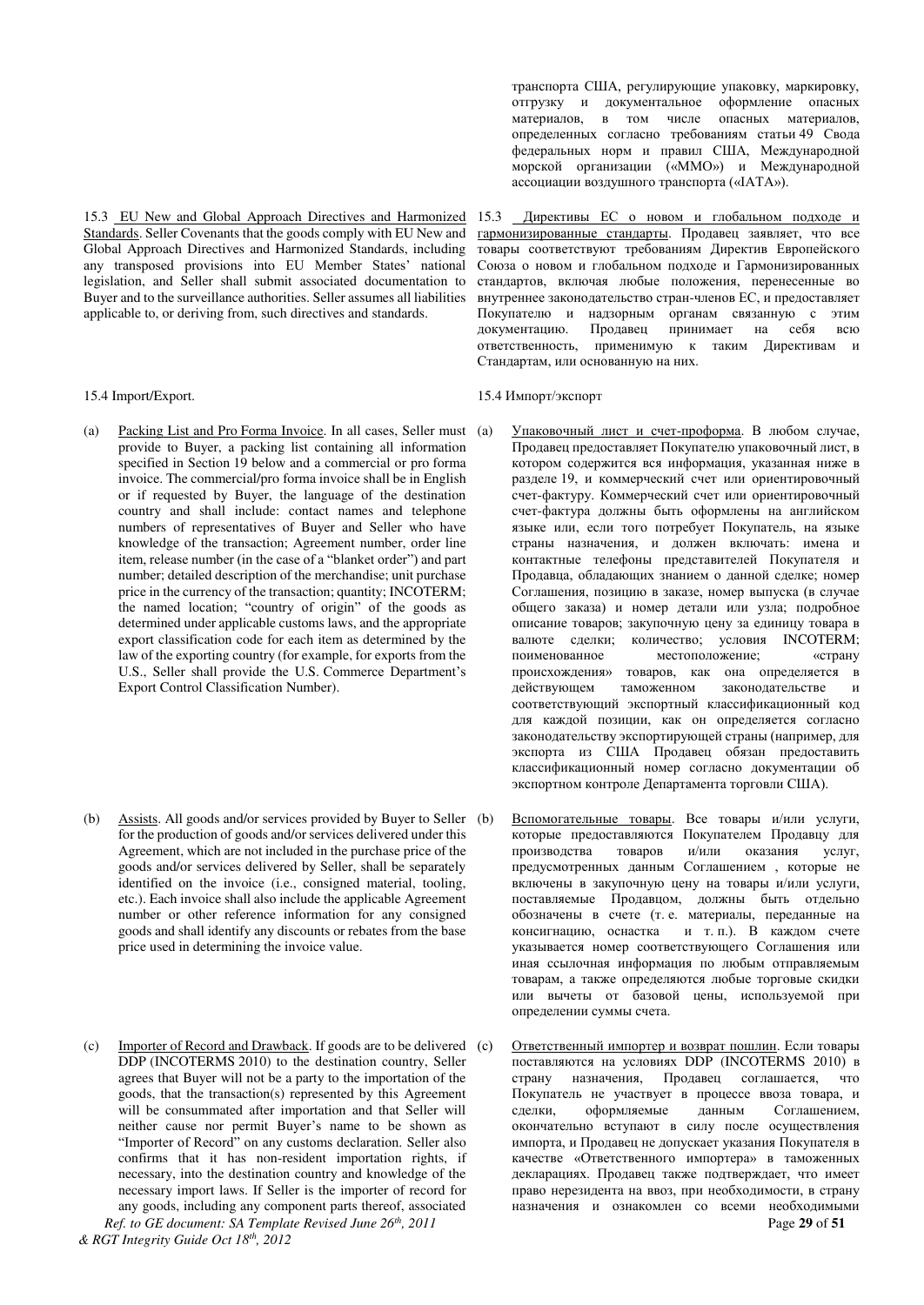with this Agreement, Seller shall provide Buyer with the customs documentation required by the country of import to allow Buyer to file for duty drawback and a copy of Seller's invoice. If Seller is the importer of record as set forth above into the U.S., such documentation shall include, but not be limited to, the following customs forms, which shall be properly executed: Customs Form 7552, "Certificate of Delivery" and Customs Form 7501, "Entry Summary".

(d) Preferential Trade Agreements. If goods will be delivered to a (d) destination country having a trade preferential or customs union agreement ("Trade Agreement") with Seller's country, Seller shall cooperate with Buyer to review the eligibility of the goods for any special program for Buyer's benefit and provide Buyer with any required documentation (e.g., NAFTA Certificate, EUR1 Certificate, GSP Declaration, FAD or other Certificate of Origin) to support the applicable special customs program (e.g., NAFTA, EEA, Lome Convention, GSP, EU-Mexico FTA, EU/Mediterranean partnerships, etc.) to allow duty free or reduced duty for entry of goods into the destination country. Similarly, should any Trade Agreement or special customs program applicable to the scope of this Agreement exist at any time during the execution of the same and be of benefit to Buyer in Buyer's judgment, Seller shall cooperate with Buyer's efforts to realize any such available credits, including counter-trade or offset credit value which may result from this Agreement and acknowledges that such credits and benefits shall inure solely to Buyer's benefit. Seller shall indemnify Buyer for any costs, fines, penalties or charges arising from Seller's inaccurate documentation or untimely cooperation. Seller shall immediately notify Buyer of any known documentation errors and/or changes to the origin of goods. Failure of Supplier to comply with the requirements of this Section shall render Supplier liable for any resulting damage and/or expense incurred by Buyer.

(e) Importer Security Filing. Seller shall provide Buyer or Buyer's (e) designated agent in a timely fashion with all the data required to enable Buyer's compliance with the U.S. Customs' Importer Security Filing regulation, see 19 CFR Part 149 (the "ISF Rule") for all of Seller's ocean shipments of goods to Buyer destined for or passing through a U.S. port. Seller hereby Covenants to provide Buyer or Buyer's designated agent with accurate "Data Elements" as defined in and required by the ISF Rule in a timely fashion to ensure Buyer or Buyer's designated agent has sufficient opportunity to comply with its filing obligations thereunder.

*Ref. to GE document: SA Template Revised June 26th, 2011* Page **30** of **51** *& RGT Integrity Guide Oct 18th, 2012* 

законами, регулирующими вопросы импорта. Если Продавец является ответственным импортером какихлибо товаров, включая любые комплектующие и детали товаров, связанных с данным Соглашением, то Продавец<br>обязан ипедоставить Покупателю таможенную обязан предоставить Покупателю документацию, требуемую в стране импорта, чтобы Покупатель мог подать документы на возврат пошлин, а также копию счета-фактуры Продавца. Если Продавец является ответственным импортером товаров в США, как указано выше, такая документация должна включать в себя, помимо прочего, следующие надлежащим образом оформленные таможенные формуляры: Таможенный  $\overline{1552}$  «Свидетельство о доставке груза к месту назначения» и Таможенный формуляр 7501 «Краткое описание ввозимых товаров».

- Преференциальные торговые соглашения. Если товары поставляются в страну назначения, с которой страна Продавца заключила договоры о торговых преференциях или таможенные соглашения («Торговое соглашение»), Продавец в сотрудничестве с Покупателем определяет, подпадают ли товары под действие какой-либо особой программы в интересах Покупателя, и предоставляет Покупателю любую требуемую документацию (например, Сертификат NAFTA, Сертификат EUR1, Декларацию GSP (общей системы преференций), FAD или иные Свидетельства о происхождении товара), необходимую для поддержания применимой особой таможенной программы (например, ЕЭЗ, Ломейской конференции, Европейско-средиземноморского партнерства, GSP, Соглашения о свободной торговле между ЕС и Мексикой. NAFTA и т. п.) для обеспечения беспошлинного ввоза товаров в страну назначения или ввоза такого товара по сниженным пошлинам. Аналогичным образом, если Торговое соглашение или особая таможенная программа применяются к предмету данного Соглашения и действуют в любое время в ходе исполнения такого Соглашения в интересах Покупателя, по решению Покупателя, Продавец сотрудничает с Покупателем по вопросу реализации любых доступных кредитов, включая встречную торговлю или компенсационную кредитную стоимость, которая может возникнуть в результате этого Соглашения, а также подтверждает, что такие кредиты и привилегии вступают в силу исключительно в интересах Покупателя. Продавец возместит Покупателю любые издержки, штрафы, пени или иные расходы, проистекающие из ненадлежащего оформления Продавцом документации или несвоевременного обеспечения им сотрудничества. Продавец обязан известить Покупателя немедленно о любых известных ему ошибках в документации и/или в случае изменения страны происхождения товаров. При несоблюдении положений данного раздела со стороны Поставщика вся ответственность за понесенные вследствие такого несоблюдения Покупателем убытки и/или расходы ложится на Поставщика.
- Подача импортером документов о безопасности. Продавец обязан своевременно предоставить Покупателю или уполномоченному представителю Покупателя все данные, которые бы обеспечили соблюдение Покупателем нормативного акта таможенной службы США о подаче импортером документов о безопасности, см. статью 19 Свода федеральных норм и правил США, раздел 149 («правило ISF») в отношении всех выполняемых Продавцом поставок товара Покупателю с помощью морского транспорта, который на пути следования будет проходить через порт США. Настоящим Продавец обязуется предоставить Покупателю или его уполномоченному представителю точные «Элементы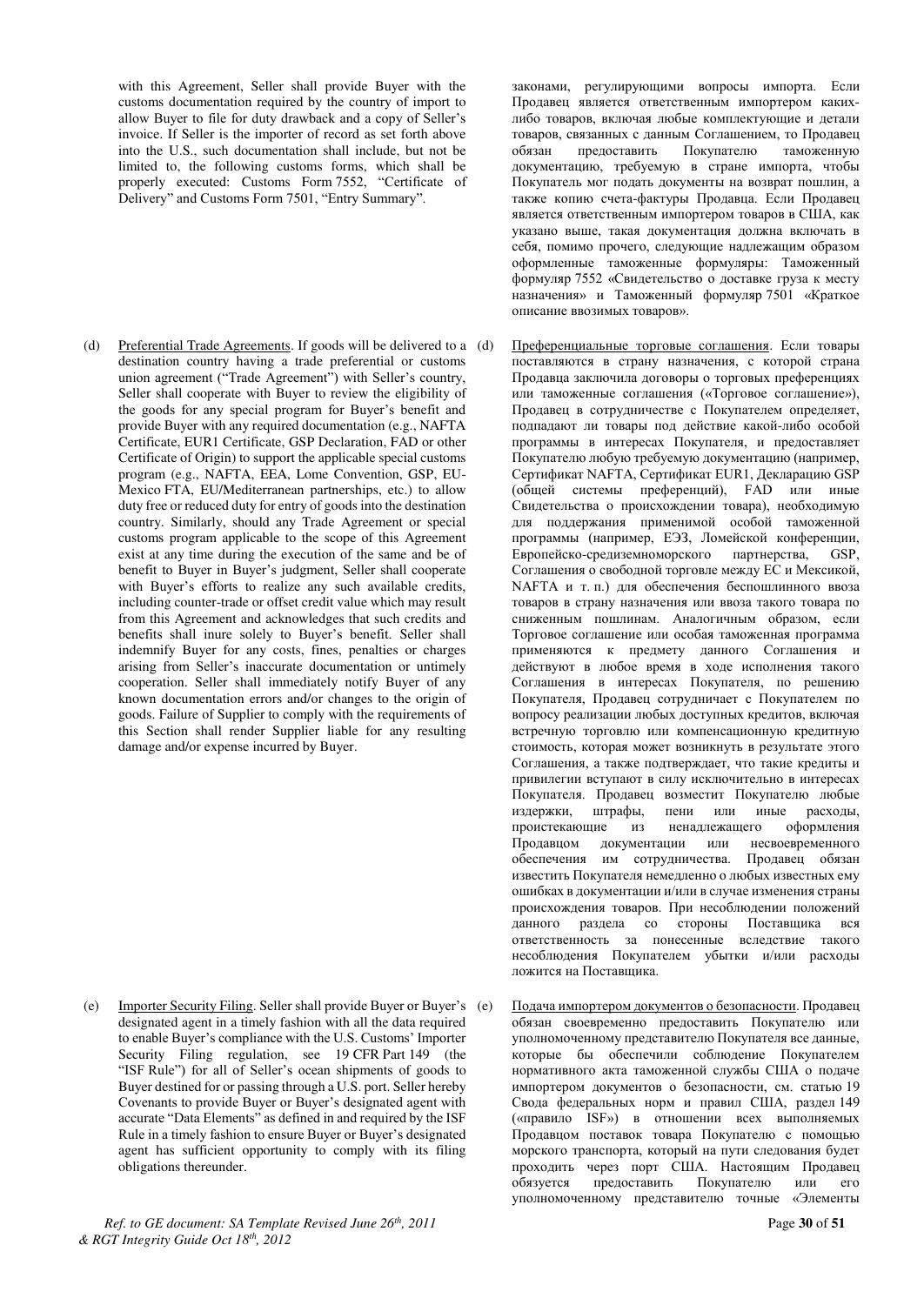- (f) Foreign Trade Zone. If Buyer and Seller agree to operate from a foreign trade zone ("FTZ"), any benefit arising from operation in such FTZ will inure to Buyer, and both parties will cooperate and adopt procedures designed to capture and maximize such benefit.
- (g) Anti-Dumping/Countervailing Duties. Seller Covenants that all sales made hereunder shall be made in circumstances that will not give rise to the imposition of new anti-dumping or countervailing duties under U.S. law (19 U.S.C.  $\hat{\S}$  1671),<br>EU Council Regulation (EC) No. 1225/2009 of Regulation (EC) No. 1225/2009 of<br>009 and Commission Decision November 30, 2009 No. 2277/96/ECSC of November 28, 1996, or similar laws in such jurisdictions or the law of any other country to which the goods may be exported. To the full extent permitted by law, Seller will indemnify, defend and hold Buyer harmless from and against any costs or expenses (including any countervailing duties which may be imposed and, to the extent permitted by law, any preliminary dumping duties that may be imposed) arising out of or in connection with any breach of this warranty. In the event that countervailing or anti-dumping duties are imposed that cannot be readily recovered from Seller, Buyer may terminate this Agreement with no further liability of any nature whatsoever to Seller hereunder. In the event that any jurisdiction imposes punitive or other additional tariffs on goods subject to this agreement in connection with a trade dispute or as a remedy in an "escape clause" action or for any other reason, Buyer may, at its option, treat such increase in duties as a condition of force majeure.

- (h) International Trade Controls. All transactions hereunder shall at all times be subject to and conditioned upon compliance with all applicable export control laws and regulations and any amendments thereto. The parties hereby agree that they shall not, except as said applicable laws and regulations may expressly permit, make any disposition by way of transshipment, re-export, diversion or otherwise, of any goods, technical data, or software, or the direct product thereof, furnished by either party in connection with this Agreement. The obligations of the parties to comply with all applicable export control laws and regulations shall survive any termination or discharge of any other contract obligations.
- *Ref. to GE document: SA Template Revised June 26th, 2011* Page **31** of **51** *& RGT Integrity Guide Oct 18th, 2012*  (i) Suspension/Debarment and Trade Restrictions. Seller shall (i) provide immediate notice to Buyer in the event of Seller being

данных», как это определено и требуется согласно Правилу ISF, и сделать это своевременно, чтобы у Покупателя или уполномоченного представителя Покупателя было достаточно времени для выполнения своих обязательств по подаче документов.

- Зона внешней торговли. Если Покупатель и Продавец соглашаются действовать в Зоне внешней торговли («ЗВТ»), то любые прибыли, возникающие вследствие операций в такой ЗВТ, причитаются Покупателю и обе стороны должны сотрудничать и принимать процедуры. предназначенные для создания и увеличения таких прибылей.
- Антидемпинговые/компенсационные пошлины. Продавец заявляет, что все продажи по данному Соглашению выполняются в условиях, не дающих оснований для введения новых антидемпинговых или компенсационных пошлин в соответствии с законодательством США (статья 19 Свода законов США, раздел 1671), Европейского Союза (Постановление Совета (ЕС) № 1225/2009 от 30.11.09, Постановление Комиссии № 2277/96/ЕСSС от 28 ноября 1996 г.), или аналогичными законами, регулирующими подобные вопросы, или законами любой другой страны или области, в которую могут ввозиться товары. В пределах, разрешенных законодательством, Продавец гарантирует возмещение, защищает и ограждает Покупателя от любых убытков и издержек (включая любые возможные компенсационные пошлины и, в пределах, разрешенных законом, любые возможные предварительные антидемпинговые пошлины), возникающие в результате или в связи с нарушением данной гарантии. Если Покупатель не может беспрепятственно добиться у Продавца возвращения взысканных компенсационных или антидемпинговых пошлин, Покупатель вправе аннулировать данное Соглашение без какой бы то ни было дальнейшей ответственности перед Продавцом по данному<br>Соглашению. В случае наложения каким-либо Соглашению. В случае наложения компетентным органом штрафных или иных дополнительных тарифов на товары, на которые распространяется данное соглашение, в связи с коммерческими разногласиями или как средство правовой защиты в ходе мероприятий, проводимых в рамках «оговорки об освобождении от ответственности», или по иной причине Покупатель вправе, на свой выбор, рассматривать такое увеличение пошлин как форсмажорное обстоятельство.
- Правила международной торговли. Условием осуществления всех операций по настоящему Договору всегда является соблюдение всех применимых законов и положений по экспортному контролю и всех дополнений к ним. Стороны настоящим соглашаются, что не будут распоряжаться, посредством перенаправления, • реэкспорта, изменения пункта назначения или как-либо иначе, товарами и технической информацией (включая программное обеспечение), или их непосредственными продуктами, предоставляемыми любой из сторон по данному Соглашению, за исключением тех случаев, которые явным образом разрешены в упомянутом законодательстве и нормативных актах. Обязательства сторон по соблюдению всего применимого законодательства и постановлений в отношении экспортного контроля сохраняют силу после любого прекращения или исполнения любых других обязательств по контракту.
	- Приостановка/отстранение подрядчика и торговые ограничения. Продавец обязан немедленно известить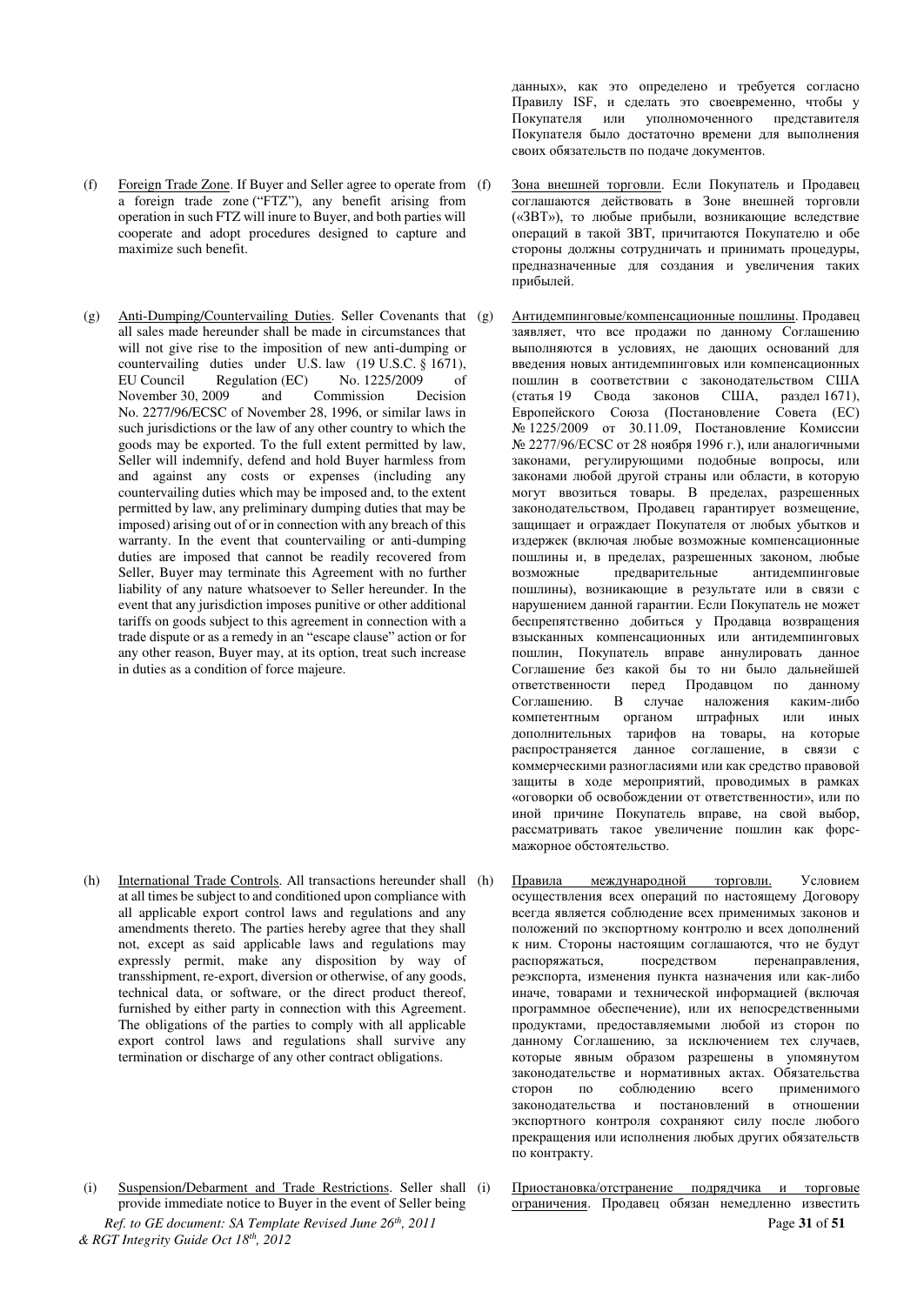suspended, debarred or declared ineligible by any government entity or upon receipt of a notice of proposed debarment from any such entity during the performance of this Agreement. In the event that Seller is suspended, debarred or declared ineligible by any government entity, Buyer may terminate this Agreement immediately without liability to Buyer. In addition, subject to applicable law, Seller agrees that it will not supply any goods to Buyer under this Agreement that are sourced directly or indirectly from a: (i) government of a country defined by the U.S. State Department as a "State Sponsor of Terrorism" or "SST"; or (ii) company incorporated, formed or otherwise organized in a SST country or owned, in whole or in part, by the government of a SST country or a national of a SST country, regardless of where that company is located or doing business. In addition, Buyer may, from time-to-time and for business reasons, withdraw from and/or restrict its business dealings in certain jurisdictions, regions, territories and/or countries. Thus, subject to applicable law, Seller hereby agrees not to supply any goods to Buyer under this Agreement that are sourced directly or indirectly from any such jurisdiction, region, territory and/or country identified to Seller by Buyer, which currently includes, but is not limited to Myanmar (Burma) and North Korea.

15.5 Miscellaneous. Seller Covenants that no goods or services supplied under this Agreement have been or will be produced: (a) utilizing forced, indentured or convict labor; (b) utilizing the labor of persons younger than sixteen (16) years of age or in violation of the minimum working age law in the country of manufacture of the goods or performance of the services under this Agreement, whichever is higher; or (c) in violation of minimum wage, hours or days of service, or overtime laws in the country of manufacture or of the goods or performance of the services under this Agreement. If forced or prison labor, or labor below applicable minimum working age, is determined to have been used in connection with this Agreement, Buyer shall have the right to terminate this Agreement immediately without further compensation to Seller. To the extent Seller engages employees, representatives, contractors, subcontractors, agents and sub-agents (collectively, "Seller Personnel") to perform work under this Agreement in the U.S., Seller Covenants that for all such Seller Personnel it has completed an Employment Eligibility Verification (I-9) Form and all such Seller Personnel are lawfully residing in the U.S. and do not appear on the comprehensive list of terrorists and groups identified by Executive Agreement of the U.S. Government. To the extent Seller engages Seller Personnel to perform work under this Agreement outside of the U.S., Seller Covenants that it is in compliance with all applicable labor and employment laws, including but not limited to laws governing the authorization to work in the jurisdictions where such work is performed.

*Ref. to GE document: SA Template Revised June 26th, 2011* Page **32** of **51** *& RGT Integrity Guide Oct 18th, 2012* 

Покупателя в том случае, если деятельность Продавца будет приостановлена, отменена или объявлена неразрешенной каким-либо органом власти, или же сразу после получения извещения о возможном отстранении от деятельности, которое он может получить от любых органов власти во время выполнения данного Соглашения. В том случае, если деятельность Продавца приостановлена, отменена или объявлена приостановлена, отменена или объявлена недействительной каким-либо органом государственной власти, Покупатель может расторгнуть данное Соглашение немедленно без какой-либо ответственности со стороны Покупателя. Кроме того, в соответствии с действующим законодательством Продавец соглашается, что он не будет поставлять Покупателю по данному Соглашению никакие товары, которые прямым или косвенным путем получены: (i) от правительства или из страны, в отношении которых Государственным департаментом США вынесено определение «Государства, спонсирующего терроризм» или «ГСТ» или (ii) от компании, которая основана, учреждена или иным образом организована в стране, являющейся ГСТ, или находится полностью или частично в собственности правительства ГСТ, или гражданина ГСТ, вне зависимости от того, в какой стране такая компания расположена или осуществляет деловую деятельность. Кроме того, Покупатель может время от времени и по причине делового характера воздерживаться от ведения деловой деятельности или ограничивать ее в определенных юрисдикциях, регионах, территориях и/или странах. Таким образом, в соответствии с действующим законодательством, Продавец настоящим соглашается не поставлять Покупателю по данному Соглашению никакие товары, которые бы прямо или косвенно происходили их таких юрисдикций, регионов, территорий и/или стран, которые Покупатель назовет Продавцу, и которые в настоящее время, среди прочего, включают Мьянму (Бирму) и Северную Корею.

15.5 Прочее. Продавец также обязуется незамедлительно сообщать Покупателю обо всех предполагаемых нарушениях, жалобах или результатах расследования, связанного с нарушениями или жалобами. Продавец заявляет, что никакие товары или услуги, поставляемые по данному Соглашению, не были и не будут произведены: (а) с использованием труда учеников, принудительного труда и труда заключенных; (b) с использованием труда лиц моложе 16 (шестнадцати) лет или такого труда, который нарушает законодательство о минимальном трудовом возрасте, принятое в стране производства товаров или оказания услуг по данному Соглашению, в зависимости от того, какой из возрастов старше; или (с) с нарушением положений о минимальной тарифной ставке, о часах или днях оказания услуг, или с нарушением законодательства о сверхурочной работе, принятого в стране производства товаров или оказания услуг по данному Соглашению. В случае выявления использования принудительного труда, труда заключенных или лиц, не достигших трудового совершеннолетия, в связи с выполнением данного Соглашения Покупатель имеет право немедленно аннулировать данное Соглашение без дальнейшей компенсации в отношении Продавца. В той мере, в которой Продавец привлекает сотрудников, представителей, подрядчиков, субподрядчиков, агентов и субагентов (совокупно называемых «Персоналом Продавца») для выполнения работ по данному Соглашению в США, Продавец обязуется, что для каждого такого представителя Персонала Продавца он заполнил форму Подтверждения пригодности к найму на работу (I-9) и что весь такой Персонал Продавца законным образом проживает в США и не фигурирует в полных перечнях террористов и групп, определенных Исключительным постановлением Правительства США. В той мере, в которой Продавец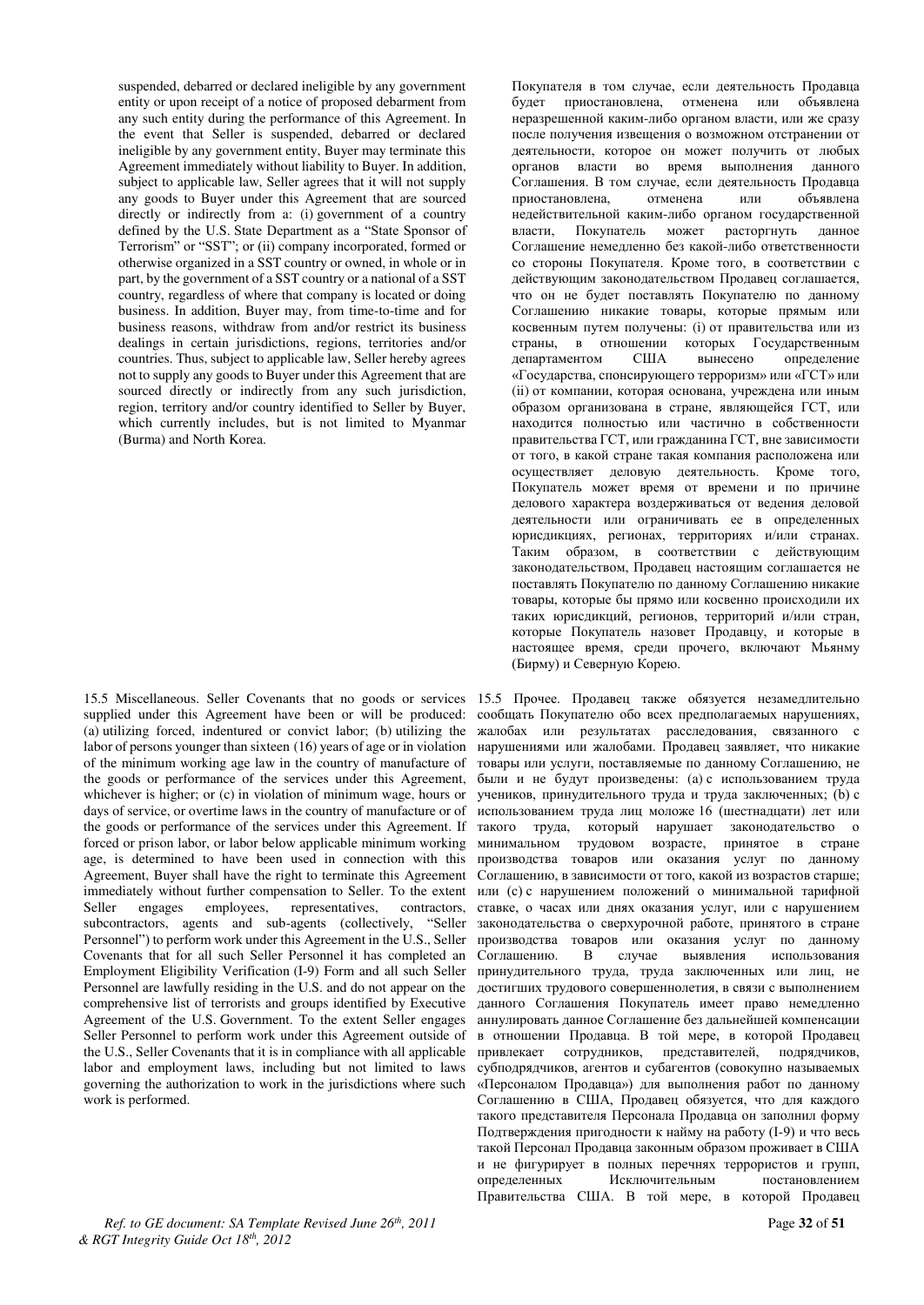привлекает Персонал Продавца к исполнению работ по данному Соглашению за пределами США, Продавец обязуется при этом соблюдать все действующее трудовое законодательство и законодательство о найме на работу, в том числе законодательство, регулирующее разрешение на работу в тех юрисдикциях, в которых данные работы выполняются.

### **16. CONFIDENTIAL OR PROPRIETARY INFORMATION AND PUBLICITY**

Seller shall keep confidential any: (a) any other tangible or intangible property furnished by Buyer in connection with this Agreement, including any drawings, specifications, data, goods and/or information; (b) technical, process, proprietary or economic information derived from drawings or 3D or other models owned or provided by Buyer; and (c) any other tangible or intangible property furnished by Buyer in connection with this Agreement, including any drawings, specifications, data, goods and/or information (the "Confidential Information") and shall not divulge, directly or indirectly, the Confidential Information for the benefit of any other party without Buyer's prior written consent. Confidential Information shall also include any notes, summaries, reports, analyses or other material derived by Seller in whole or in part from the Confidential Information in whatever form maintained (collectively, "Notes"). Except as required for the efficient performance of this Agreement, Seller shall not use or permit copies to be made of the Confidential Information without Buyer's prior written consent. If any such reproduction is made with prior written consent, notice referring to the foregoing requirements shall be provided thereon. The restrictions in this Section regarding the Confidential Information shall be inoperative as to particular portions of the Confidential Information disclosed by Buyer to Seller if such information: (i) is or becomes generally available to the public other than as a result of disclosure by Seller; (ii) was available on a nonconfidential basis prior to its disclosure to Seller; (iii) is or becomes available to Seller on a non-confidential basis from a source other than Buyer when such source is not, to the best of Seller's knowledge, subject to a confidentiality obligation with Buyer, or (iv) was independently developed by Seller, without reference to the Confidential Information, and Seller can verify the development of such information by written documentation. Upon completion or termination of this Agreement, Seller shall promptly return to Buyer all Confidential Information, including any copies thereof, and shall destroy (with such destruction certified in writing by Seller) all Notes and any copies thereof. Any knowledge or information, which Seller shall have disclosed or may hereafter disclose to Buyer and which in any way relates to the goods or services purchased under this Agreement (except to the extent deemed to be Buyer's property as set forth in Section 4), shall not be deemed to be confidential or proprietary and shall be acquired by Buyer free from any restrictions (other than a claim for infringement) as part of the consideration for this Agreement, and notwithstanding any copyright or other notice thereon, Buyer shall have the right to use, copy, modify and disclose the same as it sees fit. Seller shall not make any announcement, take or release any photographs (except for its internal operation purposes for the manufacture and assembly of the goods), or release any information concerning this Agreement or any part thereof or with respect to its business relationship with Buyer, to any third party, member of the public, press, business entity, or any official body except as required by applicable law, rule, injunction or administrative Agreement without Buyer's prior written consent.

#### **КОНФИЛЕНІЙАЛЬНАЯ ИЛИ ЧАСТНАЯ** ИНФОРМАЦИЯ И ОСВЕЩЕНИЕ В СМИ

Продавец обязан соблюдать конфиденциальность в отношении: (а) любого движимого или недвижимого имущества, предоставленного Покупателем в связи с данным Соглашением , включая любые чертежи, технические условия, данные, товары и/или информацию; (b) технической, производственной, фирменной или экономической информации, полученной из чертежей или 3D или иных молелей, владельцем которых является Покупатель или предоставленных Покупателем; и (с) любого другого движимого или недвижимого имущества, представленного Покупателем в связи с данным Соглашением. включая любые чертежи, технические условия, данные, товары, и/или информацию («Конфиденциальная информация»), и не должен разглашать, прямо или косвенно, Конфиденциальную информацию на благо какой-либо другой стороны без предварительного письменного согласия Покупателя. К конфиденциальной информации также относятся любые примечания, сводные данные, отчеты, анализы или иные материалы, которые Продавец извлек полностью или частично из Конфиденциальной информации, независимо от ее формы (совместно именуемые «Примечания»). За исключением случаев, требуемых для эффективного выполнения данного Соглашения, Продавец обязуется не использовать копии Конфиденциальной информации и не разрешать копирование такой Конфиденциальной информации без предварительного письменного согласия Покупателя. Если такое воспроизведение выполнено при условии предварительного письменного согласия, в отношении данного факта необходимо предоставить уведомление о предусмотренных выше требованиях. Ограничения данного раздела, связанные с Конфиденциальной информацией, не действуют в отношении отдельных частей Конфиденциальной информации, которую Покупатель раскрыл Продавцу, если такая информация: (і) была обнародована не в результате разглашения ее Продавцом: (ii) была доступна без үсловий конфиденциальности до момента ее раскрытия Продавцу; (ііі) была или поступила в распоряжение Продавца без условий конфиденциальности не от Покупателя, а из другого источника, на который, по имеющимся у Продавца сведениям, не распространяется обязательство перед Покупателем по сохранению конфиденциальности, или (iv) была независимо разработана Продавцом без ссылки на такую<br>Конфиденциальную информацию и Продавец может Конфиденциальную информацию и Продавец может подтвердить факт разработки соответствующей информации путем представления письменных документов. После выполнения или расторжения данного Соглашения, Продавец<br>незамеллительно и возвращает Покупателю всю незамедлительно возвращает Покупателю всю Конфиденциальную информацию, включая любые ее копии, и обязан уничтожить (письменно подтвердив факт уничтожения) все Примечания и любые копии Конфиденциальной информации. Любые сведения или информация, которые Продавец мог бы раскрыть или вправе в дальнейшем раскрыть Покупателю и которые каким-либо образом связаны с товарами или услугами, закупаемыми по данному Соглашению (если такая информация не считается собственностью Покупателя, указанной в разделе 4), не считаются конфиденциальными или частными, и Покупатель вправе получить их без каких-либо ограничений (кроме исков о нарушении) как часть встречного удовлетворения за данное Соглашение, и, несмотря на какоелибо авторское право или иные связанные с ним уведомления, Покупатель вправе использовать, копировать, модифицировать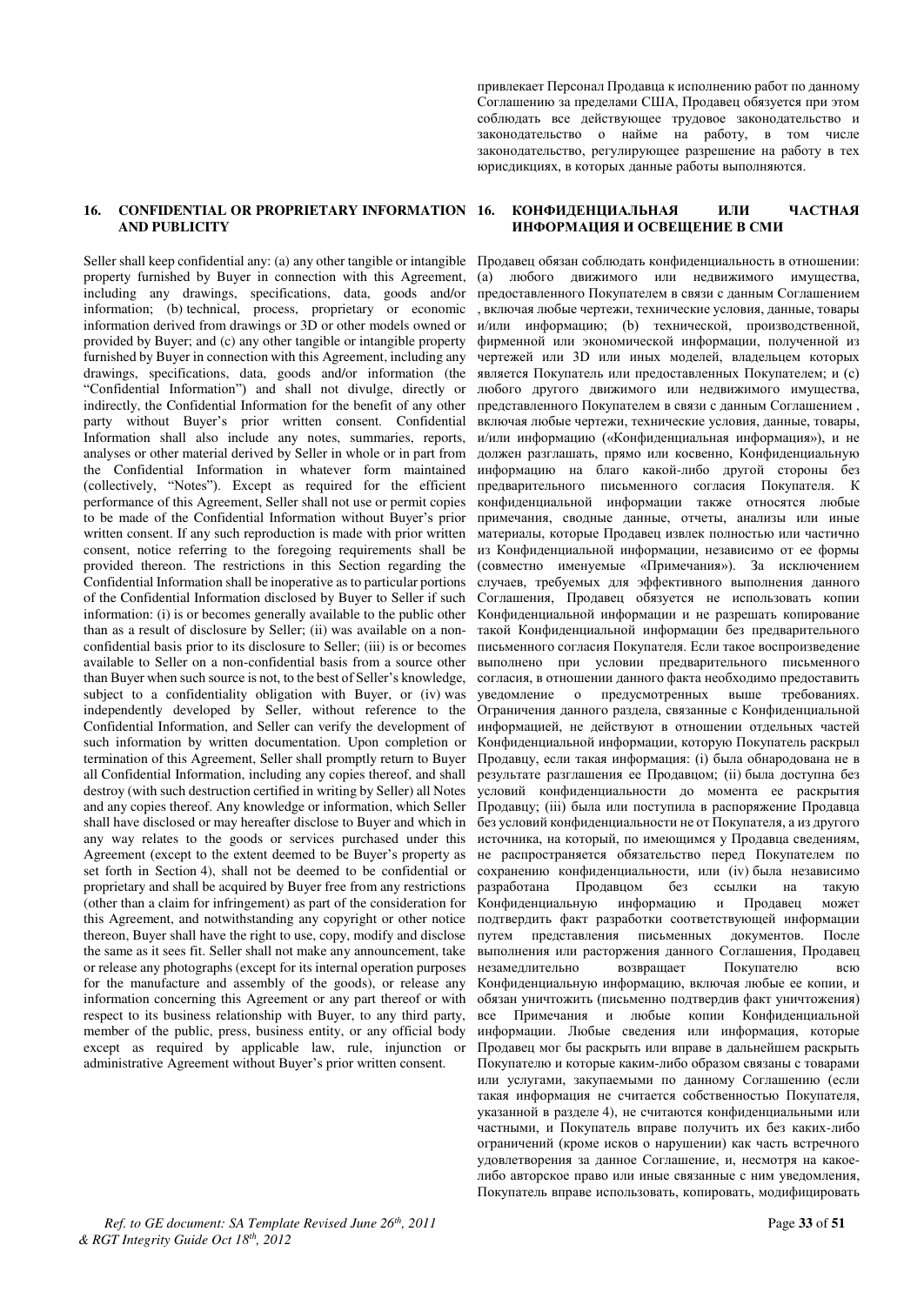Seller shall indemnify, defend and hold Buyer harmless from all costs and expenses related to any suit, claim or proceeding brought against Buyer or its customers based on a claim that any article or apparatus, or any part thereof constituting goods or services furnished under this Agreement, as well as any device or process necessarily resulting from the use thereof, constitutes an infringement of any patent, copyright, trademark, trade secret or other intellectual property right of any third party. Buyer shall notify Seller promptly of any such suit, claim or proceeding and give Seller authority, information, and assistance (at Seller's expense) for the defense of same, and Seller shall pay all damages and costs awarded therein. Notwithstanding the foregoing, any settlement of such suit, claim or proceeding shall be subject to Buyer's consent, such consent not to be unreasonably withheld. If use of said article, apparatus, part, device or process is enjoined, Seller shall, at its own expense and at its option, either procure for Buyer the right to continue using said article or apparatus, part, process or device, or replace the same with a non-infringing equivalent.

### 18. SECURITY AND BUSINESS CONTINUITY 18. **MANAGEMENT POLICY AND SUPPLY CHAIN SECURITY REQUIREMENTS**

18.1 Security and Business Continuity Management Policy. Seller shall have and comply with a company security and business continuity management policy, which shall be revised and maintained proactively and as may be requested by Buyer ("Security" and Business Continuity Management Policy"). The Security and Business Continuity Management Policy shall identify and require Seller's management and employees to take appropriate measures necessary to do the following:

или раскрывать такую информацию, которую сочтет нужной. Без предварительного письменного разрешения Покупателя Продавец не будет делать никаких заявлений, снимков и не будет публиковать фотографии (кроме как для целей внутренних операций в области производства и сборки товаров), а также не будет разглашать любую информацию, связанную с данным Соглашением или любой его частью, по вопросам деловых отношений с Покупателем в интересах любых третьих лиц, представителей общественности, СМИ, коммерческих организаций или любых официальных органов, кроме случаев, когда это требуется от него в силу применимого<br>законодательства, правил, предписаний суда или законодательства, правил, предписаний суда или административных указов.

### **17. INTELLECTUAL PROPERTY INDEMNIFICATION 17. LAPAHTUЯ ВОЗМЕШЕНИЯ УШЕРБА В СВЯЗИ С** НАРУШЕНИЕМ ПРАВ ИНТЕЛЛЕКТУАЛЬНОЙ СОБСТВЕННОСТИ

Продавец гарантирует возмещение, защищает и ограждает Покупателя от ответственности по всем убыткам и расходам, связанным с любыми исками или претензиями к Покупателю или его заказчикам, основанными на любой претензии в отношении того, что какое-либо изделие или устройство или любая их деталь, входящие в состав товаров или услуг, предоставляемых по данному Соглашению, а также какие-либо приборы или технологические процессы, возникшие в результате их использования, являются нарушением какоголибо патентного или авторского права, товарного знака, коммерческой тайны или иного права интеллектуальной<br>собственности любого третьего лица. Покупатель собственности незамедлительно уведомит Продавца о любых таких исках, претензиях или судебных процессах и предоставляет Продавцу полномочия, информацию, и оказывает содействие (за счет Продавца), необходимые для обеспечения защиты, а Продавец оплачивает все убытки и ущерб, присуждаемые в результате таких действий. Несмотря на все вышесказанное, какие-либо урегулирования таких процессов, претензий или исков должны осуществляться с согласия Покупателя, в каковом согласии не следует необоснованно отказывать. В случае наложения запрета на использование такого изделия, устройства, детали, прибора или технологического процесса Продавец по своему усмотрению и за свой счет либо приобретает для Покупателя право на продолжение их использования, либо заменяет такие изделия, устройства, детали, технологические процессы или приборы аналогичными позициями, не нарушающими права интеллектуальной собственности.

### ПОЛИТИКА В ОТНОШЕНИИ БЕЗОПАСНОСТИ И<br>УСТОЙЧИВОСТЬЮ **УСТОЙЧИВОСТЬЮ** ФУНКЦИОНИРОВАНИЯ; ТРЕБОВАНИЯ К БЕЗОПАСНОСТИ ЦЕПИ ПОСТАВОК

18.1 Политика в области безопасности и управления устойчивостью функционирования. Продавец обязан иметь и осуществлять на уровне компании политику в отношении безопасности и управления устойчивостью функционирования, которую следует пересматривать и поддерживать в упреждающем порядке, а также по требованию Покупателя («Политика в области безопасности и управления устойчивостью функционирования»). Политика в области безопасности и управления устойчивостью функционирования определяет необходимые мероприятия и требует от руководителей и сотрудников Продавца их проведения в следующих целях: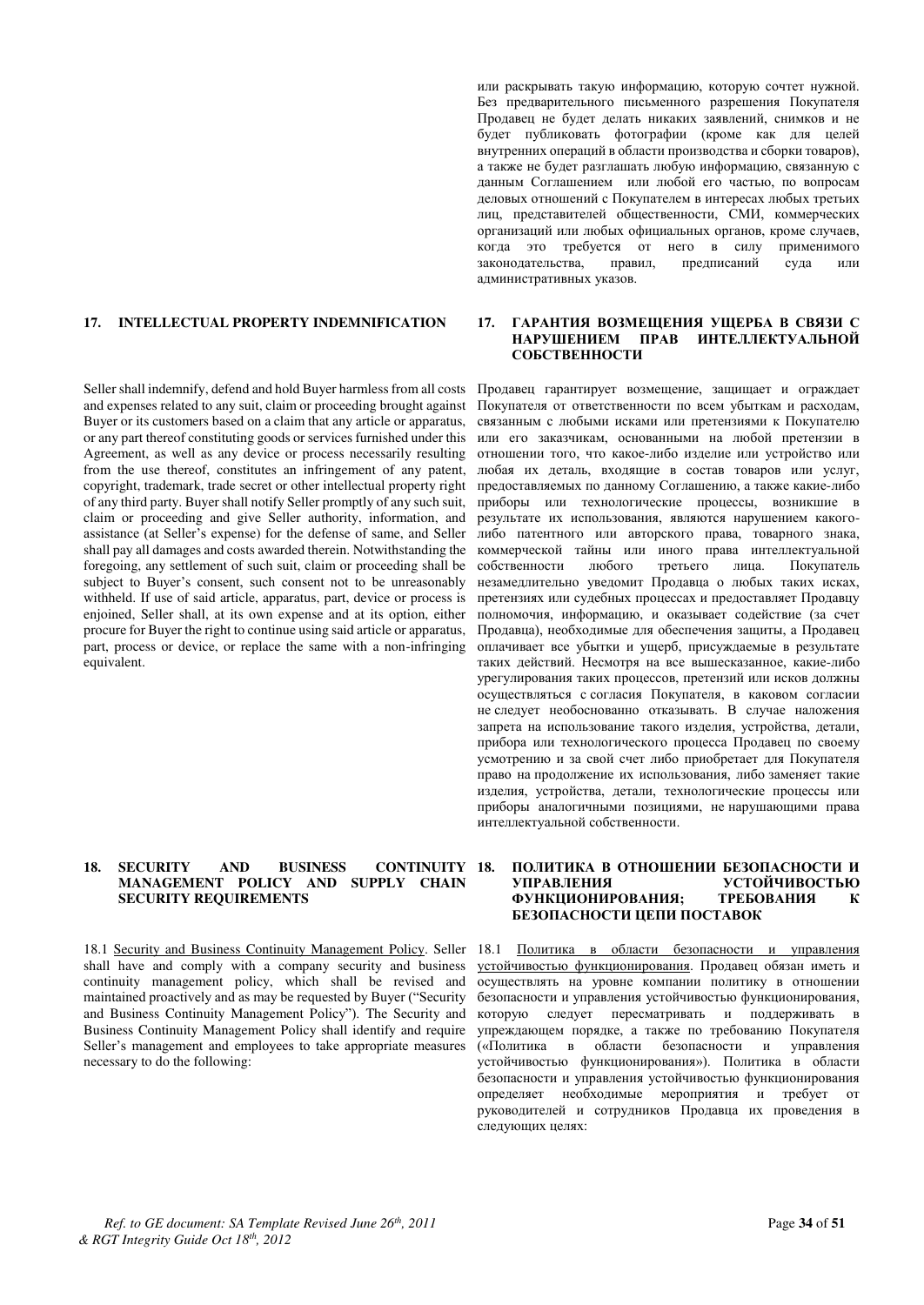- (a) provide for the physical security of the people working on (a) Seller's premises and others working for or on behalf of Seller;
- (b) provide for the physical security of Seller's facilities and (b) physical assets related to the performance of work, for Buyer or its Affiliates ("Work") including, in particular, the protection of Seller's mission critical equipment and assets;
- (c) protect software related to the performance of the Work from loss, misappropriation, corruption and/or other damage;
- (d) protect Buyer and/or its Affiliates' and Seller's drawings, (d) technical data and other proprietary information related to the performance of the Work from loss, misappropriation, corruption and/or other damage;
- (e) provide for the prompt recovery, including through preparation, adoption and maintenance of a crisis management and disaster recovery plan, of facilities, physical assets, software, drawings, technical data, other intellectual property and/or the Seller's business operations in the event of a security breach, incident, crisis or other disruption in Seller's ability to use the necessary facilities, physical assets, software, drawings, technical data or other intellectual property and/or to continue its operations; and
- (f) ensure the physical integrity and security of all shipments against the unauthorized introduction of harmful or dangerous materials (such measures may include, but are not limited, physical security of manufacturing, packing and shipping areas; restrictions on access of unauthorized personnel to such areas; personnel screening; and maintenance of procedures to protect the integrity of shipments); and
- (g) report to Buyer all crises and/or supply chain security breaches (g) and/or situations where illegal or suspicious activities relating to the Work are detected. In the event of such crisis, supply chain security breach and/or the detection of illegal or suspicious activity related to the Work, Seller shall contact Buyer's sourcing representative no later than twenty-four (24) hours after inception of the incident. At a minimum, the following details must be provided: (i) date and time of the incident; (ii) site/location of the incident; and (iii) incident description.

Buyer reserves the right to receive and review a physical or electronic copy of Seller's Security and Business Continuity Management Policy and to conduct on-site audits of Seller's facility and practices to determine whether such policy and Seller's implementation of such policy are reasonably sufficient to protect Buyer's property and/or interests. If Buyer reasonably determines that Seller's Security and Business Continuity Management Policy and/or such policy's implementation is/are insufficient to protect Buyer's property and/or interests, Buyer may give Seller notice of such determination. Upon

*Ref. to GE document: SA Template Revised June 26th, 2011* Page **35** of **51** *& RGT Integrity Guide Oct 18th, 2012* 

обеспечение физической безопасности людей, работающих на предприятиях Продавца, или иных лиц, выполняющих работу для Продавца или в его интересах;

- обеспечение физической безопасности сооружений и материальных активов Продавца, связанных с выполнением работ для Покупателя и его выполнением работ для Покупателя и его Аффилированных лиц («Работы»), включая, в частности, защиту особо важного оборудования и активов Продавца;
- защита программного обеспечения, связанного с выполнением Работ, от нанесения ущерба, незаконного присвоения, разрушения и/или иных повреждений;
- защита чертежей, технических данных и иной служебной информации Покупателя и/или его Аффилированных лиц, а также Продавца, связанных с выполнением данных Работ, от нанесения ущерба, незаконного присвоения, разрушения и (или) иных повреждений;
- обеспечение немедленного восстановления (в том числе посредством подготовки, принятия и поддержания в рабочем состоянии плана кризисного управления и аварийно-восстановительных работ) объектов, материальных активов, программного обеспечения,<br>чертежей, технических данных, иных объектов технических данных, иных объектов интеллектуальной собственности и/или предпринимательской деятельности Продавца в случае нарушения системы безопасности, происшествий, кризиса или иного снижения возможности Продавца в отношении использования необходимых объектов, материальных<br>активов, программного обеспечения, чертежей, активов, программного обеспечения, чертежей, технических данных и иных объектов интеллектуальной собственности и/или продолжения деятельности; и
- обеспечение физической целостности и защищенности всех поставок от несанкционированного попадания вредных или опасных веществ (к числу таких мер могут относиться физическая охрана производства, участка упаковки и отгрузки; ограничение доступа на эти участки цля посторонних лиц; проверка прошлого сотрудников; и осуществление процедур, направленных на защиту целостности поставок); и
- отчетность перед Покупателем обо всех кризисах и/или случаях нарушения безопасности цепи поставок, и/или ситуациях, в которых была обнаружена незаконная или подозрительная деятельность, связанная с Работами. В случае такого кризиса, нарушения безопасности цепи<br>поставок и/или обнаружения незаконной или обнаружения незаконной или подозрительной деятельности в связи с Работами Продавец обязан связаться с представителем службы снабжения Покупателя не позднее 24 (двадцати четырех) часов после начала инцидента. Необходимо как минимум указать следующие подробности: (1) дату и время инцидента; (ii) местоположение/площадку, где имел место инцидент; (iii) описание инпилента.

receiving such notice, Seller shall have forty-five (45) days thereafter устойчивостью и/или ее внедрение недостаточны для Покупатель оставляет за собой право получить и проверить политику Продавца в области безопасности и управления функциональной устойчивостью и провести на предприятии Продавца аудиты объекта и методов ведения работ в целях определения того, является ли такая политика и ее внедрение Продавцом разумно достаточной для обеспечения защиты интересов и/или имущества Покупателя. Если Покупатель придет к обоснованному заключению, что политика Продавца в области безопасности и управления функциональной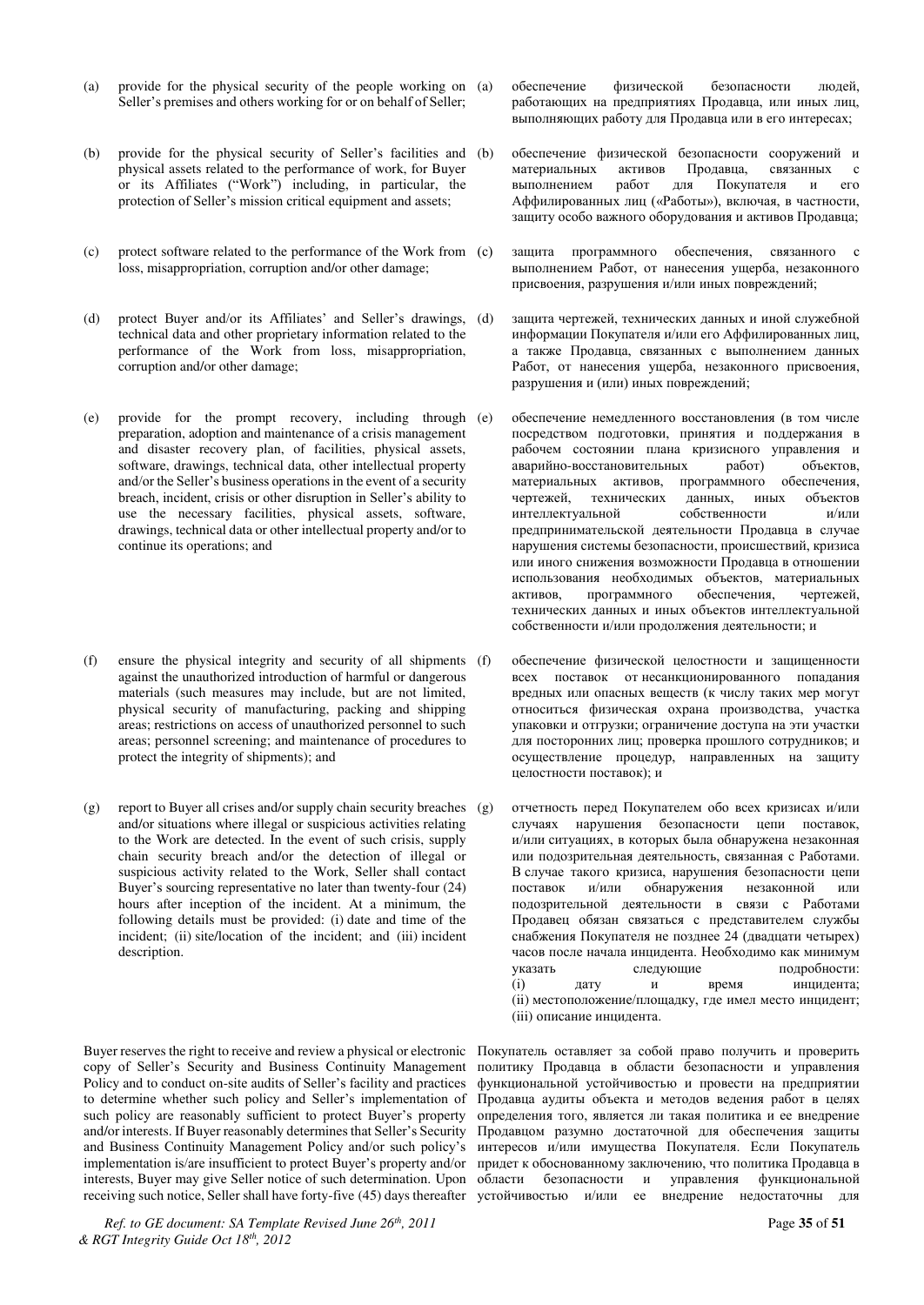to make such policy changes and take the implementation actions reasonably requested by Buyer. Seller's failure to take such actions shall give Buyer the right to terminate this Agreement immediately without further compensation to Seller.

18.2 Supply Chain Security. The Customs-Trade Partnership Against Terrorism ("C-TPAT") program of the U.S. Customs and Border Protection, the Authorized Economic Operator for Security program of the European Union ("EU AEO") and similar World Customs<br>Organization SAFE Framework of Standards (collectively, Standards (collectively, "SAFE Framework") programs are designed to improve the security of shipments in international trade. C-TPAT applies only to Sellers with non-U.S. locations that are involved in the manufacture, warehousing or shipment of goods to Buyer or to a customer or supplier of Buyer located in the U.S. EU AEO applies only to Sellers that are involved in the manufacture, warehousing or shipment of goods originating in, transported through or destined for the EU. Seller agrees that it will review the C-TPAT requirements for foreign manufacturers as outlined at: http://www.customs.gov/xp/cgov/trade/cargo\_security/ctpat/securit y\_criteria/ and the EU AEO and other SAFE Framework requirements appropriate for its business and that it will maintain and implement a written plan for security procedures in accordance with them as applicable ("Security Plan"). The Security Plan shall address security criteria such as: container security and inspection, physical access controls, personnel security, procedural security, security training and threat awareness, and information technology security. Upon request of Buyer, Seller shall:

- (a) certify to Buyer in writing that it has read the C-TPAT, EU AEO and/or other applicable SAFE Framework security criteria (collectively, the "Security Criteria"), maintains a written Security Plan consistent with such Security Criteria and has implemented appropriate procedures pursuant to such plan;
- (b) identify an individual contact responsible for Seller's facility, (b) personnel and shipment security measures and provide such individual's name, title, address, email address and telephone and fax numbers to Buyer; and
- (c) inform Buyer of its C-TPAT, EU AEO and/or other applicable SAFE Framework membership status and any changes thereto including changes to certification and/or any notice of suspension or revocation.

in international trade, Seller agrees to communicate the C-TPAT,<br>EU AEO and/or other applicable SAFE Framework EU AEO and/or other applicable SAFE Framework

*Ref. to GE document: SA Template Revised June 26th, 2011* Page **36** of **51** *& RGT Integrity Guide Oct 18th, 2012* 

обеспечения защиты собственности и/или интересов Покупателя, Покупатель вправе направить Продавцу соответствующее уведомление. После получения такого уведомления Продавец в течение 45 (сорока пяти) дней вносит в такую политику изменения и принимает меры по внедрению, на **основании обоснованного запроса со стороны Покупателя. В** результате непринятия Продавцом таких мер Покупатель получает право на немедленное расторжение настоящего Соглашения без дальнейшей компенсации Продавцу.

18.2 Безопасность непи поставок Таможенно-торговое партнерство против терроризма (далее «С-ТРАТ»)программа Бюро таможенного и пограничного контроля США, Уполномоченный экономический оператор по безопасности программа Европейского Союза (далее «EU AEO») и аналогичные программы Системы рамочных стандартов безопасности и содействия глобальной торговле (совокупно -«Рамочные программы SAFE») разработаны в целях повышения безопасности поставок в международной торговле. Положения С-ТРАТ применяются только к Продавцам, находящимся за пределами США и занятым в изготовлении, хранении или отгрузке товаров Покупателю или заказчикам или поставщикам Покупателя, которые находятся на территории США. Положения EU AEO применяются только к Продавцам, занятым в изготовлении, хранении или отгрузке товаров, произведенных на территории США, провозимых транзитом или предназначенных для доставки в США. Продавец обязуется выполнять требования C-TPAT к иностранным производителям, VKaзанным на сайте [http://www.customs.gov/xp/cgov/trade/cargo\\_security/ctpat/securit](http://www.customs.gov/xp/cgov/trade/cargo_security/ctpat/security_criteria/) [y\\_criteria/](http://www.customs.gov/xp/cgov/trade/cargo_security/ctpat/security_criteria/), а также требования EU AEO и Рамочных программ SAFE, касающиеся его деятельности. Продавец обязуется разработать и недрить письменный план обеспечения безопасности в соответствии с указанными требованиями (далее «План по безопасности»). План по безопасности составляется с учетом следующих

критериев: безопасность и проверка контейнеров, контроль физического доступа, безопасность персонала, процедурная безопасность, обучение в области безопасности, информирование об угрозах и безопасность информационных технологий. По запросу Покупателя Продавец обязан:

- засвидетельствовать Покупателю в письменном виде, что он изучил критерии безопасности, изложенные в С-ТРАТ, EU AEO и/или иных действующих Рамочных программах SAFE (совокупно — «Критерии безопасности»), имеет письменный План по безопасности, соответствующий таким Критериям безопасности, и осуществил соответствующие процедуры согласно такому плану;
- определить сотрудника, ответственного заобеспечение взаимодействия с Продавцом по вопросу его предприятия, персонала и мероприятий по безопасности поставок, и предоставить Покупателю информацию о таком сотруднике: ФИО, должность, адрес, адрес электронной почты, номер телефона и факса; и
- уведомить Покупателя о своем статусе членства в С-ТРАТ, EU AEO и/или в других действующих Рамочных программах SAFE, и о любых изменениях такого статуса, включая изменения в сертификации и/или какие-либо уведомления о приостановке или отзыве членства.

Where Seller does not exercise control of manufacturing or B тех случаях, когда Продавец не осуществляет контроль transportation of goods destined for delivery to Buyer or its customers производства или перевозки товаров, предназначенных для recommendations and/or requirements to its suppliers and transportation рекомендации и/или требования C-TPAT, EU AEO и/или других providers and condition its relationship with those entities upon their действующих Рамочных программ SAFE до своих поставщиков доставки Покупателю или его заказчикам в рамках международной торговли, он соглашается довести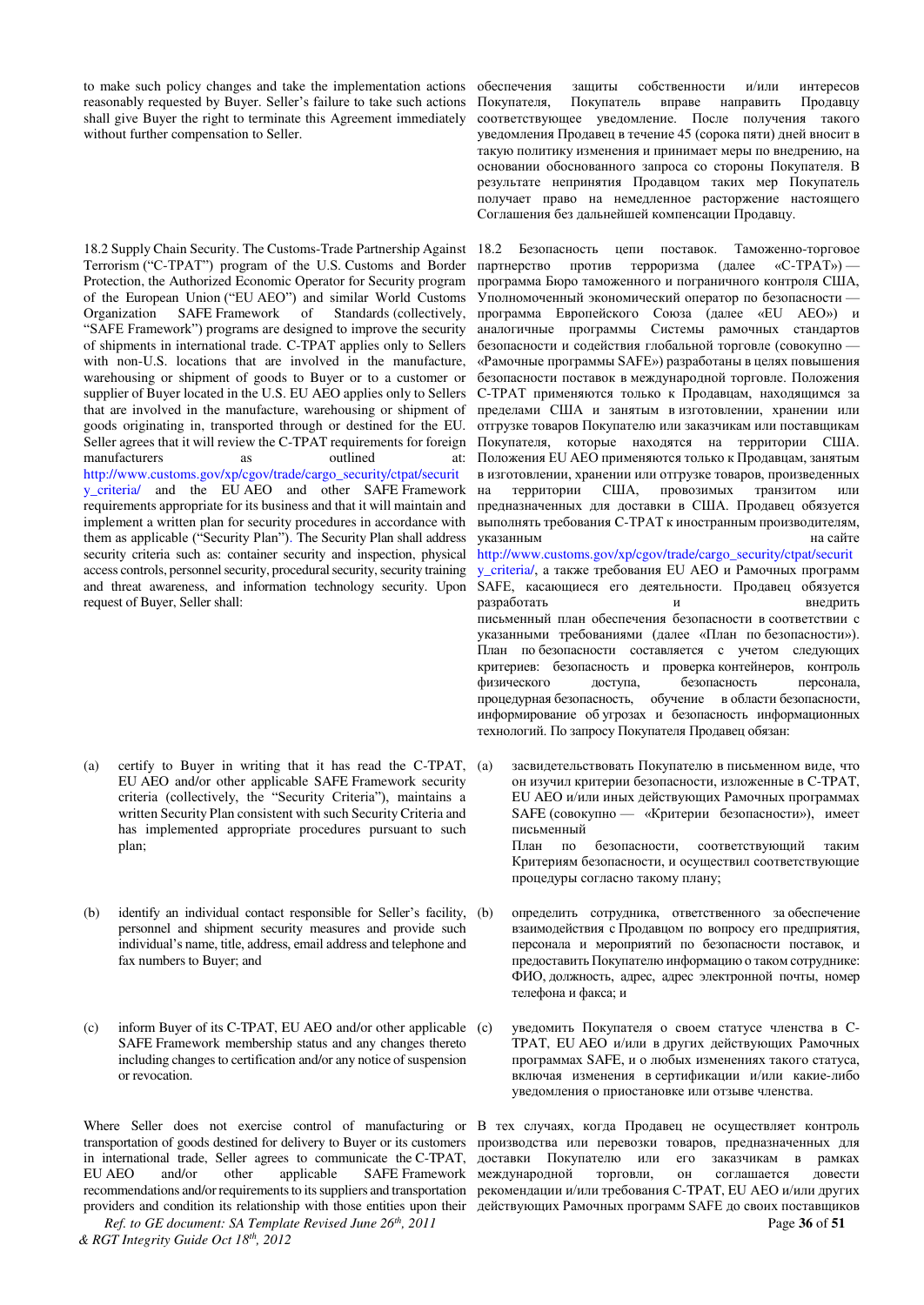implementation of such recommendations and/or requirements. Further, upon advance notice by Buyer to Seller and during Seller's normal business hours, Seller shall make its facility available for inspection by Buyer's representative for the purpose of reviewing Seller's compliance<br>with the C-TPAT. EU AEO and/or other applicable with the C-TPAT, EU AEO and/or other applicable SAFE Framework security recommendations and/or requirements and with Seller's Security Plan. Each party shall bear its own costs in relation to such inspection and review. All other costs associated with Seller's development and implementation of Seller's Security Plan and C-TPAT, EU AEO and/or other applicable SAFE Framework compliance shall be borne by Seller.

Packing, preservation and marking will be in accordance with the specification drawing or as specified in the Agreement, or if not specified, the best commercially accepted practice will be used, which will be consistent with applicable law. All goods shall be packed in an appropriate manner, giving due consideration to the nature of the goods, with packaging suitable to protect the goods during transport from damage and otherwise to guarantee the integrity of the goods to destination. Goods that cannot be packed due to size or weight shall be loaded into suitable containers, pallets or crossbars thick enough to allow safe lifting and unloading. Vehicles that reach their destination and present unloading difficulties will be sent back to their point of departure. Seller shall place all markings in a conspicuous location as legibly, indelibly and permanently as the nature of the article or container will permit. Each package shall bear Buyer's Agreement number and be accompanied by a readily accessible packing list detailing the contents and including the following information on each shipment under this Agreement: Agreement number; case number; routing center number (if provided by Buyer's routing center); country of manufacture; destination shipping address; commodity description; gross/net weight in kilograms and pounds; dimensions in centimeters and inches; center of gravity for items greater than one (1) ton; precautionary marks (e.g., fragile, glass, air ride only, do not stack, etc.), loading hook/lifting points and chain/securing locations where applicable to avoid damage and improper handling. Seller Covenants (defined in Section 15.1) that any wood packing or wood pallet materials delivered or used to used to deliver, pack and/or transport any goods delivered to Buyer hereunder are in compliance with the International Standards for Phytosanitary Measures (ISPM): Guidelines for Regulating Wood Packaging Material (WPM) in International Trade<br>(ISPM Publication No. 15), U.S. Code of Federal Publication No. 15), U.S. Code of Federal Regulations, 7 CFR 319.40-1 through 319.40-11, as may be changed or amended, if the goods are being shipped to the U.S., and similar laws of other jurisdictions to or through which Buyer informs Seller the goods are likely to be shipped or to or through which Seller otherwise has knowledge that shipment will likely occur. Seller shall provide Buyer with any certifications required by Buyer to evidence its compliance with the foregoing sentence.

*Ref. to GE document: SA Template Revised June 26th, 2011* Page **37** of **51** *& RGT Integrity Guide Oct 18th, 2012* 

и провайдеров услуг по перевозке, и сделать условием своих взаимоотношений с указанными юридическими лицами осуществление таких рекомендаций и/или требований. Кроме того, после получения предварительного уведомления Покупателя и в течение своего нормального рабочего времени, Продавец обеспечивает доступ на свое предприятие представителей Покупателя для проведения проверки с целью анализа степени соблюдения Продавцом рекомендаций и/или требований C-TPAT EU AEO и/или других действующих Рамочных программ SAFE в области безопасности и Плана по безопасности Продавца. Каждая сторона оплачивает свои расходы, связанные с проведением такой проверки и анализа, •<br>самостоятельно. Все другие затраты, связанные с разработкой и осуществлением Продавцом Плана по безопасности и с соблюдением положений C-TPAT, EU AEO и/или других действующих Рамочных программ SAFE, несет Продавец.

### **19. PACKING, PRESERVATION AND MARKING 19. YIIAKOBKA, KOHCEPBAIIVA VI MAPKVPOBKA**

Упаковка, консервация и маркировка осуществляются в соответствии с чертежами, техническими условиями или конкретными положениями данного Соглашения, а при отсутствии конкретных указаний — с использованием передовой общепринятой коммерческой практики и с соблюдением норм применимого законодательства. Все товары пакуются надлежащим образом, при этом особое внимание уделяется характеру изделия; упаковочный материал выбирается с учетом пригодности для обеспечения защиты товаров от повреждений во время транспортировки и от иного ущерба в целях обеспечения их целостности к моменту доставки на место назначения. Товары, упаковка которых невозможна по причине их габаритов (размера или массы), помещаются в соответствующие контейнеры, на поддоны или решетки, достаточно прочные для обеспечения надежной погрузки и разгрузки. Транспортные средства, прибывшие на место назначения и мешающие процессу разгрузки, отправляются в исходный пункт. Продавец наносит любую маркировку на видном месте с такой степенью разборчивости, четкости и долговечности, которая допустима с учетом типа изделия или контейнера. На каждую упаковку следует нанести номер заказ Покупателя и сопроводить ее доступным для проверки упаковочным листом, в котором подробно указано содержимое .<br>vпаковки и содержится следующая информация по каждой из поставок в рамках данного Соглашения: номер Соглашения; номер тары; номер маршрутного центра (если предоставляется маршрутным центром Покупателя); страна изготовления; адрес доставки груза; описание товаров; масса нетто/брутто в килограммах и фунтах; размеры в сантиметрах и дюймах; центр тяжести для позиций, масса которых превышает 1 (одну) тонну; предупредительная маркировка (например, хрупкий груз, стекло, только пневматическое подвешивание, не укладывать друг на друга и т. п.); погрузочный крюк/точка подъема и цепь/фиксирующие точки (если применимо для недопущения повреждений и ненадлежащего обращения с грузом). Продавец гарантирует (см. определение в разделе 15.1), что любые виды деревянной упаковки или материалы, из которых изготовлены деревянные поддоны, поставленные или использованные для доставки, упаковки и/или транспортировки каких-либо поставленных Покупателю по данному документу товаров отвечают Международным стандартам мер в области фитосанитарного контроля (ISPM): Рекомендациям по а<br>регулированию использования деревянных упаковочных материалов (WPM) в международной торговле (Публикация ISPM № 15), указанным в статье 7 Свода федеральных норм и правил США, разделы 319.40-1-319.40-11, с поправками и дополнениями, если товары поставляются в США, и подобным законам других юрисдикций, по территории которых или транзитом через территорию которых товары могут быть поставлены согласно информации, предоставленной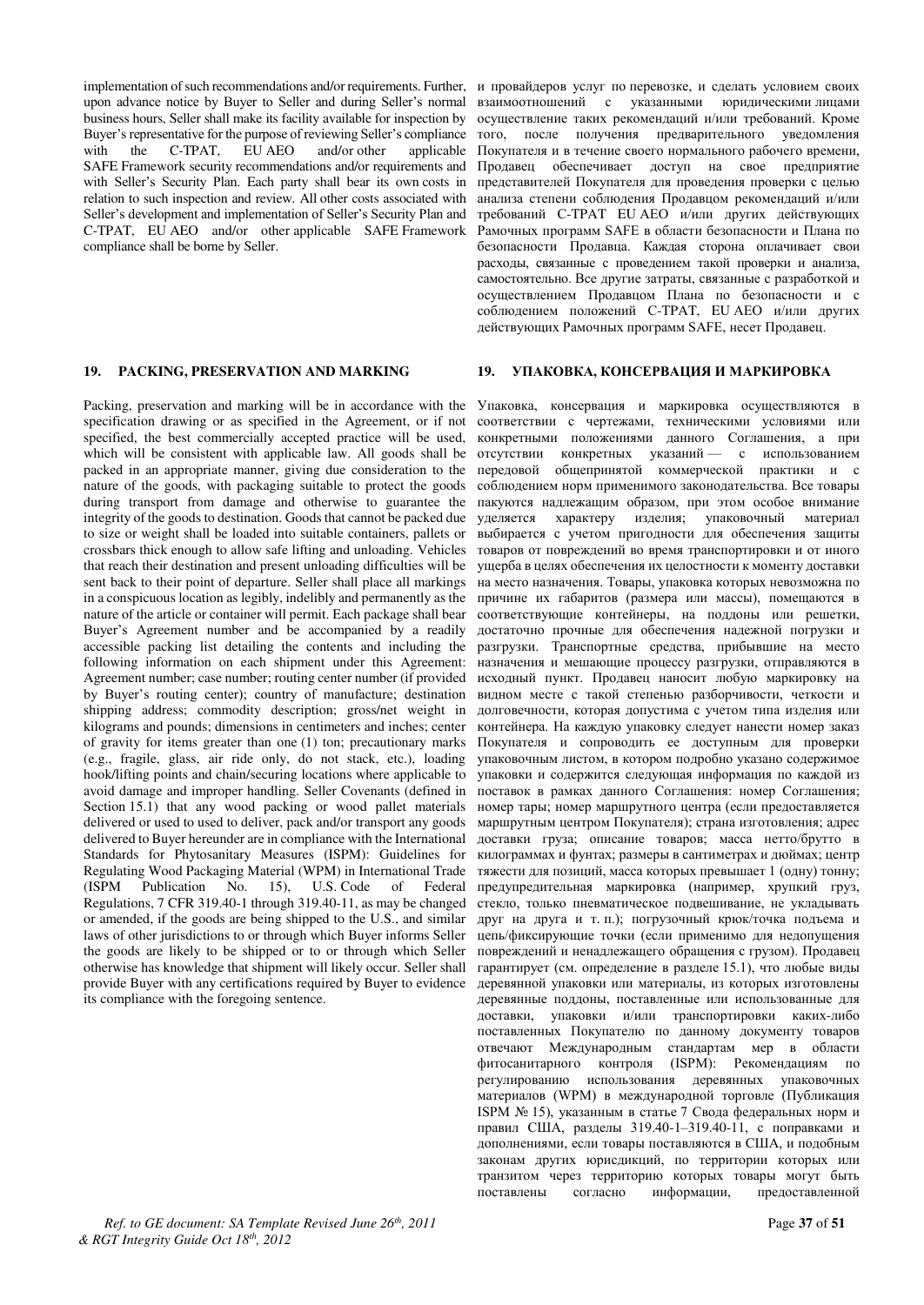This Agreement shall in all respects be governed by and interpreted in accordance with the substantive law of England, excluding its conflicts of law provisions ("Governing Law"). The parties exclude application of the United Nations Convention on Contracts for the International Sale of Goods.

In the event of any dispute arising out of or in connection with this Agreement, the parties agree to submit any such Dispute to settlement proceedings under the Alternative Dispute Resolution Rules (the "ADR Rules") of the International Chamber of Commerce ("ICC"). If the Dispute has not been settled pursuant to the ADR Rules within forty-five (45) days following the filing of a request for ADR or within such other period as the parties may agree in writing, such Dispute shall be finally settled under the Rules of Arbitration and Conciliation of the ICC (the "ICC Rules") by one or more arbitrators appointed in accordance with such ICC Rules. The place for arbitration shall be London, England and proceedings shall be conducted in the English language. The award shall be final and binding on both Buyer and Seller, and the parties hereby waive the right of appeal to any court for amendment or modification of the arbitrators' award.

No claim or right arising out of a breach of this Agreement can be discharged in whole or in part by a waiver or renunciation unless supported by consideration and made in writing signed by the aggrieved party. Either party's failure to enforce any provisions hereof shall not be construed to be a waiver of a party's right thereafter to enforce each and every such provision.

### **23. ELECTRONIC COMMERCE 23. ЭЛЕКТРОННАЯ ТОРГОВЛЯ**

Seller agrees to participate in all of Buyer's current and future electronic commerce applications and initiatives upon Buyer's request. For contract formation, administration, changes and all other purposes, each electronic message sent between the parties within such applications or initiatives will be deemed: (a) "written" and a "writing"; (b) "signed" (in the manner below); and (c) an original business record when printed from electronic files or records established and maintained in the normal course of business. The parties expressly waive any right to object to the validity, effectiveness or enforceability of any such electronic message on the ground that a "statute of frauds" or any other law requires written, signed agreements. Between the parties, any such electronic documents may be introduced as evidence in any proceedings as

*Ref. to GE document: SA Template Revised June 26th, 2011* Page **38** of **51** *& RGT Integrity Guide Oct 18th, 2012* 

Покупателем Продавцу, или же о которых Продавцу иным образом становится известно, что товары могут быть поставлены на их территорию или провезены транзитом по их территории. Продавец обязан предоставить Покупателю любые документы, удостоверяющие соблюдение им вышеуказанного положения.

#### **20. GOVERNING LAW 20. PETYJIMPYIOIIIEE 3AKOHOДATEJIbCTBO**

Данное Соглашение во всех отношениях регулируется и истолковывается в соответствии с материальным правом Англии, за исключением положений, связанных с коллизией правовых норм («Регулирующее законодательство»). Стороны исключают применение Конвенции ООН о договорах международной купли-продажи товаров.

#### **21. DISPUTE RESOLUTION 21. ΥΡΕΓΥΛΗΡΟΒΑΗΝΕ CΠΟΡΟΒ**

В случае возникновения каких-либо разногласий в связи с данным Соглашением или из-за него, стороны соглашаются на урегулирование Споров путем разбирательства в рамках Дружественного разрешения споров (далее «Регламент ДРС») Международной торговой палаты (далее «МТП»). Если Спор не удалось урегулировать в соответствии с Регламентом ДРС МТП в течение 45 (сорока пяти) дней с момента подачи заявки на ДРС или в течение иного периода, письменно согласованного сторонами, такой Спор окончательно разрешается в соответствии с Правилами арбитража и урегулирования Международной торговой палаты («Правилами МТП») одним или несколькими арбитрами, которые назначаются в соответствии с указанными Правилами МТП. Местом проведения заседания Арбитража является Лондон, Великобритания; процесс проводится на английском языке. Решение арбитров является окончательным и обязательным для исполнения Покупателем и Продавцом; стороны настоящим отказываются от права на обжалование этого решения в любом суде в целях дополнения или изменения постановления арбитров.

### **22. WAIVER 22. OTKA3 OT IIPAB**

Никакая претензия, вытекающая из нарушения настоящего Соглашения, не может быть снята, и никакое право, предусмотренное в связи с неисполнением обязательств, не может считаться прекращенным полностью или частично вследствие отказа от прав, если такой отказ не подкрепляется встречным удовлетворением, не оформлен в письменном виде и не подписан пострадавшей стороной. Неприменение стороной какого-либо положения настоящего документа не должно означать ее отказа от исполнения всех таких положений и кажлого из них

По требованию Покупателя Продавец соглашается участвовать во всех текущих и будущих инициативах и программах Покупателя по электронной торговле. Для заключения контракта, управления им, внесения в него изменений и прочих целей любое электронное сообщение, которое стороны направляют друг другу в рамках упомянутых инициатив или программ, считается: (а) «письменным» и существующим «в письменной форме»; (b) «подписанным» (как указано ниже); (c) оригинальным деловым документом при распечатке с электронных файлов или документацией, оформляемой в процессе обычной хозяйственной деятельности. Стороны явно отказываются от права оспаривать законность, действительность или применимость любого такого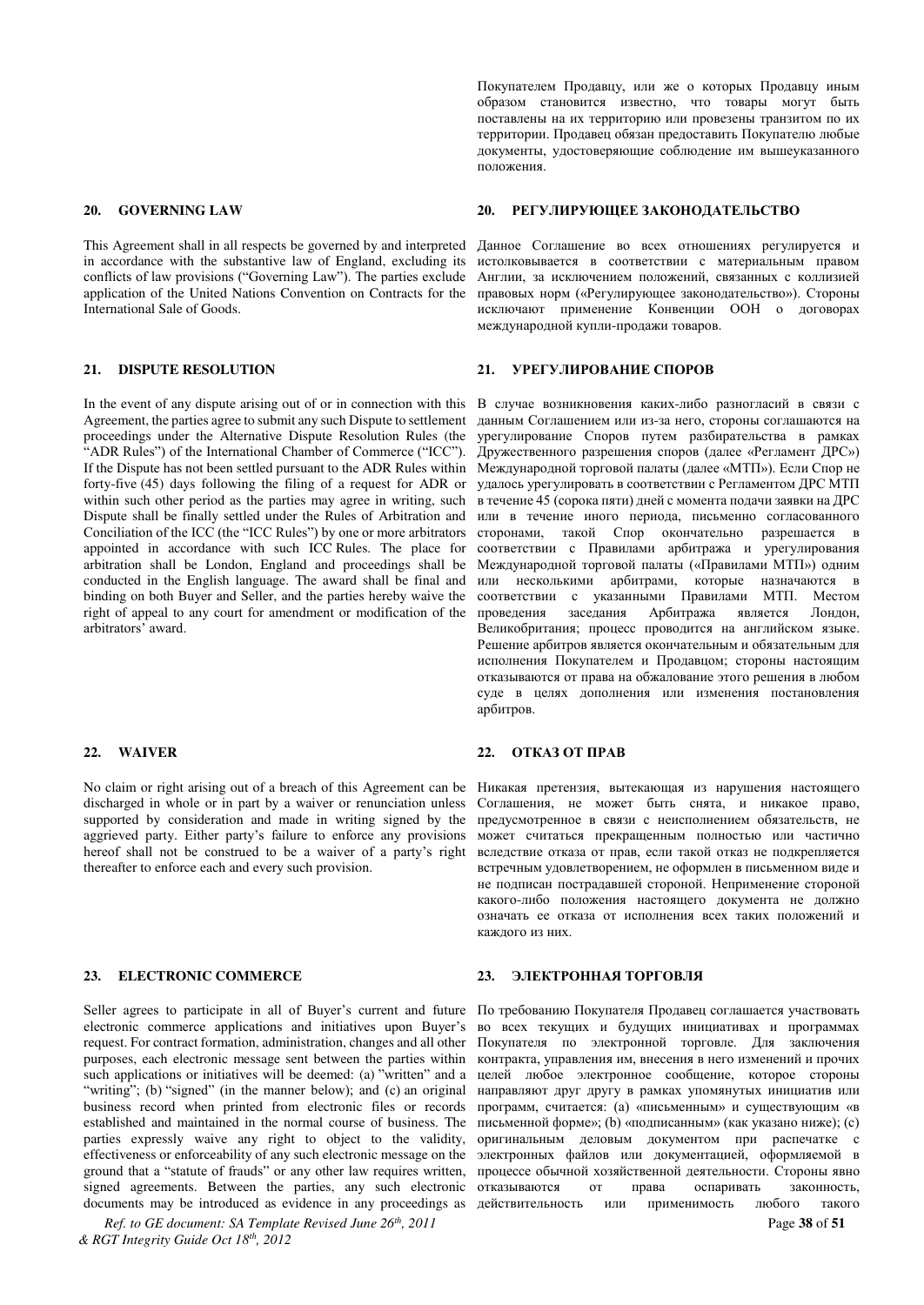business records originated and maintained in paper form. Neither party shall object to the admission of any such electronic document under either the best evidence rule or the business records exception to the hearsay rule. By placing a name or other identifier on any such electronic message, the party doing so intends to sign the message with his/her signature attributed to the message content. The effect of each such message will be determined by the electronic message content and by New York law, excluding any such law requiring signed agreements or otherwise in conflict with this paragraph.

### **24. PERSONAL DATA PROTECTION 24. 3 ΑΙΠΝΤΑ ΠΝΨΗΝΑ ΣΤΑΗΗΝΑ**

24.1 "Personal Data" includes any information relating to an identified or identifiable natural person; "Buyer Personal Data" includes any Personal Data obtained by Seller from Buyer; and "Processing" includes any operation or set of operations performed upon Personal Data, such as collection, recording, organization, storage, adaptation or alteration, retrieval, accessing, consultation, use, disclosure by transmission, dissemination or otherwise making available, alignment or combination, blocking, erasure or destruction.

24.2 Seller, including its officers, directors, employees and/or agents, shall view and Process Buyer Personal Data only on a need-to-know basis and only to the extent necessary to perform this Agreement or to carry out Buyer's further written instructions.

24.3 Seller shall use reasonable technical and organizational measures to ensure the security and confidentiality of Buyer Personal Data in order to prevent, among other things, accidental, unauthorized or unlawful destruction, modification, disclosure, access or loss. Seller shall immediately inform Buyer of any Security Breach involving Buyer Personal Data, where "Security Breach" means any event involving an actual, potential or threatened compromise of the security, confidentiality or integrity of the data, including but not limited to any unauthorized access or use. Seller shall also provide Buyer with a detailed description of the Security Breach, the type of data that was the subject of the Security Breach, the identity of each affected person and any other information Buyer may request concerning such affected persons and the details of the breach, as soon as such information can be collected or otherwise becomes available. Seller agrees to take action immediately, at its own expense, to investigate the Security Breach and to identify, prevent and mitigate the effects of any such Security Breach and to carry out any recovery necessary to remedy the impact. Buyer must first approve the content of any filings, communications, notices, press releases or reports related to any Security Breach ("Notices") prior to any publication or communication thereof to any third party. Seller also agrees to bear any cost or loss Buyer may incur as a result of the Security Breach, including without limitation, the cost of Notices.

*Ref. to GE document: SA Template Revised June 26th, 2011* Page **39** of **51** *& RGT Integrity Guide Oct 18th, 2012* 

электронного сообщения на том основании, что Закон об обманных действиях или любой другой закон требует оформления письменных договоров за подписями сторон. Что касается отношений между сторонами, такие электронные документы могут использоваться как доказательства в любых судебных процессах наряду с деловой документацией, составленной в письменной форме. Ни одна из сторон не может возражать ни против использования любого такого электронного документа в соответствии с требованием о предоставлении наилучших доказательств, ни против исключения деловой документации из правила недопустимости показаний, основанных на чужих словах. Указывая свое название или любую другую идентификационную информацию на таком электронном сообщении, сторона таким образом выражает свое намерение поставить на сообщение свою подпись, подтверждающую тем самым содержание сообщения. Действие любого такого сообщения определяется его содержанием и законами штата Нью-Йорк, за исключением законов, требующих наличия подписи на документах или иначе противоречащих положениям настоящего параграфа.

24.1 «Личные данные» включают любую информацию, которая относится к идентифицированному или подлежащему идентификации физическому лицу; «Личные данные Покупателя» включают любые Личные данные, которые Продавец получил от Покупателя; «Обработка данных» аключает любые операции или ряд операций, проводимых с Личными данными, такие как сбор, регистрация, организация, хранение, адаптация или изменение, извлечение, изменение, предоставление доступа, консультации, использование, разглашение путем передачи, доведения до сведения или иными способами предоставления данных, их соединения или сочетания, блокирование, стирание или уничтожение.

24.2 Продавец, в том числе его должностные лица, директора, сотрудники и (или) агенты, вправе просматривать и обрабатывать Личные данные Покупателя только в случае необходимости и в таком объеме, который требуется для выполнения ланного Соглашения или соблюдения лальнейших письменных указаний Покупателя.

24.3 Продавец проводит обоснованно необходимые мероприятия технического и организационного характера для обеспечения безопасности и конфиденциальности Личных данных Покупателя для предотвращения, помимо прочего, случайного, несанкционированного или незаконного их уничтожения, изменения, разглашения, предоставления доступа или потери. Продавец незамедлительно информирует Покупателя о любых случаях нарушения требований к безопасности с участием Личных данных Покупателя; при этом под «нарушением требований к безопасности» понимается любое событие, представляющее собой фактическое, возможное или потенциальное нарушение нормального функционирования системы безопасности, конфиденциальности или целостности соответствующих данных, включая, в том числе, любой несанкционированный доступ или использование такой информации. Продавец также предоставляет Покупателю подробное описание Нарушения требования к безопасности, вид данных, в отношении которых произошло Нарушение, идентификацию каждого задействованного лица и любую другую информацию, которую Покупатель может запросить по каждому задействованному лицу, и подробности такого нарушения в сроки, достаточные для сбора или иного поступления такой информации. Продавец соглашается немедленно за свой счет провести мероприятия по расследованию Нарушения требований к безопасности, а также определяет, предотвращает и смягчает тяжесть последствий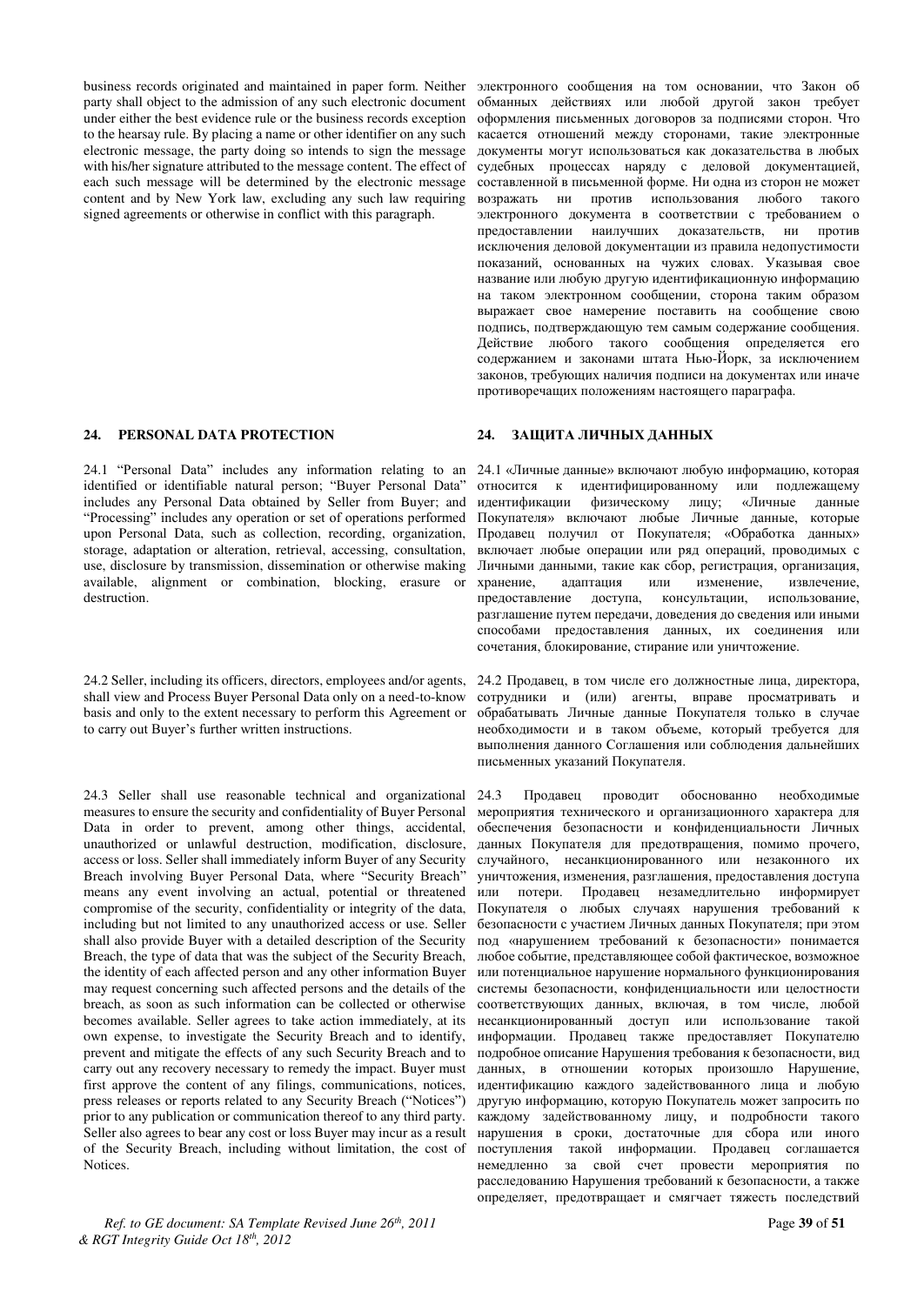shall stop the Processing of Buyer Personal Data, unless instructed otherwise by Buyer, and these undertakings shall remain in force until such time as Seller no longer possesses Buyer Personal Data.

24.5 Seller understands and agrees that Buyer may require Seller to provide certain Personal Data ("Seller Personal Data") such as the name, address, telephone number and email address of Seller's representatives in transactions and that Buyer and its Affiliates and its or their contractors may store such data in databases located and accessible globally by their personnel and use it for purposes reasonably related to the performance of this Agreement, including but not limited to supplier and payment administration. Seller agrees that it will comply with all legal requirements associated with transferring any Seller Personal Data to Buyer, including but not limited to obtaining the consent of any data subject, where required, prior to transferring any Seller Personal Data to Buyer and/or making any required disclosures, filings or the like with relevant data privacy authorities. Buyer will be the Controller of this data for legal purposes and agrees not to share Seller Personal Data beyond Buyer, its Affiliates and its or their contractors, and to use reasonable technical and organizational measures to ensure that Seller Personal Data is processed in conformity with applicable data protection laws. "Controller" shall mean the legal entity which alone or jointly with others determines the purposes and means of the processing of Personal Data. By written notice to Buyer, Seller may obtain a copy of the Seller Personal Data and submit updates and corrections to it.

This Agreement, with documents as are expressly incorporated by reference, is intended as a complete, exclusive and final expression of the parties' agreement with respect to the subject matter herein and supersedes any prior or contemporaneous agreements, whether written or oral, between the parties. This Agreement may be executed in one or more counterparts, each of which shall for all purposes be deemed an original and all of which shall constitute the same instrument. Facsimile signatures on such counterparts are deemed originals. No course of prior dealings and no usage of the trade shall be relevant to determine the meaning of this Agreement even though the accepting or acquiescing party has knowledge of the performance and opportunity for objection. The term "including" shall mean and be construed as "including, but not limited to", unless expressly stated to the contrary. The invalidity, in whole or in part, of any of the foregoing articles or paragraphs of this Agreement shall not affect the remainder of such articles or paragraphs or any other article or paragraph of this Agreement, which shall continue in full force and effect. Further, the parties agree to give any such article or provision

*Ref. to GE document: SA Template Revised June 26th, 2011* Page **40** of **51** *& RGT Integrity Guide Oct 18th, 2012* 

таких Нарушений и принимает меры по устранению таких последствий. Покупатель в первую очередь должен утвердить содержание любых документов, сообщений, уведомлений, пресс-релизов или отчетов, связанных с любым Нарушением требований к безопасности («Уведомления»), прежде чем публиковать или передавать сведения о них третьим лицам. Продавец также соглашается оплатить любые расходы и VÕЫТКИ, КОТОРЫЕ ПОКУПАТЕЛЬ МОЖЕТ ПОНЕСТИ в результате Нарушения требования к безопасности, в том числе расходы на Увеломления.

24.4 Upon termination of this Agreement, for whatever reason, Seller 24.4 После расторжения настоящего Соглашения, независимо от его причины, Продавец прекращает обработку Личных данных Покупателя, если отсутствуют иные указания Покупателя, и такие обязательства остаются в силе до тех пор, пока Личные данные Покупателя находятся у Продавца.

> 24.5 Продавец признает и соглашается с тем, что Покупатель может потребовать от Продавца предоставления определенных Личных данных («Личные данные Продавца»), таких как имя, адрес, номер телефона и адрес электронной почты представителей Продавца по сделкам, и что Покупатель и его Аффилированные лица, а также их подрядчики могут хранить такие данные в базах данных, расположенных в местах общего доступа их персонала, и использовать их в целях, обоснованно связанных с выполнением ланного Соглашения, включая, в том числе, управление поставщиками и платежами. Продавец соглашается соблюдать все законодательные требования, связанные с передачей каких-либо Личных данных Продавца Покупателю, в том числе касающиеся получения согласия субъектов данных, если это требуется, перед тем как • осуществлять передачу Личных данных Продавца Покупателю и/или перед другим требуемым разглашением, передачей и т. п. указанных данных в органы, отвечающие за соблюдение<br>конфиденциальности и данных. Покупатель является конфиденциальности данных. Покупатель является<br>Контролером таких данных в целях соблюдения Контролером таких данных в законодательства и соглашается не допускать предоставления Личных данных Продавца каким-либо лицам за исключением Покупателя, его Аффилированных лиц и их подрядчиков, а также принимает все разумные меры технического и организационного характера для обеспечения обработки Личных данных Продавца в соответствии с нормами применимого законодательства в области защиты личных данных. «Контролер» означает юридическое лицо, которое самостоятельно или совместно определяет цели и способы обработки Личных данных. По письменному уведомлению Покупателя Продавец вправе получить копию Личных данных Продавца, обновить их и внести в них исправления.

### 25. ENTIRE AGREEMENT 25. ΠΟЛΗΟΤΑ COΓЛАШΕΗИЯ

Настоящее Соглашение, вместе со всеми документами, прямо включенными в него посредством ссылки, является полной, исключительной и окончательной формулировкой соглашения сторон в отношении предмета настоящего документа и заменяет собой все прежние и существующие соглашения между сторонами, как письменные, так и устные. Данное Соглашение составляется в одном или нескольких экземплярах, каждый из которых в любом случае считается оригиналом, а вместе они представляют один и тот же документ. Факсимильная подпись таких экземпляров считается оригиналом. Ни предшествующие отношения сторон, ни сложившаяся практика в данной области деятельности не имеют никакого отношения к толкованию настоящего Соглашения, даже если соглашающаяся или уступающая сторона осведомлена об исполнении и имеет возможность для возражения. Термин «включая» означает и толкуется как «включая, в том числе», если нет иных явных указаний на иное. Недействительность представленных выше статей или пунктов настоящего Соглашения или их части не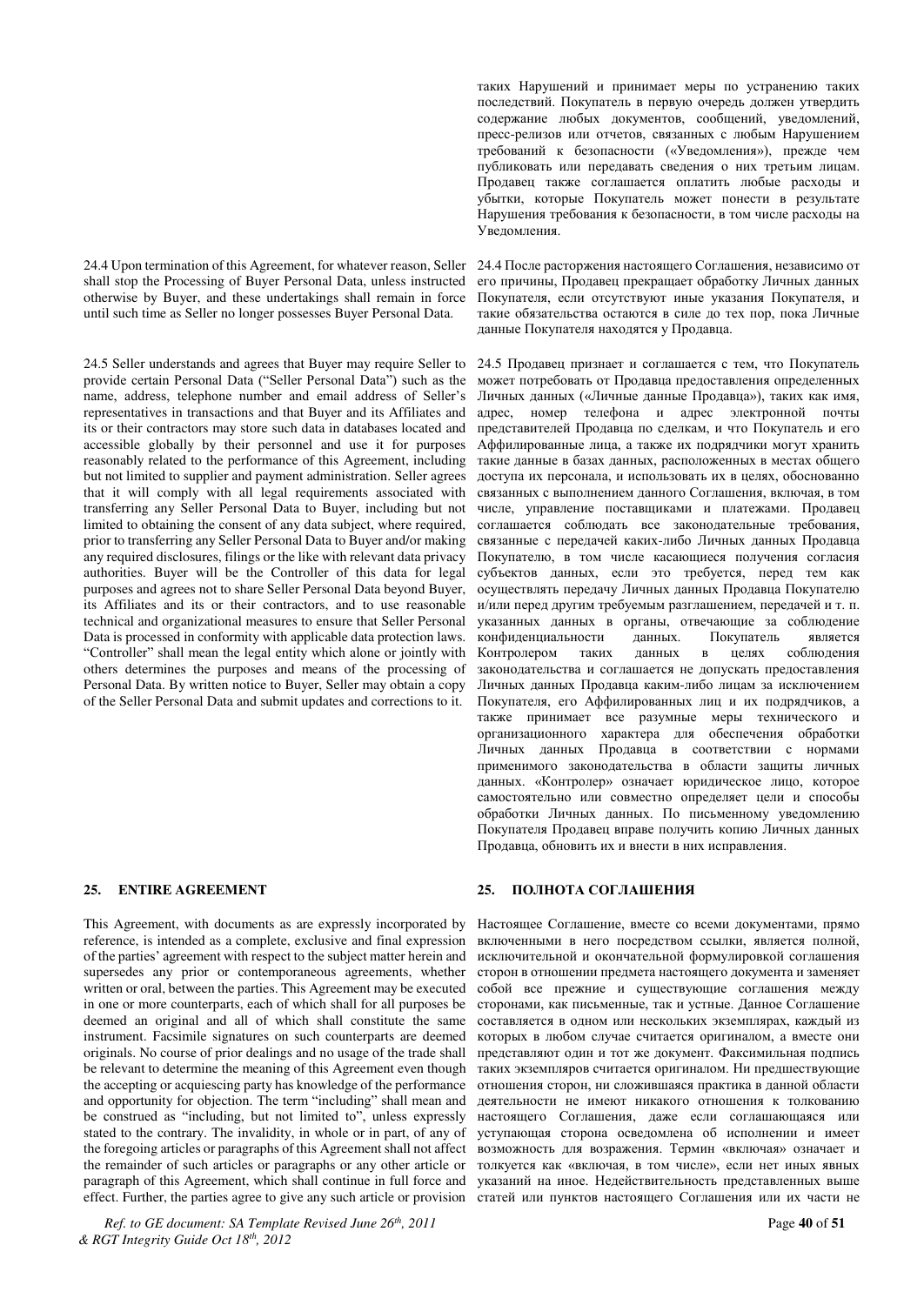deemed invalid, in whole or in part, a lawful interpretation that most closely reflects the original intention of Buyer and Seller. All provisions or obligations contained in this Agreement, which by their nature or effect are required or intended to be observed, kept or performed after termination or expiration of an Agreement will survive and remain binding upon and for the benefit of the parties, their successors (including without limitation successors by merger) and permitted assigns including, without limitation, Sections 2.3(b) 4, 5, 7, 8, 9, 12, 15, 16, 17 and 24.

влияет на остальные положения таких статей или пунктов или любые другие статьи или пункты данного Соглашения, которые остаются в полной юридической силе. Более того, стороны согласны представить в отношении любых таких статей или положений, которые считаются полностью или частично недействительными, законное толкование, наиболее точно отражающее исходные намерения Покупателя и Продавца. Все положения и обязательства, предусмотренные данным Соглашением, характер или действие которых обусловливает необходимость или намерение их соблюдения, сохранения или исполнения после расторжения или истечения срока данного Соглашения, остаются в полной юридической силе и действии и обязательны для исполнения сторонами, их правопреемниками (включая, в том числе, правопреемников в результате слияния) и правомочными цессионариями, включая, в том числе, разделы 2.3 (b), 4, 5, 7, 8, 9, 12, 15, 16, 17 и 24.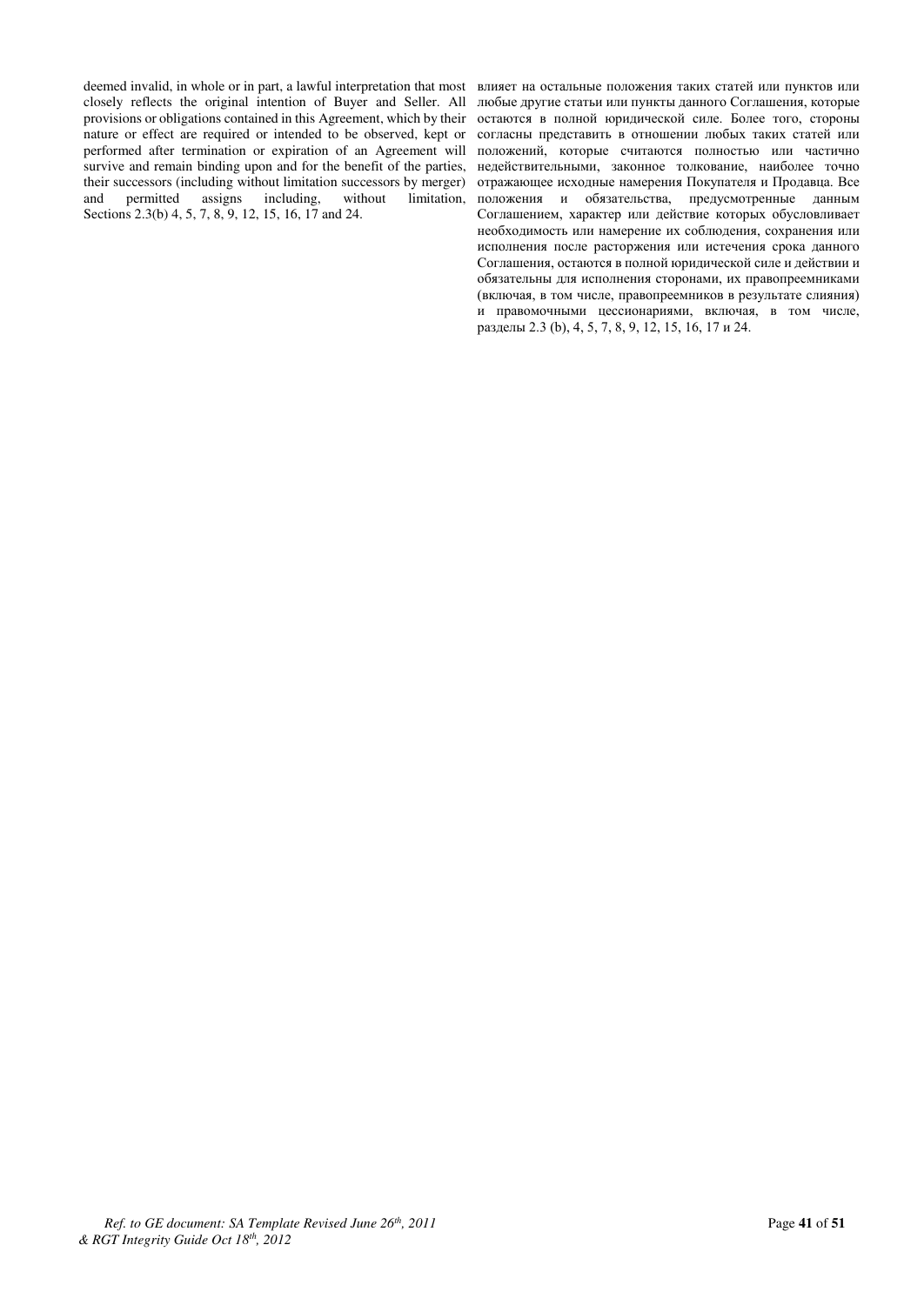**APPENDIX 3 ɉɊɂɅɈɀȿɇɂȿ 3** 

*<u><b>Ouality Plan l***<sub>***Il***</sub> <b>***<b>I<i>I<i>l <b>I*</u>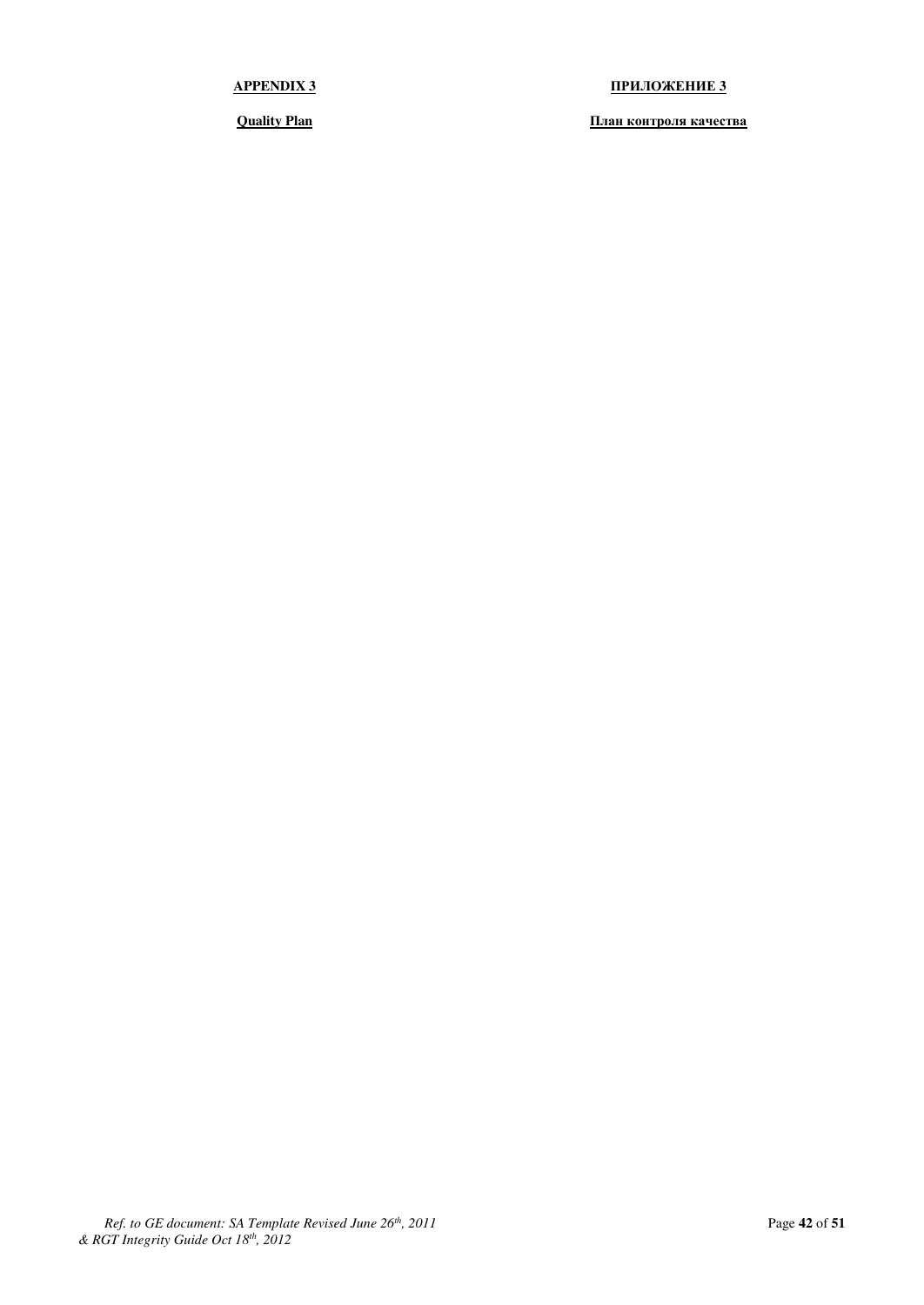### **APPENDIX 4 <b>[INCLUDE IF APPLICABLE]**

# ПРИЛОЖЕНИЕ 4 <mark>ІВКЛЮЧИТЬ ПРИ</mark><br><mark>НЕОБХОДИМОСТИ]</mark>

### **Tooling Ɉɫɧɚɫɬɤɚ**

VALUE/ ЗНАЧЕНИЕ

**LOCATION OF TOOLING**: [**INSERT LOCATION OF TOOLING**]

### МЕСТО РАЗМЕЩЕНИЯ ОСНАСТКИ [АДРЕС]

| TOOLING/        | USED TO MANUFACTURE /        |
|-----------------|------------------------------|
| <b>OCHACTKA</b> | ИСПОЛЬЗУЕМЫЕ НА ПРОИЗВОДСТВЕ |

IDENTIFICATION/ ОБОЗНАЧЕНИЕ

DRAWING #/DESCRIPTION / ЧЕРТЕЖ №/ОПИСАНИЕ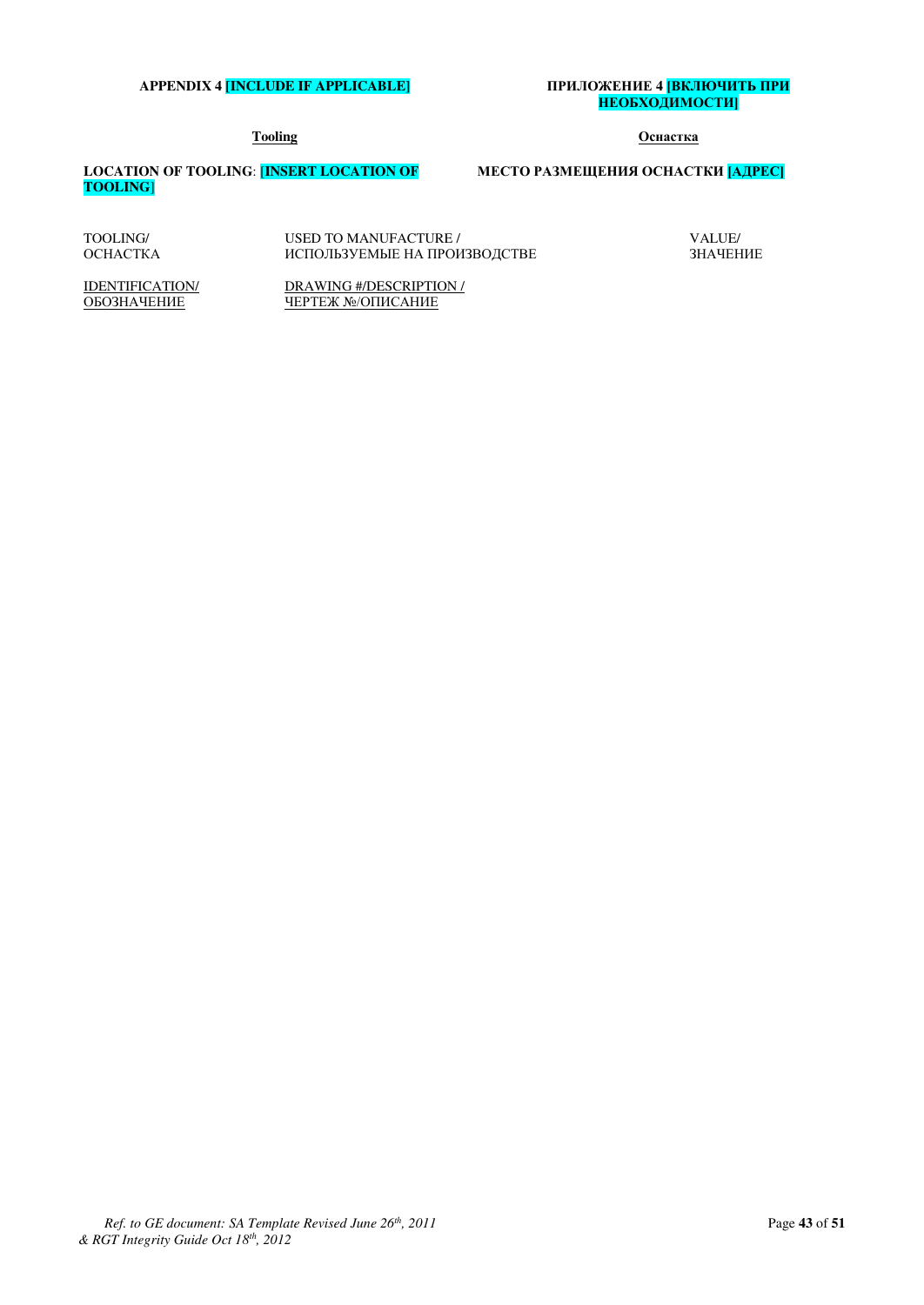#### **APPENDIX 5**

### **GUIDELINES FOR CONSULTANTS AND SUPPLIERS TO ENSURE COMPLIANCE WITH THE PRINCIPLES OF BUSINESS ETHICS ACCEPTED IN RGT LLC**

Russian Gas Turbines LLC ("RGT") is committed to unvielding Integrity and high standards of business conduct in everything we do, especially in our dealings with RGT Consultants,<br>Consultants and Consultant Consultants (collectively Consultants and Consultant Consultants "Consultants").

RGT bases Consultant relationships on lawful, efficient and fair practices, and expects its Consultants to adhere to applicable legal requirements in their business relationships, including those with their employees, their local environments, and RGT. The quality of our Consultant relationships often has a direct bearing on the quality of our customer relationships. Likewise, the quality of our Consultants' products and services affects the quality of our own products and services.

Consultants are responsible for ensuring that they and their employees, representatives and sub-Consultants comply with the standards of conduct required of RGT Consultants. Please contact the RGT manager you work with or any GRT Compliance representative if you have any questions about these Guidelines or the standards of business conduct that all RGT Consultants must meet.

A "government official" includes an employee of any government entity, government-owned or –controlled company, political party, or international organization, any party official, or any candidate for political office. The term "government" includes any national, provincial, or local government, and any department, agency or entity (including military and government-owned or controlled companies), and any public international organizations.

#### IMPROPER PAYMENTS

• Always adhere to the highest standards of honesty and integrity in all contacts on behalf of RGT. Never offer bribes, kickbacks, illegal political contributions or other improper payments to any customer, government official or third party. Follow all applicable laws relating to these matters.

• Do not give significant gifts or provide any extravagant entertainment to a customer or Consultant without proper management approval. Make sure all business entertainment and gifts are lawful and disclosed to the other party's employer. It is prohibited to the Consultant to make gifts to third parties on behalf of RGT. Gifts in excess of 500 Rubles made to RGT employees shall be declared by them to their employer.

#### ПРИЛОЖЕНИЕ 5

### РУКОВОЛСТВО ЛЛЯ КОНСУЛЬТАНТОВ И ПОСТАВШИКОВ ПО ОБЕСПЕЧЕНИЮ СОБЛЮДЕНИЯ ПРИНЦИПОВ ДЕЛОВОЙ ЭТИКИ, ПРИНЯТЫХ В ООО «РГТ»

ООО «Русские Газовые Турбины» («РГТ») дорожит своей репутацией и неуклонно следует самым высоким • станлартам леловой этики во всех направлениях своей деятельности, в особенности это касается наших отношений с Консультантами «РГТ», Консультантами и консультантами и Консультанта (в совокупности и<br>Консультанта именуемыми «Консультанты»).

Свои взаимоотношения с Консультантом компания «РГТ» строит на основе принципов законности, целесообразности и добросовестности и ожидает от своих Консультантов соблюдения в своих деловых отношениях соблюдения в своих соответствующих требований законодательства, включая взаимоотношения со своими работниками, обращение с окружающей средой и взаимоотношения с компанией «РГТ». Качество наших отношений с Консультантом часто непосредственно отражается на качестве наших отношений с заказчиками. Аналогичным образом качество продукции и услуг наших Консультантов отражается на качестве нашей продукции и услуг.

Консультанты несут ответственность за обеспечение соответствия своего поведения, а так же поведения сотрудников, представителей и внештатных консультантов стандартам, требуемым для консультантов «РГТ». Свяжитесь с менеджером «РГТ», с которым вы работаете, или с любым представителем «PГТ» по обеспечению соответствия, если у вас есть какие-либо вопросы об этих руковолствах или стандартах лелового поведения, с которыми должны быть знакомы все консультанты «РГТ».

«Государственный чиновник» означает любых работников правительственных органов, принадлежащих государству или контролируемых государством компаний, политических партий или международных организаций, а также любых должностных лиц политических партий или кандидатов на политические должности. Термины «правительственный» / «государственный» используются в отношении любых общенациональных, региональных и местных правительств и любых их министерств, ведомств и агентств (в том числе в отношении оборонных и принадлежащих государству или контролируемых принадлежащих государству или государством компаний), а также в отношении любых общественных международных организаций.

### НЕДОПУСТИМЫЕ ПЛАТЕЖИ И ВЫПЛАТЫ

• Во всех контактах от лица компании «РГТ» необходимо следовать самым высоким стандартам честности и этики. Никогда не предлагайте взяток, «откатов», незаконных выплат, а также других неправомерных платежей какомулибо заказчику, государственному чиновнику или третьей стороне. Соблюдайте все применимое законодательство, регулирующее эти вопросы.

• Не следует преподносить дорогие подарки и организовывать затратные развлечения для заказчика или<br>Консультанта и без исоответствующего олобрения соответствующего одобрения руководства. Любой досуг, организуемый в деловых целях, и любой подарок должны быть законными, и о них необходимо сообщить работодателю другой стороны. Консультанту запрещено делать подарки третьим лицам от имени «РГТ». Подарки работникам «РГТ» стоимостью более 500 рублей должны быть ими задекларированы их работодателю.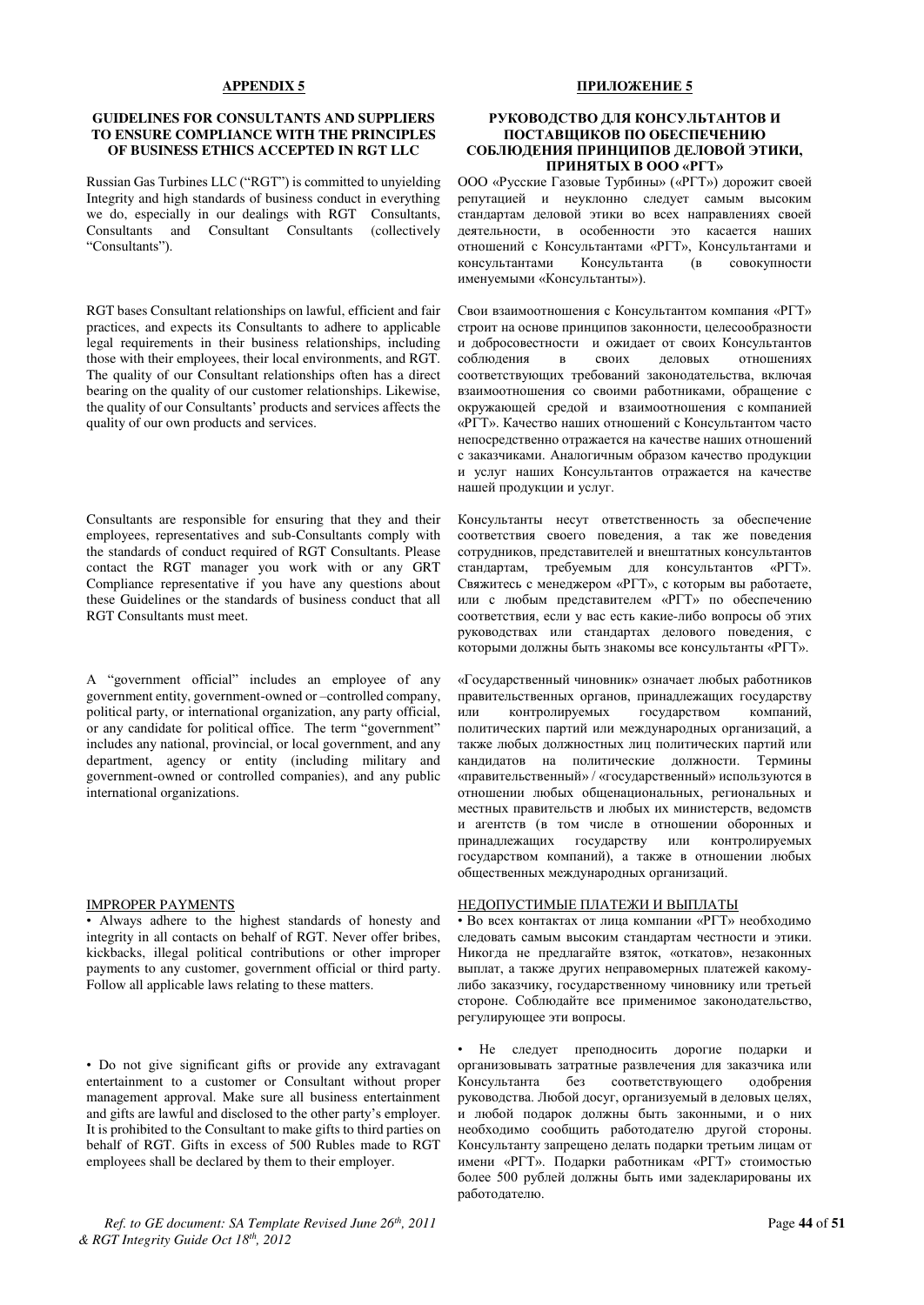• Employ only reputable people and firms as RGT representatives and understand and obey any requirements governing the use of third party representatives.

#### INTERNATIONAL TRADE CONTROLS

• Understand and follow applicable international trade control and customs laws and regulations, including those relating to licensing, shipping and import documentation and reporting and record retention requirements.

• Never participate in boycotts or other restrictive trade practices prohibited or penalized under United States or applicable local laws.

• Make sure all transactions are screened in accordance with applicable export/import requirements; and that any apparent conflict between U.S. and applicable local law requirements, such as the laws blocking certain U.S. restrictions adopted by Canada, Mexico and the members of the European Union, is disclosed to RGT counsel.

### MONEY LAUNDERING PREVENTION

• Follow all applicable laws that prohibit money laundering and that require the reporting of cash or other suspicious transactions.

• Learn to identify warning signs that may indicate money laundering or other illegal activities or violations of RGT policies. Raise any concerns to RGT counsel and RGT management.

#### PRIVACY

• Never acquire, use or disclose individual consumer information in ways that are inconsistent with RGT privacy policies or with applicable privacy and data protection laws, regulations and treaties.

• Maintain secure business records of individual consumer information, including computer-based information.

#### CONSULTANT RELATIONSHIPS

• Only do business with Consultants who comply with local and other applicable legal requirements and any additional RGT standards relating to labour, environment, health and safety, intellectual property rights and improper payments.

• Follow applicable laws and government regulations covering Consultant relationships.

*Ref. to GE document: SA Template Revised June 26th, 2011* Page **45** of **51** *& RGT Integrity Guide Oct 18th, 2012* 

• В качестве представителей «РГТ» необходимо привлекать только проверенных лиц и компании, а также знать и соблюдать все требования, регулирующие использование независимых представителей.

#### ПРАВИЛА МЕЖДУНАРОДНОЙ ТОРГОВЛИ

Необходимо знать и соблюдать применимые международные законы, регулирующие сделки куплипродажи между компаниями из разных стран мира, таможенные законы и нормативные акты, включая законы и акты, относящиеся к документации по лицензированию, поставке и импорту, а также требования по отчетности и срокам хранения учетных документов.

Запрещается участие в бойкотах или других мероприятиях, препятствующих ведению деятельности, запрещенных и наказуемых в соответствии с законодательством США или применимым местным законодательством.

• Необходимо убедиться, что все сделки проверены в соответствии с применимыми экспортно-импортными требованиями и что юрисконсульт «РГТ» поставлен в известность о любых очевидных противоречиях между законодательством США и применимым местным законодательством, таким как законы, блокирующие некоторые ограничения США, принятые Канадой, Мексикой и членами Европейского Союза.

### ПРЕДОТВРАЩЕНИЕ ЛЕГАЛИЗАЦИИ НЕЗАКОННО ПОЛУЧЕННЫХ ДЕНЕЖНЫХ СРЕДСТВ

• Необходимо соблюдать все применимое законодательство, запрещающее легализацию незаконно полученных денежных средств и требующее отчета о любых сделках с наличными и других подозрительных слелках.

Необходимо научиться распознавать признаки, указывающие на легализацию незаконно полученных денежных средств и на другую незаконную деятельность или нарушение правил «PГТ». О любых сомнениях необходимо сообщать юрисконсульту и руководству «РГТ».

#### КОНФИДЕНЦИАЛЬНОСТЬ

Запрещается получать, использовать и раскрывать Служебную информацию о заказчиках способами, не совместимыми с принципами конфиденциальности «РГТ», а также с законами, нормативными актами и международными соглашениями оневмешательстве в частную жизнь и защите информации.

Необходимо обеспечить сохранность учетной документации, содержащей Служебную информацию о заказчиках, включая информацию в электронной форме.

#### ВЗАИМООТНОШЕНИЯ С КОНСУЛЬТАНТАМИ

• Необходимо поддерживать деловые отношения только с теми Консультантами, которые соблюдают требования местного и прочего применимого законодательства, а также все дополнительные стандарты «PГТ» в области трудовых отношений, охраны окружающей среды, охраны труда и здоровья, промышленной безопасности, прав интеллектуальной собственности и неправомерных платежей.

• Необходимо соблюдать применимое законодательство и государственные нормативные акты, регулирующие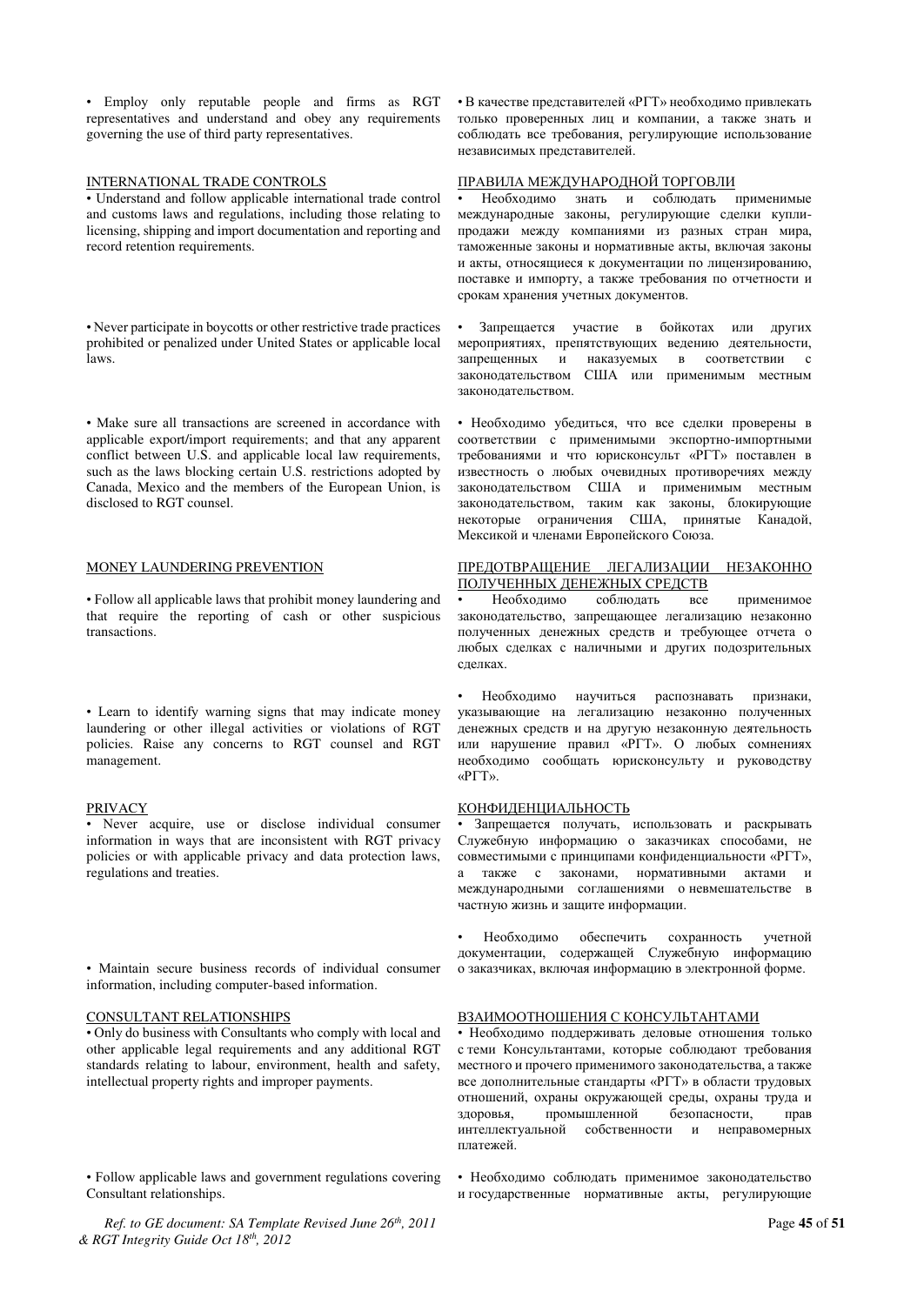• Provide a competitive opportunity for Consultants to earn a share of RGT's purchasing volume, including small businesses and businesses owned by the disadvantaged, minorities and women.

### WORKING WITH GOVERNMENTS

• Follow applicable laws and regulations associated with government contracts and transactions.

• Require any Consultant providing goods or services for RGT on a government project or contract to agree to comply with the intent of RGT's Working with Governments policy.

• Be truthful and accurate when dealing with government officials and agencies.

#### COMPLYING WITH COMPETITION LAWS

• Never propose or enter into any agreement with a RGT competitor to fix prices, terms and conditions of sale, costs, profit margins, or other aspects of the competition for sales to third parties.

• Do not propose or enter into any agreements or understandings with RGT customers restricting resale prices.

• Never propose or enter into any agreements or understandings with Consultants which restrict the price or other terms at which RGT may resell or lease any product or service to a third party.

#### ENVIRONMENT, HEALTH & SAFETY

• Learn how to conduct your activities in compliance with all relevant environmental and worker health and safety laws and regulations and conduct your activities accordingly.

• Ensure that all new product designs or changes or services offerings are reviewed for compliance with RGT guidelines.

• Use care in handling hazardous materials or operating processes or equipment that use hazardous materials to prevent unplanned releases into the workplace or the environment.

• Report to RGT management all spills of hazardous materials; any concern that RGT products are unsafe; and any potential violation of environmental, health or safety laws, regulations or Customer practices or requests to violate established EHS procedures.

*Ref. to GE document: SA Template Revised June 26th, 2011* Page **46** of **51** *& RGT Integrity Guide Oct 18th, 2012* 

#### отношения с Консультантами.

• Необходимо предоставлять Консультантам возможность на конкурентной основе зарабатывать свою долю в общем объеме закупок компании «РГТ», включая малые<br>предприятия, а также компании, находяшиеся предприятия, а также компании, находящиеся в собственности лиц с ограниченными возможностями, представителей меньшинств или лиц женского пола.

### ВЗАИМООТНОШЕНИЯ С ОРГАНАМИ ГОСУДАРСТВЕННОЙ ВЛАСТИ

• Необходимо соблюдать применимое законодательство и нормативные акты, связанные с государственными контрактами и сделками.

• Необходимо требовать, чтобы любой Консультант, предоставляющий «РГТ» товары или услуги в рамках проекта, связанного с исполнением государственного заказа, согласился соблюдать принципы «РГТ» по взаимоотношениям с органами государственной власти.

• Необходимо соблюдать принципы честности и точности во взаимоотношениях с государственными должностными лицами и организациями.

#### СОБЛЮДЕНИЕ ЗАКОНОВ О КОНКУРЕНЦИИ

Запрещается предлагать и заключать какие-либо соглашения с конкурентами «РГТ» по согласованию цен. условий продажи, затрат, прибыли или по другим аспектам • конкуренции в отношении сбыта товаров третьим сторонам.

• Запрещается предлагать или заключать какие-либо соглашения или договоренности с заказчиками «РГТ» в отношении ограничения цен на перепродаваемые товары.

• Запрещается предлагать или заключать какие-либо соглашения с Консультантами по ограничению цен или в отношении других условий, на которых «РГТ» может перепродавать или предоставлять в аренду какие-либо товары или услуги третьей стороне.

### ОХРАНА ОКРУЖАЮЩЕЙ СРЕДЫ, ОХРАНА ТРУДА И ЗДОРОВЬЯ, ПРОМЫШЛЕННАЯ БЕЗОПАСНОСТЬ

• Необходимо изучить соответствующую информацию и действовать согласно законам и нормативным актам в области охраны окружающей среды, охраны труда и здоровья, промышленной безопасности.

• Необходимо убедиться, что вся предлагаемая продукция, услуги, в том числе новые разработки и изменения в дизайне товаров или услуг, проверены на соответствие требованиям «РГТ».

• Необходимо проявлять осторожность в обращении с опасными веществами или при использовании технологических процессов или оборудования, в котором применяются опасные вещества, чтобы предотвратить их случайное попадание на рабочее место или в окружающую среду.

• Необходимо сообщать руководству «РГТ» обо всех утечках опасных веществ, любых сомнениях относительно безопасности продукции «РГТ», а также любом возможном нарушении законов, нормативных актов или правил деятельности Заказчика, регулирующих охрану окружающей среды, охрану труда и здоровья, промышленную безопасность и о запросах на отступление от каких-либо установленных процедур по охране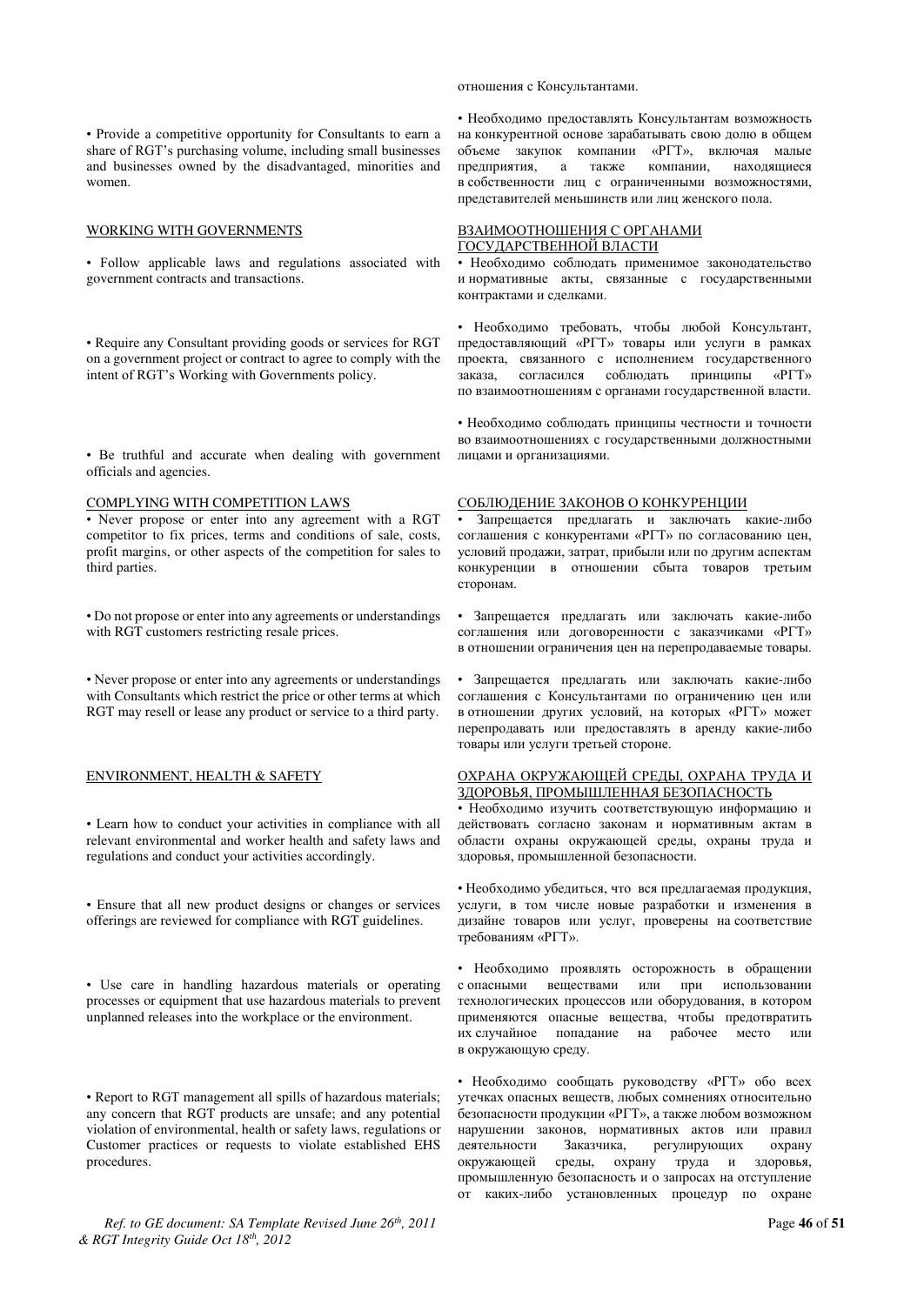#### FAIR EMPLOYMENT PRACTICES

• Extend equal opportunity, fair treatment and a harassment-free work environment to all employees, co-workers, consultant and other business associates without regard to their race, colour, religion, national origin, sex (including pregnancy), sexual orientation, age, disability, veteran status or other characteristic protected by law.

#### SECURITY AND CRISIS MANAGEMENT

• Implement rigorous plans to address security of employees, facilities, information, IT assets and business continuity

- Protect access to RGT facilities from unauthorized personnel
- Protect IT assets from theft or misappropriation
- Create and maintain a safe working environment
- Ensure proper business continuity plans are prepared for emergencies
- Screen all customers, Consultants, agents and dealers against terrorist Watchlists
- Report any apparent security lapses

#### CONFLICTS OF INTEREST

• Financial, business, or other non-work related activities must be lawful and free of conflicts with one's responsibilities to RGT.

• Report all personal or family relationships, including those of significant others, with current or prospective Consultants you select, manage or evaluate.

• Do not use RGT equipment, information or other property (including office equipment, e-mail and computer applications) to conduct personal or non-RGT business without prior permission from the appropriate RGT manager.

### CONTROLLERSHIP

• Keep and report all RGT records, including any time records, in an accurate, timely, complete, and confidential manner. Only release RGT records to third parties when authorized by RGT.

окружающей среды, труда, здоровья и промышленной безопасности

#### СПРАВЕДЛИВЫЕ УСЛОВИЯ НАЙМА И ТРУДА

Равные возможности трудоустройства, достойное обращение и отсутствие преследований на рабочем месте должны распространяться на всех работников, должны распространяться на всех работников, сотрудников, консультантов и прочих деловых партнеров независимо от расы, цвета кожи, религии, национальной<br>принадлежности, пола (а также беременности), принадлежности, пола (а сексуальной ориентации, возраста, инвалидности, статуса ветерана и принадлежности к прочим группам, защищаемым законом.

#### БЕЗОПАСНОСТЬ И АНТИКРИЗИСНОЕ УПРАВЛЕНИЕ

• Необходимо разработать и осуществлять строгие планы по обеспечению безопасности работников, производственных объектов, информации, информационных активов и непрерывности деловой деятельности.

- Необходимо предотвращать доступ постороннего персонала к производственным объектам «РГТ».
- Необходимо предотвращать неправомерное использование информационных активов.

• Необходимо создать и поддерживать безопасную рабочую среду.

- Необходимо подготовить план мероприятий по<br>поддержанию бесперебойной деятельности в бесперебойной деятельности в чрезвычайных ситуациях.
- Необходимо осуществлять проверку всех заказчиков, Консультантов, агентов и дилеров по спискам пособников террористов.

Необходимо докладывать обо всех очевидных нарушениях правил безопасности.

#### КОНФЛИКТЫ ИНТЕРЕСОВ

• Финансовая и деловая деятельность, а также деятельность, не связанная с работой, должна быть законной и не должна противоречить должностным обязанностям работника по отношению к «РГТ».

—<br>• Необходимо сообщать обо всех личных<br>• или семейных связях, с взаимоотношениях или семейных связях, с существующими или предполагаемыми Консультантами, которых вы выбираете, работой которых вы руководите или которых вы оцениваете.

• Запрещается использование оборудования, информации и прочего имущества «РГТ» (включая офисное оборудование, программы электронной почты и прочие компьютерные программы) в личных целях или в целях, не связанных с деятельностью «РГТ», без предварительного разрешения соответствующего руководителя «РГТ».

#### КОНТРОЛЬ

• Необходимо обеспечивать точность, своевременность, полноту и конфиденциальность при ведении и представлении всей учетной документации «РГТ», в том числе в отношении стажа работы. Документация «РГТ» должна предоставляться третьим сторонам только с разрешения компании «РГТ».

• При составлении бухгалтерской и финансовой отчетности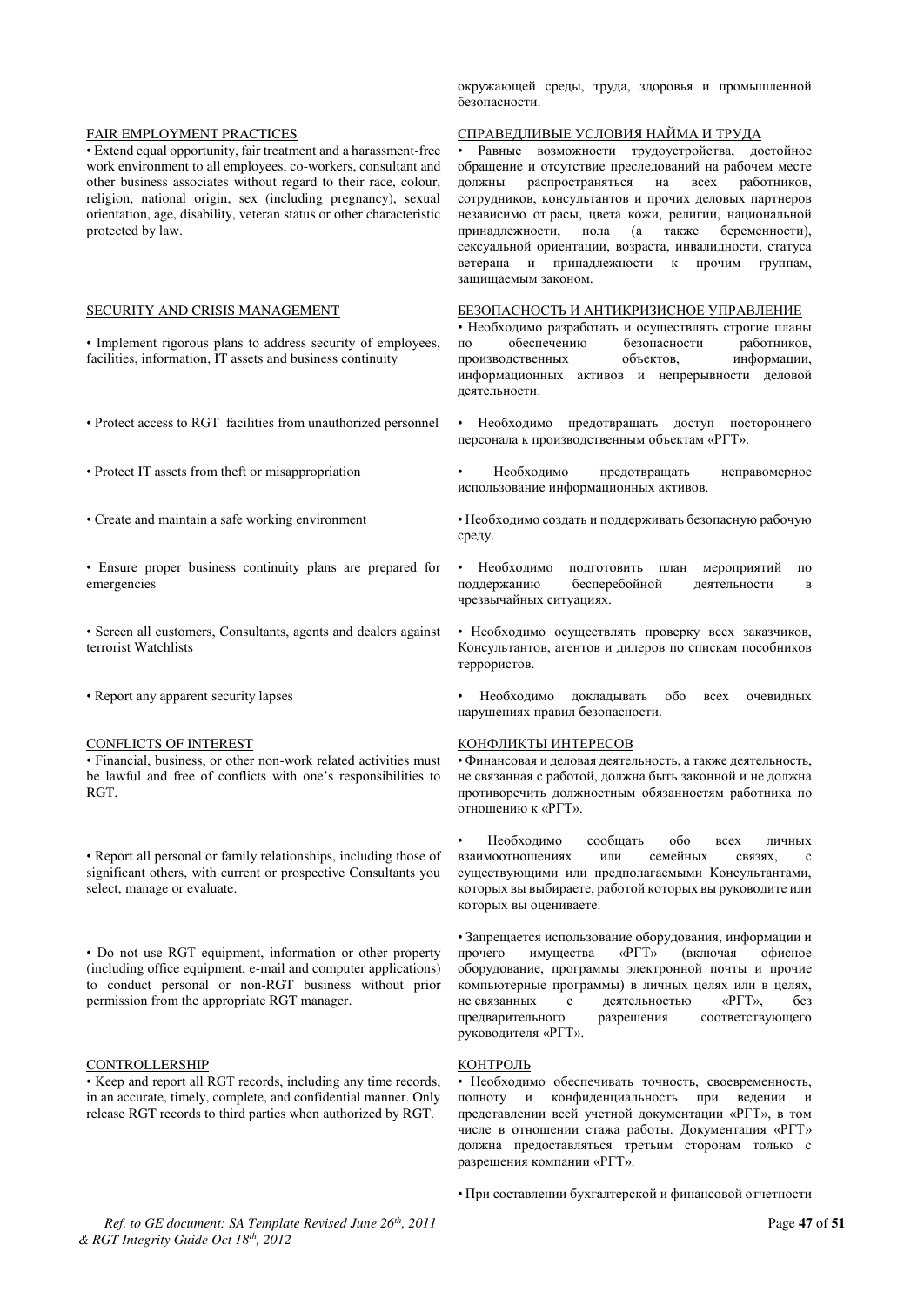• Follow accepted accounting principles, standards in accordance with applicable laws and regulations for accounting and financial reporting of transactions, estimates and forecasts.

• Financial statements and reports prepared for or on behalf of RGT (including any component) must fairly present the financial position, results of operations, and/or other financial data for the periods and/or the dates specified.

#### INSIDER TRADING OR DEALING & STOCK TIPPING

• Never buy, sell or suggest to someone else that they should buy or sell stock or other securities of any Customer (including RGT or its affiliates, as the case may be) while you are aware of significant or material non-public information (inside information) about that Customer. Information is significant or material when it is likely that an ordinary investor would consider the information important in making an investment decision.

• Do not pass on or disclose inside information unless necessary for the conduct of RGT business – and never pass on or disclose such information if you suspect that the information will be used for an improper trading purpose.

#### INTELLECTUAL PROPERTY

• Identify and protect commercially significant RGT intellectual property in ways consistent with the law.

• Consult with RGT counsel in advance of soliciting, accepting or using proprietary information of outsiders, disclosing RGT proprietary information to outsiders or permitting third parties to use RGT intellectual property.

• Respect valid patents, copyrighted materials and other protected intellectual property of others; and consult with RGT counsel for licenses or approvals to use such intellectual property.

### RESPONSIBILITIES OF RGT CONSULTANTS

RGT will only do business with Consultants that comply with applicable legal requirements. Consultants that transact business with RGT are expected to not only comply with their contractual obligations under any purchase order or agreement with RGT, but also adhere to standards of business conduct consistent with those described in this section of these Guidelines. A Consultant commitment to full compliance with these standards is the foundation of a mutually beneficial business relationship with RGT.

RGT requires and expects that each RGT Consultant shall comply with all applicable legal requirements. Unacceptable practices by an RGT Consultant include:

*Ref. to GE document: SA Template Revised June 26th, 2011* Page **48** of **51** *& RGT Integrity Guide Oct 18th, 2012* 

о сделках, оценках и плановых показателях необходимо выполнять требования общепринятых правил бухгалтерского учета, стандартов, законов и нормативных aktor<sub>b</sub>

• Финансовая отчетность и отчеты, подготовленные от имени и по поручению «PГТ» (включая любые их компоненты) должны достоверно отражать существующее финансовое положение, результаты производственной деятельности и (или) прочие финансовые данные за указанные периоды времени или по состоянию на определенные даты.

### ИНСАЙДЕРСКИЕ СДЕЛКИ И РАЗГЛАШЕНИЕ КОММЕРЧЕСКОЙ ИНФОРМАЦИИ

• Запрещается покупать, продавать или предлагать комулибо совершить куплю-продажу акций или иных ценных бумаг какого-либо Заказчика (включая «РГТ» или ее аффилированных лиц, в зависимости от обстоятельств), если вы располагаете важной или существенной информацией (не являющейся общедоступной) об этом Заказчике ( «Инсайдерская информация»). Информация является важной или существенной, если обычный инвестор, по всей вероятности, посчитает эту информацию важной при принятии решения об инвестировании.

• Запрещается передавать или раскрывать инсайдерскую информацию, если это не продиктовано целями деятельности «PГТ», а также запрещается передавать или раскрывать такую информацию при наличии подозрения, что данная информация будет использована при осуществлении неправомерных сделок купли-продажи.

#### ИНТЕЛЛЕКТУАЛЬНАЯ СОБСТВЕННОСТЬ

• Необходимо распознавать и обеспечивать сохранность коммерчески важной интеллектуальной собственности «РГТ» в порядке, предусмотренном законодательством.

• Перед тем как обратиться с просьбой о получении, получить или использовать Служебную информацию сторонних лиц, раскрыть Служебную информацию «РГТ» сторонним лицам или разрешить третьим сторонам использовать интеллектуальную собственность «PГТ», необходимо посоветоваться с юрисконсультом «РГТ».

• Необходимо соблюдать права, защищенные патентами, с уважением относиться к любым материалам,<br>защищенным авторским правом, и прочей защищенным интеллектуальной собственности других лиц, а также советоваться с юрисконсультом «РГТ» в отношении лицензий или разрешений на использование такой интеллектуальной собственности.

#### ОБЯЗАННОСТИ КОНСУЛЬТАНТОВ «РГТ»

Компания «РГТ» поддерживает деловые отношения только с теми Консультантами, которые соблюдают требования<br>применимого законодательства. От Консультантов, законодательства. От Консультантов, работающих с компанией «РГТ», ожидается, что они не только будут исполнять свои контрактные обязательства в соответствии с заказами на поставку или соглашением с компанией «РГТ», но и будут также следовать нормам этики делового поведения в соответствии со стандартами, представленными в настоящем Руководстве. Твердое намерение Консультанта полностью соблюдать эти стандарты является основой взаимовыгодных деловых отношений с компанией «РГТ».

Компания «РГТ» требует, чтобы каждый Консультант<br>«РГТ» соблюдал все требования применимого «PГТ» соблюдал все требования применимого законодательства, и полагает, что каждый Консультант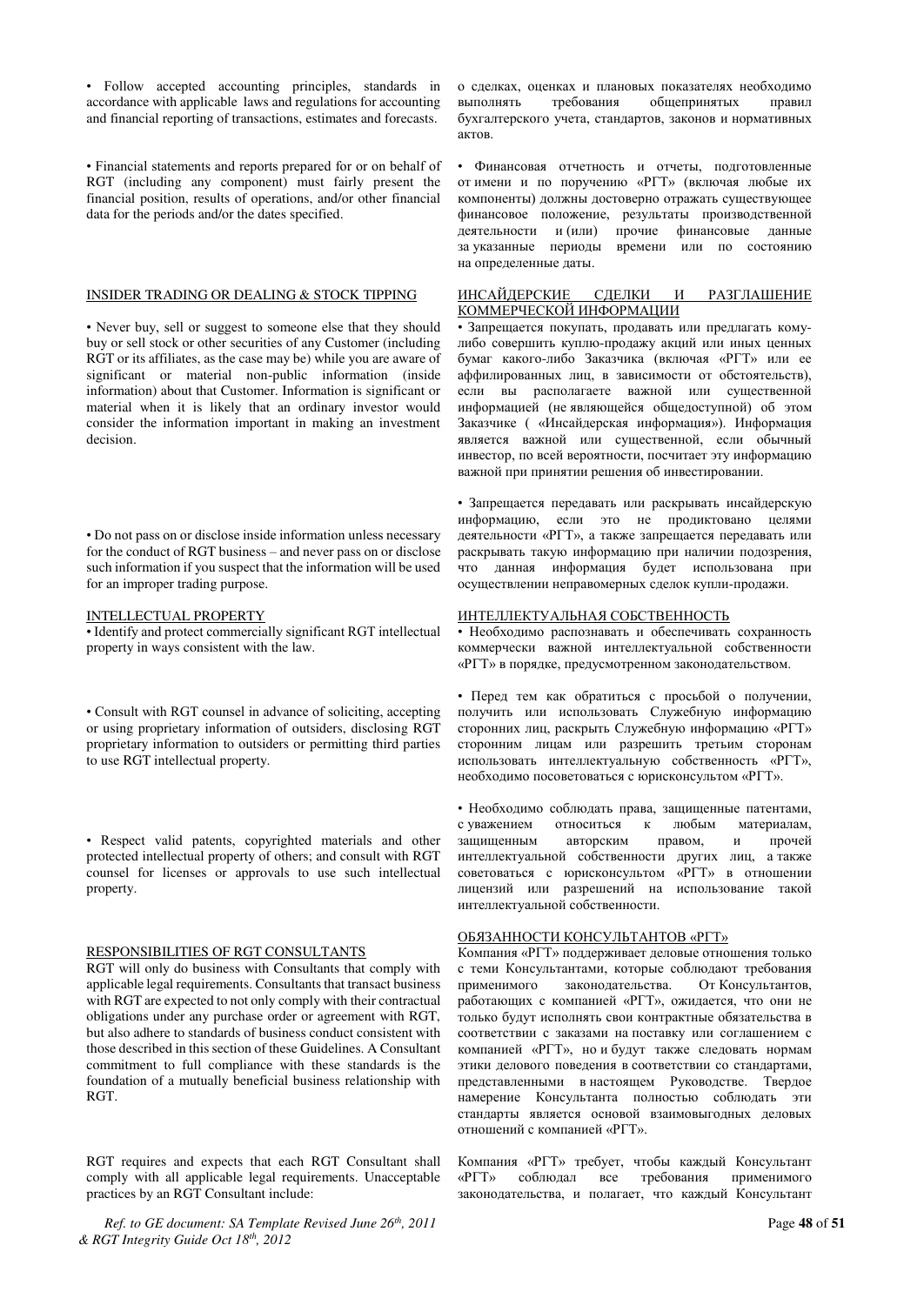• Minimum Age. Employing workers younger than the required minimum age.

• Forced Labor. Using forced or prison labor, or workers subject to any form of coercion.

• Environmental Compliance. Lack of commitment to observing applicable environmental laws and regulations. Actions that RGT will consider evidence of a lack of commitment to observing applicable environmental laws and regulations include:

– Failing to maintain and enforce written and comprehensive environmental management programs which are subject to periodic audit.

– Failing to maintain and comply with all required environmental permits.

– Permitting any discharge to the environment in violation of law, issued/required permits, or that would otherwise have an adverse impact on the environment.

• Health & Safety. Failure to provide workers a workplace that meets applicable health and safety standards.

• Business Practices and Dealings with RGT. Offering or providing, directly or indirectly, anything of value, including cash, bribes or kickbacks, to any RGT employee, representative or customer or government official in connection with any RGT procurement, transaction or business dealing. Such prohibition includes the offering or providing of any consulting, employment or similar position by a Consultant to any RGT employee (or their family member or significant other) involved with an RGT procurement. RGT also requires that an RGT Consultant not offer or provide RGT employees and representatives with any gifts, other than gifts of nominal value to commemorate or recognize a particular RGT-Consultant business transaction or activity. In particular, an RGT Consultant shall not offer, invite or permit RGT employees and representatives to participate in any Consultant or Consultantsponsored contest, game or promotion.

• Business Entertainment of RGT Employees and Representatives. An RGT Consultant is expected to understand the business entertainment policies of RGT before offering or providing any RGT employee or representative any business entertainment. Business entertainment should never be offered to an RGT employee and representative by a Consultant under circumstances that create the appearance of an impropriety.

«РГТ» будет их соблюдать. Ниже указаны методы ведения деятельности, неприемлемые для Консультанта «РГТ»:

• Минимальный возраст. Возраст принятого на работу работника ниже установленного возрастного минимума.

• Принудительный труд. Использование принудительного труда или труда заключенных, а также труда работников, подверженных любой форме принуждения или давления.

• Соответствие требованиям по охране окружающей среды. Недостаточные усилия по соблюдению применимых законов и нормативных актов, регулирующих вопросы охраны окружающей среды. Далее указаны действия,  $\overline{X}$   $\overline{Y}$   $\overline{Y}$   $\overline{Y}$   $\overline{Y}$   $\overline{Y}$   $\overline{Y}$   $\overline{Y}$   $\overline{Y}$   $\overline{Y}$   $\overline{Y}$   $\overline{Y}$   $\overline{Y}$   $\overline{Y}$   $\overline{Y}$   $\overline{Y}$   $\overline{Y}$   $\overline{Y}$   $\overline{Y}$   $\overline{Y}$   $\overline{Y}$   $\overline{Y}$   $\overline{Y}$   $\overline{Y}$   $\overline$ недостаточного приложения усилий, направленных на соблюдение применимых законов и нормативных актов, регулирующих вопросы охраны окружающей среды:

– неспособность соблюдать и реализовать письменные и комплексные программы по охране окружающей среды, которые подлежат периодической проверке;<br>- инеспособность обеспечить наличие в

неспособность обеспечить наличие всех<br>ходимых природоохранных разрешений и необходимых природоохранных разрешений и обеспечить соблюдение их требований;

– выдача разрешения на выброс каких-либо отходов в окружающую среду в нарушение законодательства, выданных/необходимых разрешений, или на выброс каких-либо отходов, который неблагоприятным образом повлиял на окружающую среду.

Охрана труда и промышленная безопасность. Неспособность предоставить работникам безопасные условия труда, отвечающие требованиям Законодательства в области охраны труда и промышленной безопасности.

• Методы ведения деятельности и деловые отношения с компанией «РГТ». Предложение или передача прямо или косвенно каких-либо ценностей, включая денежные средства, взяток или «откатов» какому-либо работнику, представителю, заказчику «РГТ» или государственному должностному лицу в связи с материально-техническим обеспечением компании «РГТ», какой-либо сделкой или деловыми связями. Такой запрет включает предложение или предоставление Консультантом работнику «РГТ», занятому в материально-техническом обеспечении компании «РГТ» (а также членам его семьи или близким), консультаций, трудоустройства или аналогичной услуги. Компания «РГТ» также требует, чтобы Консультант «РГТ» не предлагал и не предоставлял работникам и представителям «РГТ» никаких подарков, помимо сувениров, имеющих символическую стоимость, символическую призванных оставить воспоминание или отметить какуюлибо сделку с Консультантом «РГТ». В частности, Консультант «РГТ» не должен предлагать, приглашать или разрешать работникам и представителям «РГТ» участие в каком-либо соревновании, игре или маркетинговом мероприятии, организованном на средства Консультанта.

• Деловой досуг для работников и представителей «РГТ». Предполагается, что перед тем как предложить или предоставить какому-либо работнику или представителю «РГТ» деловой досут, Консультант «РГТ» ознакомится с правилами с организации делового досуга для делового досуга для соответствующих работников «РГТ». Деловой досуг никоим образом не должен предлагаться Консультантом работнику или представителю «РГТ» при обстоятельствах, исторые могут показаться нарушающими правила приличия.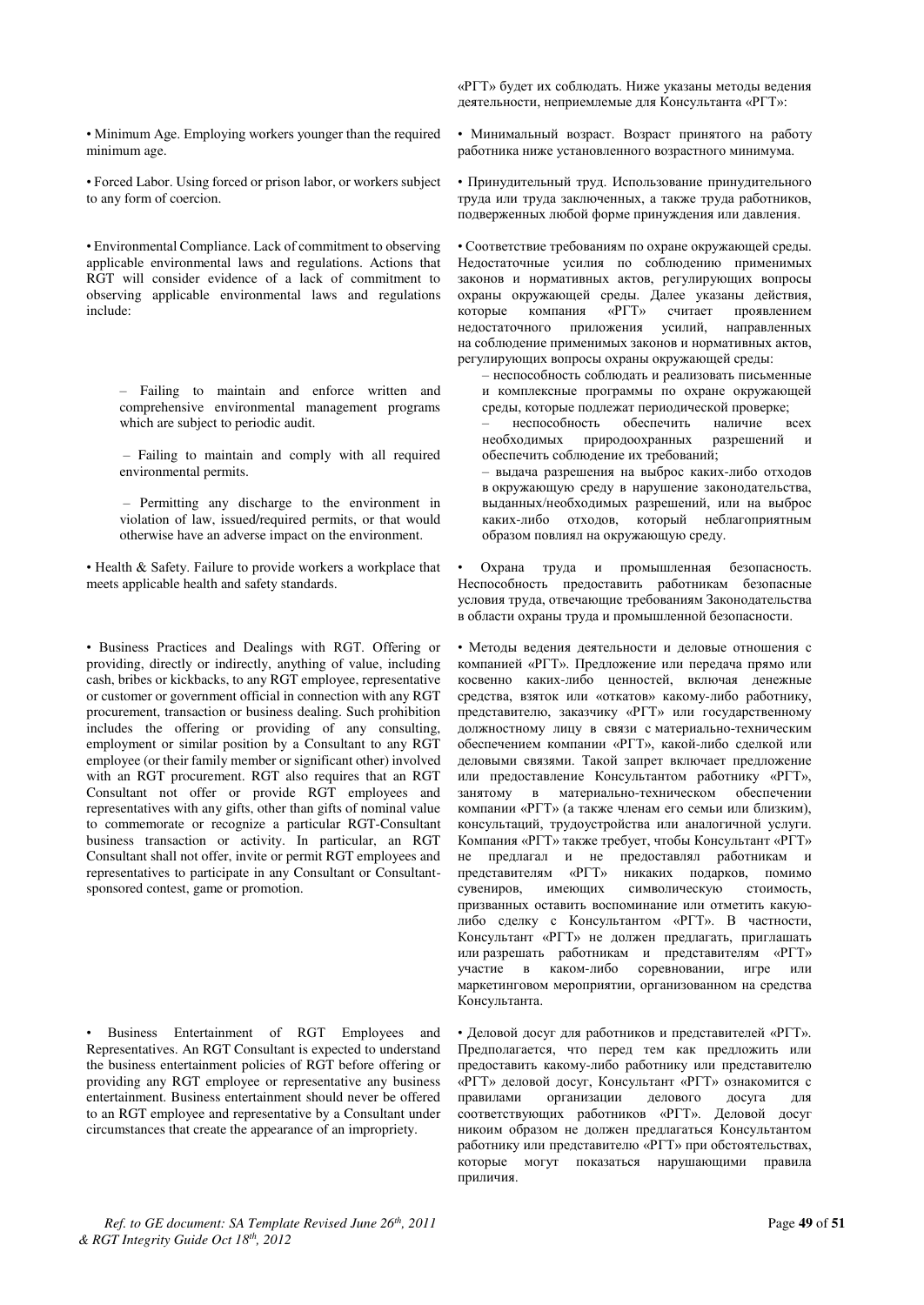• Collusive Conduct and RGT Procurements. Sharing or exchanging any price, cost or other competitive information or the undertaking of any other collusive conduct with any other third party Consultant or bidder to RGT with respect to any proposed, pending or current RGT procurement.

• Intellectual & Other Property Rights. Failing to respect the intellectual and other property rights of others, especially RGT. In that regard, an RGT Consultant shall:

– Only use RGT information and property (including tools, drawings and specifications) for the purpose for which they are provided to the Consultant and for no other purposes.

– Take appropriate steps to safeguard and maintain the confidentiality of RGT proprietary information, including maintaining it in confidence and in secure work areas and not disclosing it to third parties (including other customers, sub-consultants, etc.) without the prior written permission of RGT.

– Observe and respect all RGT patents, trademarks and copyrights and comply with such restrictions or prohibitions on their use as RGT may from time to time establish.

• Export Controls & Customs Matters. The transfer of RGT technical information to any third party without the express written permission of RGT. Failing to comply with all applicable export controls laws and regulations in the export or re-export of RGT technical information, including any restrictions on access and use applicable to non U.S. nationals, and failing to ensure that all invoices and any customs or similar documentation submitted to RGT or governmental authorities in connection with transactions involving RGT accurately describe the goods and services provided or delivered and the price thereof.

• Use Sub Consultants or Third Parties to Evade Requirements. The use of sub Consultants or other third parties to evade legal requirements applicable to the Consultant and any of the standards set forth in this Section of the Guidelines.

The foregoing standards are subject to modification at the discretion of RGT. Please contact the RGT manager you work with or any RGT Compliance representative if you have any questions about these standards and/or their application to particular circumstances. Each RGT Consultant is responsible for ensuring that the Consultant and its employees and representatives understand and comply with these standards. RGT will only do business with those Consultants that comply with applicable legal requirements and reserves the right, based on its assessment of information then available to RGT, to terminate, without liability to RGT, any pending purchase order or contract with any Consultant that does not comply with the standards set forth in this section of the Guidelines.

*Ref. to GE document: SA Template Revised June 26th, 2011* Page **50** of **51** *& RGT Integrity Guide Oct 18th, 2012* 

Вступление в сговор и материально-техническое обеспечение компании «РГТ». Обмен какой-либо информацией о стоимости, расходах или иной конкурентной информацией, а также вступление в сговор с каким-либо сторонним консультантом или участником конкурса на поставку каких-либо товаров компании «РГТ» в отношении какой-либо предполагаемой, предстоящей или текущей поставки материалов и оборудования компании «PLT»

• Права на интеллектуальную собственность и другие<br>имущественные права. Несоблюдение прав на имущественные права. Несоблюдение прав на<br>интеллектуальную собственность и прочих интеллектуальную собственность и имущественных прав каких-либо лиц, в особенности компании «PГТ». В этой связи Консультант «PГТ» лолжен:

– пользоваться информацией и имуществом «РГТ» (включая инструменты, чертежи и технические условия) исключительно в целях, для которых они ему предоставлены;

- принимать соответствующие меры для обеспечения сохранности и конфиденциальности Служебной<br>информации «РГТ» включая соблюдение информации «РГТ», включая конфиденциальности, хранение данных в надежном месте, а также неразглашение третьим сторонам (включая других заказчиков, внештатных<br>консультантов и пр.) без предварительного и пр.) без предварительного письменного разрешения «РГТ»;

– соблюдать и уважать права «РГТ», защищенные патентами, товарными знаками и авторскими правами, а также соблюдать все ограничения и запреты на их использование, которые «PГТ» может устанавливать по мере необходимости.

Экспортный контроль и таможенное оформление. Передача технической информации, принадлежащей «РГТ», какой-либо третьей стороне в отсутствие прямого письменного разрешения компании «РГТ». Несоблюдение всех применимых законов и нормативных актов, регулирующих экспорт и реэкспорт технической регулирующих экспорт и информации «РГТ», включая любые ограничения на доступ и использование, относящиеся к лицам, не являющимися гражданами США, а также неспособность обеспечить условия, при которых в счетах и любой таможенной и подобной документации, представленной компании «РГТ» или органам государственной власти в связи со сделками с участием «РГТ», точно указываются поставленные товары йли оказанные услуг или их цены.

• Использование внештатных консультантов или третьих лиц для поиска возможностей несоблюдения требований. Использование внештатных консультантов или иных третьих сторон для поиска возможностей несоблюдения юридических требований, предъявляемых к Консультанту, а также каких-либо стандартов, установленных в настоящем разделе Руководства.

Вышеизложенные стандарты могут быть изменены по усмотрению «РГТ». С вопросами относительно этих стандартов и (или) случаев их применения обращайтесь к менеджеру «РГТ», с которым вы работаете, или представителю «PГТ» по обеспечению соответствия. Каждый Консультант «РГТ» обязан обеспечить понимание и соблюдение этих стандартов им самим и его работниками и представителями. Компания «РГТ» поддерживает деловые отношения только с теми Консультантами, которые соблюдают требования применимого законодательства, и оставляет за собой право на основании своей оценки информации, имеющейся на определенный момент в распоряжении «РГТ», аннулировать без возникновения ответственности с ее стороны любой